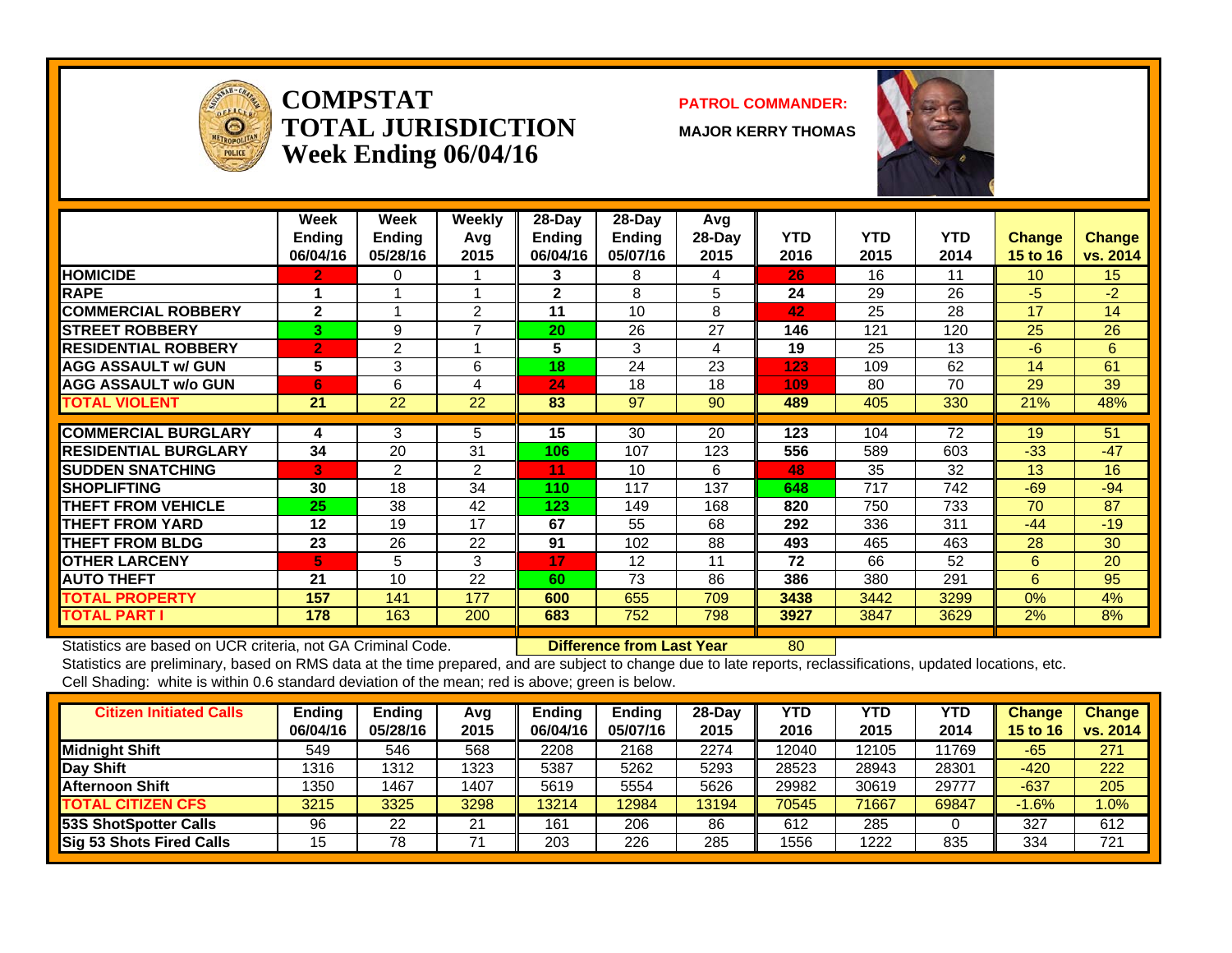

### **Unincorporated Chatham County PRECINCT COMMANDER: within West Chatham PrecinctWeek Ending 06/04/16**

**CAPT. CARL RAMEY**



|                             | Week<br><b>Ending</b><br>06/04/16 | Week<br><b>Ending</b><br>05/28/16 | <b>Weekly</b><br>Avg<br>2015 | 28-Day<br>Ending<br>06/04/16 | 28-Day<br>Ending<br>05/07/16 | Avg<br>28-Day<br>2015 | <b>YTD</b><br>2016 | <b>YTD</b><br>2015 | <b>YTD</b><br>2014 | <b>Change</b><br><b>15 to 16</b> | <b>Change</b><br>vs. 2014 |
|-----------------------------|-----------------------------------|-----------------------------------|------------------------------|------------------------------|------------------------------|-----------------------|--------------------|--------------------|--------------------|----------------------------------|---------------------------|
| <b>HOMICIDE</b>             | 0                                 | 0                                 | 0.0                          |                              | 0                            | 0.1                   | $\overline{2}$     | 0                  | $\Omega$           | $\overline{2}$                   | $\overline{2}$            |
| <b>RAPE</b>                 | 0                                 | $\Omega$                          | 0.2                          | $\bf{0}$                     | $\overline{2}$               | 0.6                   | $\overline{2}$     | 4                  | 4                  | $-2$                             | $-2$                      |
| <b>COMMERCIAL ROBBERY</b>   | 0                                 | 0                                 | 0.1                          |                              | $\overline{2}$               | 0.4                   | 6                  | $\overline{2}$     | 4                  | 4                                | $\overline{2}$            |
| <b>STREET ROBBERY</b>       | $\bf{0}$                          | 0                                 | 0.2                          |                              | $\overline{2}$               | 0.9                   | 9                  | 4                  | 4                  | 5                                | 5                         |
| <b>RESIDENTIAL ROBBERY</b>  | $\bf{0}$                          | -1                                | 0.1                          |                              | $\Omega$                     | 0.2                   | 3                  | $\Omega$           | $\Omega$           | 3                                | 3                         |
| <b>AGG ASSAULT w/ GUN</b>   |                                   | $\Omega$                          | 0.2                          |                              | 2                            | 0.6                   | 6                  | $\overline{2}$     | $\Omega$           | 4                                | 6                         |
| <b>AGG ASSAULT w/o GUN</b>  | $\mathbf 0$                       | 1                                 | 0.3                          | $\overline{2}$               |                              | 1.4                   | 9                  | 9                  | 3                  | $\Omega$                         | 6                         |
| <b>TOTAL VIOLENT</b>        | 1                                 | $\overline{2}$                    | 1.1                          | 7                            | 9                            | 4.2                   | 37                 | 21                 | 15                 | 76%                              | 147%                      |
|                             |                                   |                                   |                              |                              |                              |                       |                    |                    |                    |                                  |                           |
| <b>COMMERCIAL BURGLARY</b>  |                                   | 0                                 | 0.2                          |                              | 3                            | 1.0                   | 8                  | 4                  | 4                  | 4                                | 4                         |
| <b>RESIDENTIAL BURGLARY</b> | $\mathbf{2}$                      | 3                                 | 3.9                          | 15                           | 20                           | 15.7                  | 83                 | 62                 | 43                 | 21                               | 40                        |
| <b>SUDDEN SNATCHING</b>     | $\bf{0}$                          | $\Omega$                          | 0.0                          |                              | $\overline{2}$               | 0.0                   | 3                  | $\Omega$           |                    | 3                                | $\overline{2}$            |
| <b>SHOPLIFTING</b>          | 4                                 | $\Omega$                          | 3.3                          | 11                           | $\overline{7}$               | 13.2                  | 48                 | 80                 | 90                 | $-32$                            | $-42$                     |
| <b>THEFT FROM VEHICLE</b>   | 1                                 | 6                                 | 3.4                          | 13                           | 12                           | 13.7                  | 71                 | 58                 | 48                 | 13                               | 23                        |
| <b>THEFT FROM YARD</b>      | 1                                 | $\mathbf{2}$                      | 1.4                          | 5                            |                              | 5.4                   | 23                 | 26                 | 15                 | $-3$                             | 8                         |
| <b>THEFT FROM BLDG</b>      | 1                                 | 3                                 | 1.6                          | 6                            | 6                            | 6.3                   | 31                 | 31                 | 37                 | $\Omega$                         | -6                        |
| <b>OTHER LARCENY</b>        | 0                                 | 0                                 | 0.3                          |                              |                              | 1.2                   | 4                  | 8                  | 4                  | $-4$                             | $\Omega$                  |
| <b>AUTO THEFT</b>           | 1                                 | $\Omega$                          | 2.0                          | 3                            | 11                           | 8.0                   | 37                 | 30                 | 24                 | $\overline{7}$                   | 13                        |
| <b>TOTAL PROPERTY</b>       | 11                                | 14                                | 16.1                         | 56                           | 63                           | 64.4                  | 308                | 299                | 266                | 3%                               | 16%                       |
| <b>TOTAL PART I</b>         | 12                                | 16                                | 17.2                         | 63                           | 72                           | 68.7                  | 345                | 320                | 281                | 8%                               | 23%                       |

Statistics are based on UCR criteria, not GA Criminal Code. **Difference from Last Year** 25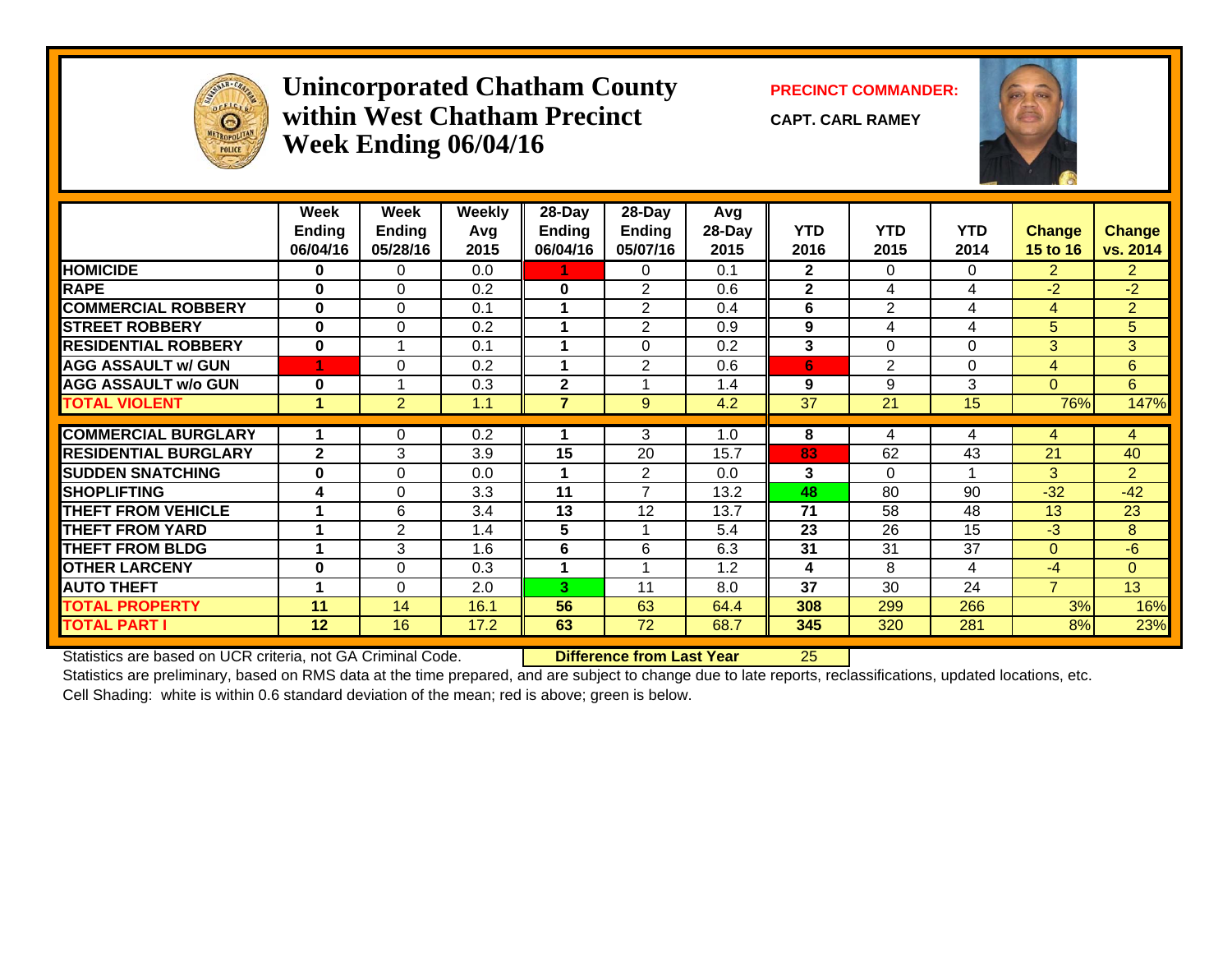

## **Unincorporated Chatham County PRECINCT COMMANDER: within Islands PrecinctWeek Ending 06/04/16**

**CAPT. JOHN BEST**



|                             | Week<br><b>Ending</b><br>06/04/16 | Week<br><b>Ending</b><br>05/28/16 | <b>Weekly</b><br>Avg<br>2015 | 28-Day<br><b>Ending</b><br>06/04/16 | $28$ -Day<br><b>Ending</b><br>05/07/16 | Avg<br>28-Day<br>2015 | <b>YTD</b><br>2016 | <b>YTD</b><br>2015 | <b>YTD</b><br>2014 | <b>Change</b><br><b>15 to 16</b> | <b>Change</b><br>vs. 2014 |
|-----------------------------|-----------------------------------|-----------------------------------|------------------------------|-------------------------------------|----------------------------------------|-----------------------|--------------------|--------------------|--------------------|----------------------------------|---------------------------|
| <b>HOMICIDE</b>             | 0                                 | $\Omega$                          | 0.1                          | $\mathbf 0$                         |                                        | 0.2                   |                    | $\overline{2}$     | $\Omega$           | $-1$                             |                           |
| <b>RAPE</b>                 | $\bf{0}$                          | 0                                 | 0.1                          | $\mathbf 0$                         | 2                                      | 0.2                   | $\mathbf{2}$       | 0                  |                    | $\overline{2}$                   |                           |
| <b>COMMERCIAL ROBBERY</b>   | 0                                 | $\Omega$                          | 0.2                          | $\mathbf{0}$                        | $\Omega$                               | 0.8                   |                    | 3                  | 0                  | $-2$                             | $\overline{A}$            |
| <b>ISTREET ROBBERY</b>      | $\bf{0}$                          | $\Omega$                          | 0.2                          | $\bf{0}$                            |                                        | 1.0                   |                    | 4                  | 5                  | $-3$                             | -4                        |
| <b>RESIDENTIAL ROBBERY</b>  | $\bf{0}$                          | $\Omega$                          | 0.1                          | $\bf{0}$                            | $\Omega$                               | 0.4                   | $\bf{0}$           | 4                  | 0                  | $-4$                             | $\mathbf{0}$              |
| <b>AGG ASSAULT w/ GUN</b>   |                                   | $\mathbf 0$                       | 0.2                          | 1                                   |                                        | 0.8                   | 5                  | 3                  |                    | $\overline{2}$                   | $\overline{4}$            |
| <b>AGG ASSAULT w/o GUN</b>  | $\bf{0}$                          | $\Omega$                          | 0.2                          | $\bf{0}$                            |                                        | 0.8                   | 3                  |                    | 5                  | $\overline{2}$                   | $-2$                      |
| <b>TOTAL VIOLENT</b>        | 4                                 | $\Omega$                          | 1.0                          | 1                                   | 6                                      | 4.1                   | 13                 | 17                 | 12                 | $-24%$                           | 8%                        |
|                             |                                   |                                   |                              |                                     |                                        |                       |                    |                    |                    |                                  |                           |
| <b>COMMERCIAL BURGLARY</b>  | $\mathbf{0}$                      | $\mathbf 0$                       | 0.1                          |                                     |                                        | 0.5                   | 5                  | $\overline{2}$     | 3                  | 3                                | $\overline{2}$            |
| <b>RESIDENTIAL BURGLARY</b> | 3                                 | 3                                 | 2.7                          | 11                                  | 10                                     | 10.9                  | 47                 | 45                 | 52                 | $\overline{2}$                   | $-5$                      |
| <b>SUDDEN SNATCHING</b>     | $\bf{0}$                          | 0                                 | 0.0                          | $\bf{0}$                            |                                        | 0.2                   | 3                  | 4                  | 2                  | $\overline{2}$                   | $\blacktriangleleft$      |
| <b>SHOPLIFTING</b>          |                                   | $\Omega$                          | 3.9                          | 15                                  | 13                                     | 15.4                  | 71                 | 101                | 115                | $-30$                            | $-44$                     |
| <b>THEFT FROM VEHICLE</b>   | $\overline{2}$                    | $\overline{2}$                    | 2.2                          | $\overline{7}$                      | $\overline{4}$                         | 8.7                   | 38                 | 33                 | 37                 | 5                                | 1                         |
| THEFT FROM YARD             | $\bf{0}$                          |                                   | 1.0                          | 1                                   | 2                                      | 3.9                   | 13                 | 15                 | 12                 | $-2$                             | $\blacktriangleleft$      |
| <b>THEFT FROM BLDG</b>      | $\mathbf{2}$                      | $\mathbf 0$                       | 1.3                          | 3                                   | 3                                      | 5.4                   | 27                 | 31                 | 22                 | $-4$                             | 5                         |
| <b>OTHER LARCENY</b>        | 0                                 | $\Omega$                          | 0.2                          | $\bf{0}$                            | 3                                      | 0.8                   | 11                 | 7                  | 4                  | 4                                | $\overline{7}$            |
| <b>AUTO THEFT</b>           |                                   |                                   | 0.8                          | $\mathbf{2}$                        | 2                                      | 3.1                   | 12                 | 10                 | 8                  | $\overline{2}$                   | $\overline{4}$            |
| <b>TOTAL PROPERTY</b>       | 9                                 | $\overline{7}$                    | 12.2                         | 40                                  | 39                                     | 48.9                  | 227                | 245                | 255                | $-7%$                            | $-11%$                    |
| <b>TOTAL PART I</b>         | 10                                | $\overline{7}$                    | 13.3                         | 41                                  | 45                                     | 53.1                  | 240                | 262                | 267                | $-8%$                            | $-10%$                    |

Statistics are based on UCR criteria, not GA Criminal Code. **Difference from Last Year** -22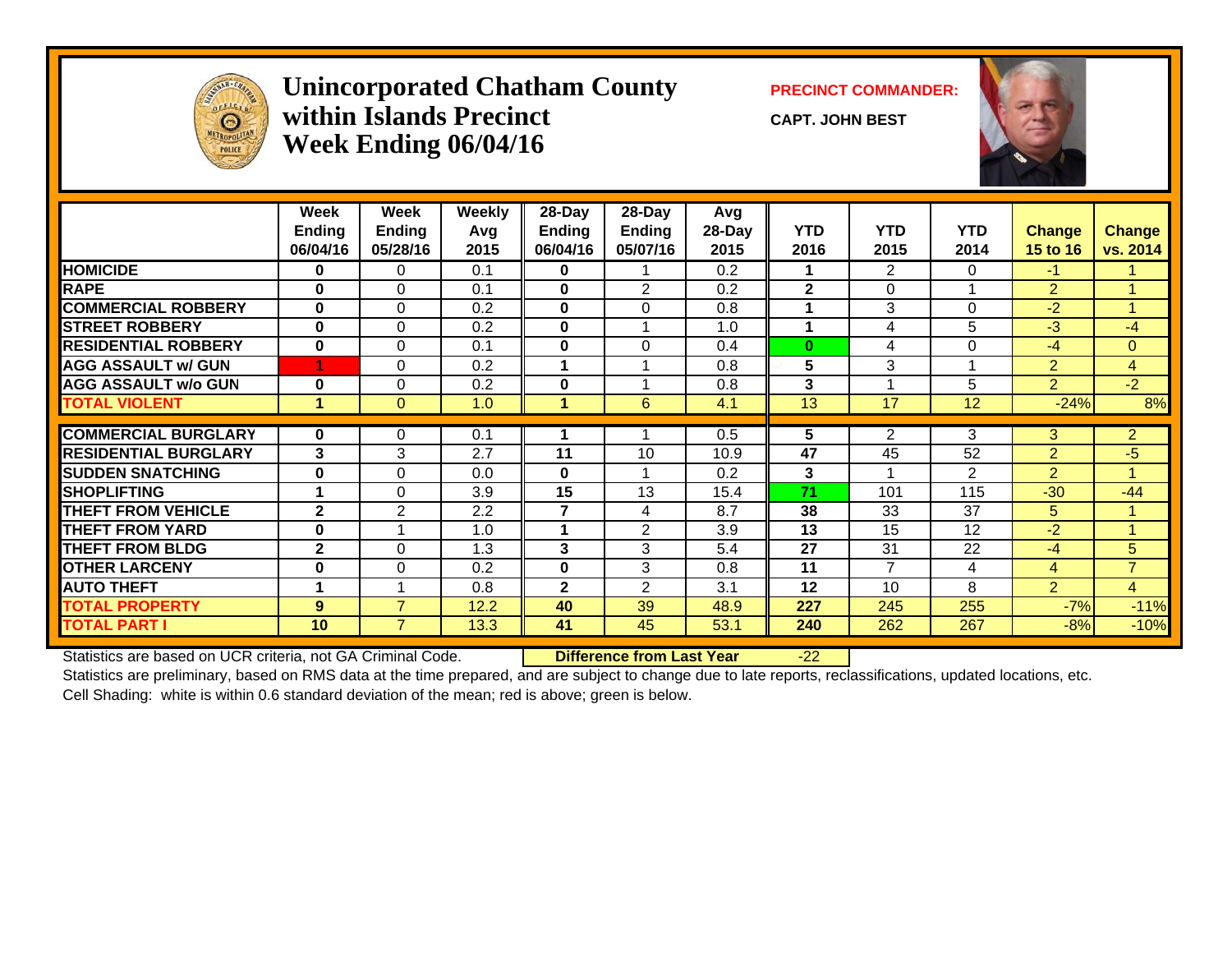

### **Unincorporated Chatham County within Other Precincts (mostly 4, 89%) PRECINCT COMMANDERS: Week Ending 06/04/16 4 - CAPT. LENNY GUNTHER**



**2 - CAPT. BEN HERRON**



Statistics are based on UCR criteria, not GA Criminal Code. **Difference from Last Year** 7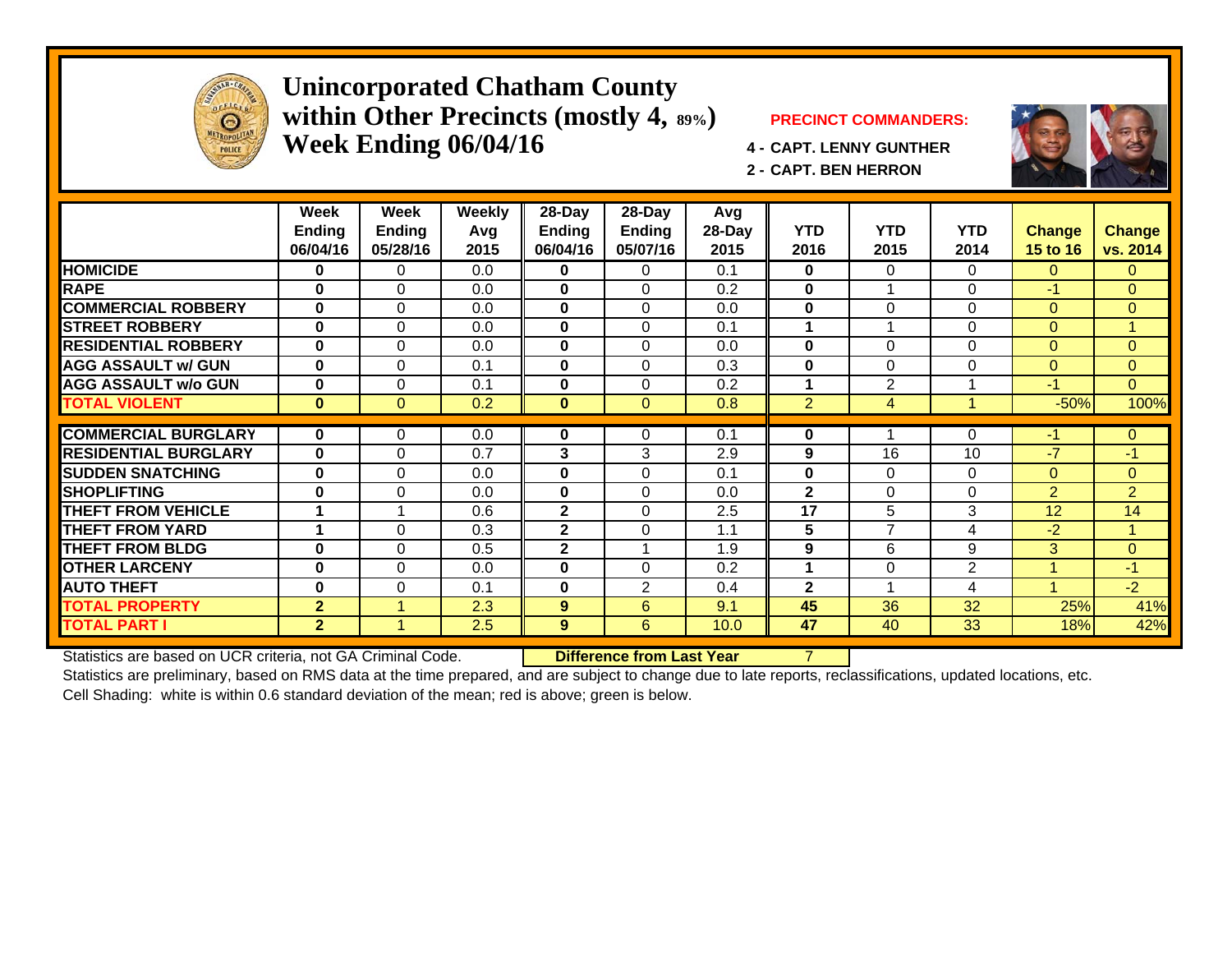

## **Unincorporated Chatham County PATROL COMMANDER:** Total Unincorporated MAJOR KERRY THOMAS **Week Ending 06/04/16**



|                             | Week                      | Week                      | Weekly      | 28-Day             | 28-Day             | Avg               |                    |                    |                    |                           |                           |
|-----------------------------|---------------------------|---------------------------|-------------|--------------------|--------------------|-------------------|--------------------|--------------------|--------------------|---------------------------|---------------------------|
|                             | <b>Ending</b><br>06/04/16 | <b>Ending</b><br>05/28/16 | Avg<br>2015 | Ending<br>06/04/16 | Ending<br>05/07/16 | $28$ -Day<br>2015 | <b>YTD</b><br>2016 | <b>YTD</b><br>2015 | <b>YTD</b><br>2014 | <b>Change</b><br>15 to 16 | <b>Change</b><br>vs. 2014 |
| <b>HOMICIDE</b>             | $\bf{0}$                  | 0                         | 0.1         |                    |                    | 0.4               | 3                  | $\overline{2}$     | $\Omega$           |                           | 3                         |
| <b>RAPE</b>                 | $\bf{0}$                  | $\Omega$                  | 0.2         | 0                  | 4                  | 1.0               | 4                  | 5                  | 5                  | $-1$                      | $-1$                      |
| <b>COMMERCIAL ROBBERY</b>   | $\bf{0}$                  | $\Omega$                  | 0.3         |                    | $\overline{2}$     | 1.2               | $\overline{7}$     | 5                  | 4                  | $\overline{2}$            | 3                         |
| <b>STREET ROBBERY</b>       | $\bf{0}$                  | $\Omega$                  | 0.5         |                    | 3                  | 2.0               | 11                 | 9                  | 9                  | $\overline{2}$            | $\overline{2}$            |
| <b>RESIDENTIAL ROBBERY</b>  | $\bf{0}$                  |                           | 0.2         |                    | 0                  | 0.6               | 3                  | 4                  | 0                  | $-1$                      | 3 <sup>1</sup>            |
| <b>AGG ASSAULT w/ GUN</b>   | $\overline{2}$            | $\Omega$                  | 0.4         | $\mathbf{2}$       | 3                  | 1.7               | 11                 | 5                  |                    | 6                         | 10                        |
| <b>AGG ASSAULT w/o GUN</b>  | $\bf{0}$                  |                           | 0.6         | $\mathbf{2}$       | 2                  | 2.4               | 13                 | 12                 | 9                  | 4                         | $\overline{4}$            |
| <b>TOTAL VIOLENT</b>        | $\overline{2}$            | 2                         | 2.3         | 8                  | 15                 | 9.2               | 52                 | 42                 | 28                 | 24%                       | 86%                       |
| <b>COMMERCIAL BURGLARY</b>  |                           |                           |             | $\mathbf{2}$       |                    | 1.6               | 13                 | 7                  | 7                  |                           | 6                         |
|                             |                           | 0                         | 0.4         |                    | 4                  |                   |                    |                    |                    | 6                         |                           |
| <b>RESIDENTIAL BURGLARY</b> | 5                         | 6                         | 7.4         | 29                 | 33                 | 29.5              | 139                | 123                | 105                | 16                        | 34                        |
| <b>SUDDEN SNATCHING</b>     | $\bf{0}$                  | $\Omega$                  | 0.1         |                    | 3                  | 0.2               | 6                  |                    | 3                  | 5                         | 3                         |
| <b>SHOPLIFTING</b>          | 5                         | $\Omega$                  | 7.2         | 26                 | 20                 | 28.6              | 121                | 181                | 205                | $-60$                     | $-84$                     |
| <b>THEFT FROM VEHICLE</b>   | 4                         | 9                         | 6.2         | 22                 | 16                 | 24.9              | 126                | 96                 | 88                 | 30                        | 38                        |
| <b>THEFT FROM YARD</b>      | $\mathbf{2}$              | 3                         | 2.6         | 8                  | 3                  | 10.4              | 41                 | 48                 | 31                 | $-7$                      | 10                        |
| <b>THEFT FROM BLDG</b>      | 3                         | 3                         | 3.4         | 11                 | 10                 | 13.6              | 67                 | 68                 | 68                 | $-1$                      | $-1$                      |
| <b>OTHER LARCENY</b>        | $\bf{0}$                  | $\Omega$                  | 0.5         |                    | 4                  | 2.1               | 16                 | 15                 | 10                 | 1                         | 6                         |
| <b>AUTO THEFT</b>           | $\mathbf{2}$              |                           | 2.9         | 5.                 | 15                 | 11.4              | $\overline{51}$    | 41                 | 36                 | 10 <sup>°</sup>           | 15                        |
| <b>TOTAL PROPERTY</b>       | 22                        | 22                        | 30.6        | 105                | 108                | 122.5             | 580                | 580                | 553                | 0%                        | 5%                        |
| <b>TOTAL PART I</b>         | 24                        | 24                        | 32.9        | 113                | 123                | 131.7             | 632                | 622                | 581                | 2%                        | 9%                        |
|                             |                           |                           |             |                    |                    |                   |                    |                    |                    |                           |                           |

Statistics are based on UCR criteria, not GA Criminal Code. **Difference from Last Year** 10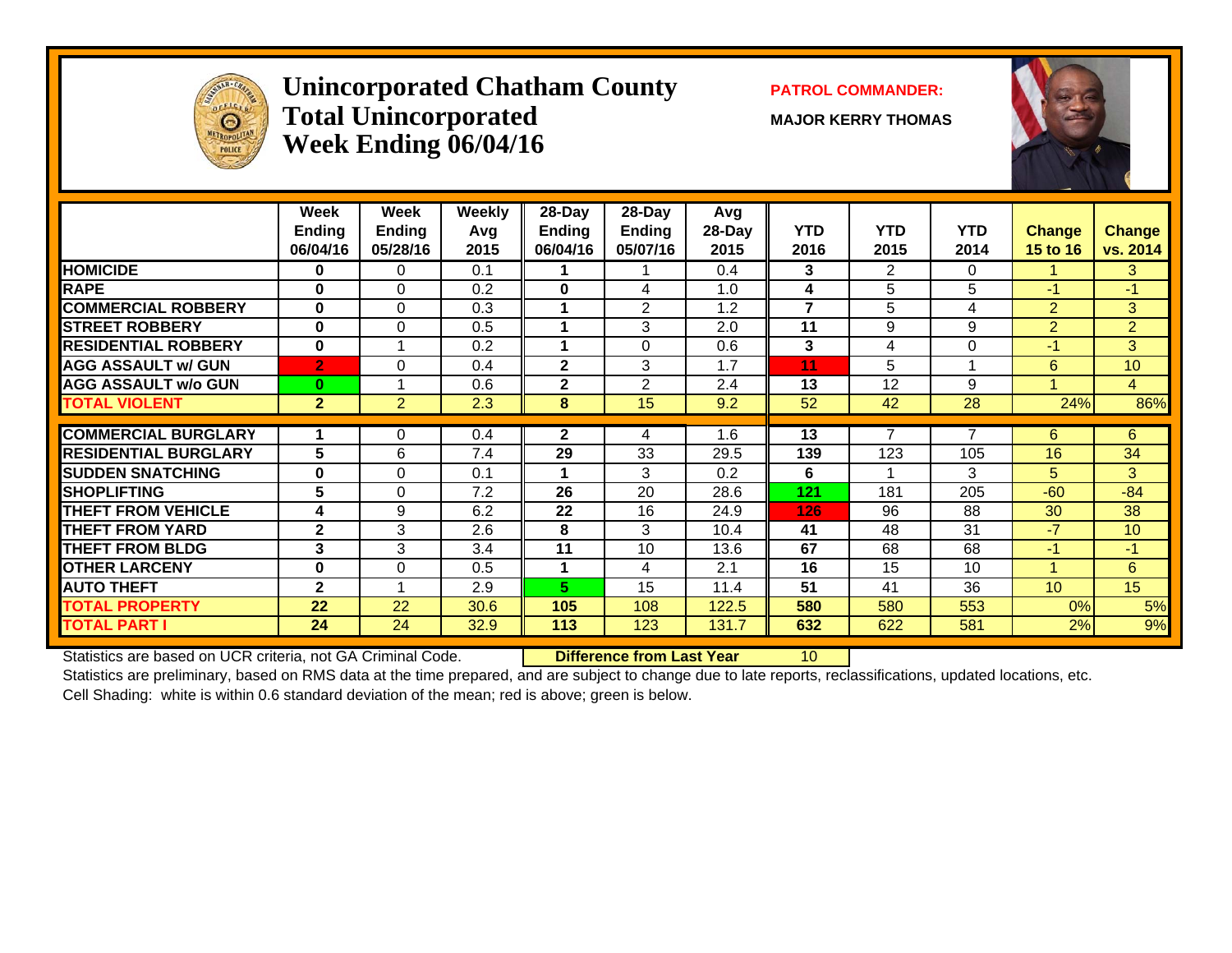

### **COMPSTATWEST CHATHAM PRECINCTWeek Ending 06/04/16**

**PRECINCT COMMANDER:**

**CAPT. CARL RAMEY**



|                             | Week<br><b>Ending</b><br>06/04/16 | Week<br><b>Ending</b><br>05/28/16 | <b>Weekly</b><br>Avg<br>2015 | $28$ -Day<br>Ending<br>06/04/16 | 28-Day<br>Ending<br>05/07/16 | Avg<br>28-Day<br>2015 | <b>YTD</b><br>2016 | <b>YTD</b><br>2015 | <b>YTD</b><br>2014 | Change<br><b>15 to 16</b> | <b>Change</b><br>vs. 2014 |
|-----------------------------|-----------------------------------|-----------------------------------|------------------------------|---------------------------------|------------------------------|-----------------------|--------------------|--------------------|--------------------|---------------------------|---------------------------|
| <b>HOMICIDE</b>             | $\bf{0}$                          | 0                                 | $\Omega$                     |                                 | 0                            | 0                     | $\mathbf{2}$       | 0                  | 0                  | $\overline{2}$            | $\overline{2}$            |
| <b>RAPE</b>                 |                                   | 0                                 | $\Omega$                     |                                 | 3                            |                       | 6                  | 8                  | 6                  | $-2$                      | $\mathbf{0}$              |
| <b>COMMERCIAL ROBBERY</b>   | $\bf{0}$                          |                                   | $\Omega$                     | 3                               | 2                            |                       | 10                 | $\overline{7}$     | 5                  | 3                         | 5                         |
| <b>STREET ROBBERY</b>       | $\bf{0}$                          | $\Omega$                          |                              | 3                               | 2                            | $\overline{2}$        | 12                 | 7                  | 10                 | 5                         | $\overline{2}$            |
| <b>RESIDENTIAL ROBBERY</b>  | $\bf{0}$                          |                                   | $\Omega$                     | 1                               | $\Omega$                     |                       | $\overline{9}$     | 5                  | 6                  | 4                         | 3                         |
| <b>AGG ASSAULT w/ GUN</b>   | $\overline{2}$                    | $\Omega$                          |                              | 3                               | 4                            | 2                     | 19                 | 12                 | 5                  | $\overline{7}$            | 14                        |
| <b>AGG ASSAULT w/o GUN</b>  | 1                                 |                                   |                              | 5                               | 3                            | 3                     | 21                 | 17                 | 8                  | 4                         | 13                        |
| <b>TOTAL VIOLENT</b>        | 4                                 | 3                                 | 3                            | 17                              | 14                           | 11                    | 79                 | 56                 | 40                 | 41%                       | 98%                       |
|                             |                                   |                                   |                              |                                 |                              |                       |                    |                    |                    |                           |                           |
| <b>COMMERCIAL BURGLARY</b>  |                                   | 0                                 | $\overline{2}$               | $\overline{2}$                  | 8                            | 6                     | 25                 | 30                 | 13                 | $-5$                      | 12                        |
| <b>RESIDENTIAL BURGLARY</b> | 6                                 | 5                                 | $\overline{7}$               | 27                              | 24                           | 27                    | 134                | 116                | 108                | 18                        | 26                        |
| <b>SUDDEN SNATCHING</b>     | $\bf{0}$                          | $\Omega$                          | 0                            | 1                               | 3                            | 0                     | 6                  | $\overline{2}$     | $\overline{2}$     | 4                         | 4                         |
| <b>SHOPLIFTING</b>          | 4                                 | 2                                 | 4                            | 18                              | 15                           | 16                    | 74                 | 92                 | 103                | $-18$                     | $-29$                     |
| <b>THEFT FROM VEHICLE</b>   | 5                                 | 7                                 | 8                            | 21                              | 29                           | 32                    | 153                | 121                | 129                | 32                        | 24                        |
| <b>THEFT FROM YARD</b>      | $\mathbf{2}$                      | 4                                 | 3                            | 13                              | 3                            | 13                    | 52                 | 59                 | 59                 | $-7$                      | $-7$                      |
| <b>THEFT FROM BLDG</b>      | $\overline{2}$                    | 5                                 | 4                            | 11                              | 11                           | 16                    | 70                 | 84                 | 86                 | $-14$                     | $-16$                     |
| <b>OTHER LARCENY</b>        | $\bf{0}$                          | 0                                 |                              | 3                               |                              | $\overline{2}$        | 12                 | 15                 | 13                 | $-3$                      | $-1$                      |
| <b>AUTO THEFT</b>           | $\mathbf{3}$                      |                                   | 5                            | 14                              | 16                           | 20                    | 80                 | 78                 | 53                 | $\overline{2}$            | 27                        |
| <b>TOTAL PROPERTY</b>       | 23                                | 24                                | 33                           | 110                             | 110                          | 133                   | 606                | 597                | 566                | 2%                        | 7%                        |
| <b>TOTAL PART I</b>         | 27                                | 27                                | 36                           | 127                             | 124                          | 144                   | 685                | 653                | 606                | 5%                        | 13%                       |

Statistics are based on UCR criteria, not GA Criminal Code. **Difference from Last Year** 32

| <b>Citizen Initiated Calls</b>  | <b>Week</b><br><b>Ending</b><br>06/04/16 | <b>Week</b><br><b>Ending</b><br>05/28/16 | Weekly<br>Avg<br>2015 | $28$ -Day<br><b>Ending</b><br>06/04/16 | $28-Dav$<br><b>Ending</b><br>05/07/16 | Avg<br>$28$ -Day<br>2015 | YTD<br>2016 | <b>YTD</b><br>2015 | YTD<br>2014 | <b>Change</b><br>15 to 16 | <b>Change</b><br>vs. 2014 |
|---------------------------------|------------------------------------------|------------------------------------------|-----------------------|----------------------------------------|---------------------------------------|--------------------------|-------------|--------------------|-------------|---------------------------|---------------------------|
| <b>Midnight Shift</b>           | 111                                      | 107                                      | 114                   | 446                                    | 445                                   | 455                      | 2428        | 2373               | 2340        | 55                        | 88                        |
| Day Shift                       | 275                                      | 290                                      | 282                   | 1211                                   | 1141                                  | 1127                     | 6310        | 6101               | 6018        | 209                       | 292                       |
| <b>Afternoon Shift</b>          | 303                                      | 325                                      | 294                   | 1247                                   | 1137                                  | 1177                     | 6376        | 6346               | 6237        | 30                        | 139                       |
| <b>TOTAL CITIZEN CFS</b>        | 689                                      | 689                                      | 690                   | 2904                                   | 2723                                  | 2758                     | 15114       | 14820              | 14595       | 2.0%                      | 3.6%                      |
| 53S ShotSpotter Calls           | 13                                       |                                          |                       | 13                                     |                                       |                          |             |                    |             |                           |                           |
| <b>Sig 53 Shots Fired Calls</b> |                                          | 12                                       | 11                    | 31                                     | 31                                    | 43                       | 232         | 186                | 115         | 46                        | 117                       |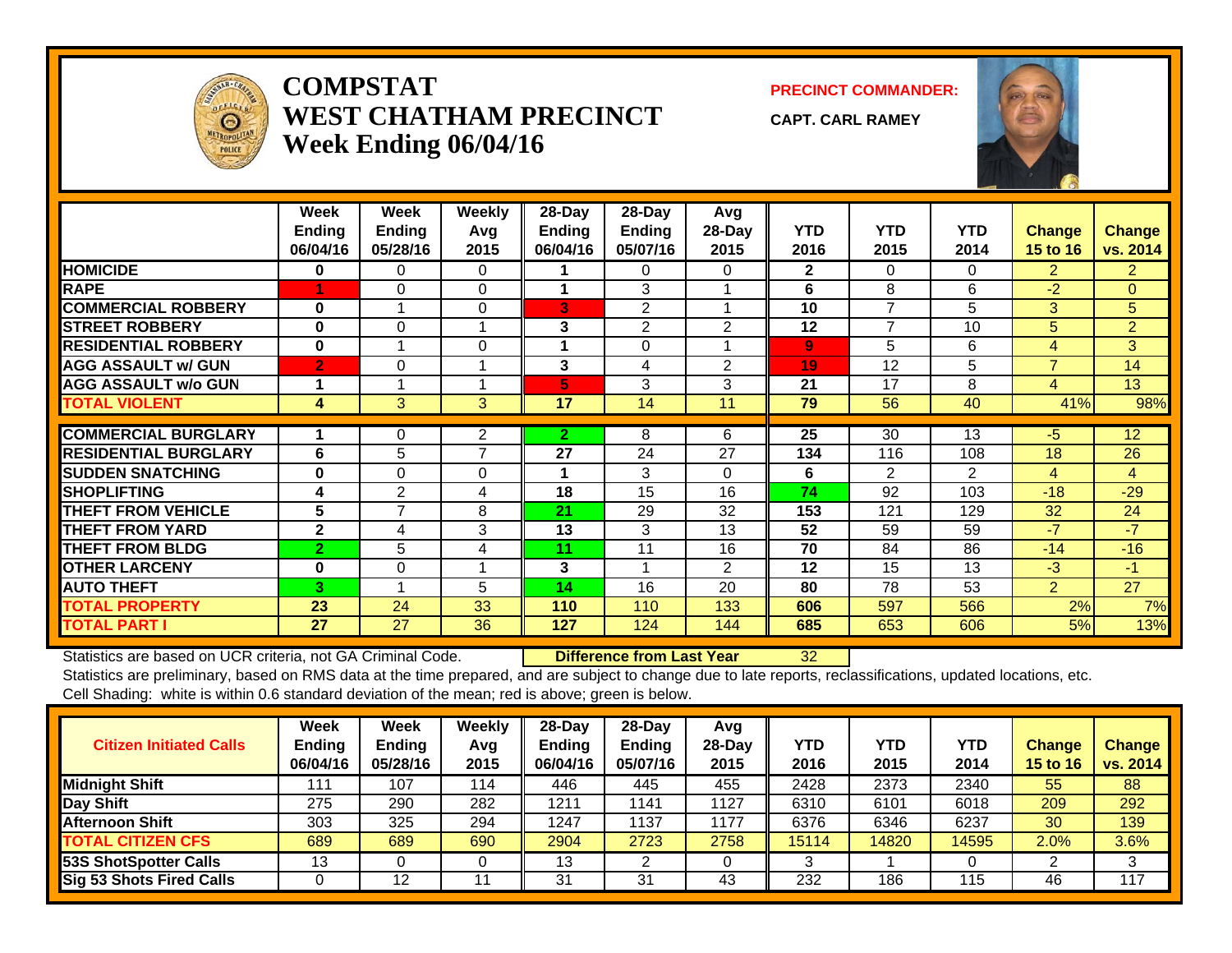# **BEAT 11 West Chatham Precinct Week Ending 06/04/16**



|                             |               | <b>Last 4 Weeks</b> |                |               | 28 Days        | 28 Day  |                |                |                |                |                |
|-----------------------------|---------------|---------------------|----------------|---------------|----------------|---------|----------------|----------------|----------------|----------------|----------------|
|                             | <b>Ending</b> | <b>Ending</b>       | <b>Ending</b>  | <b>Ending</b> | <b>Ending</b>  | Average | <b>YTD</b>     | <b>YTD</b>     | <b>YTD</b>     | <b>Change</b>  | <b>Change</b>  |
|                             | 05/07/16      | 05/07/16            | 05/28/16       | 06/04/16      | 06/04/16       | 2015    | 2016           | 2015           | 2014           | 15 to 16       | vs. 2014       |
| <b>HOMICIDE</b>             | $\Omega$      | 0                   | $\Omega$       | $\Omega$      | 0              | 0.0     | $\mathbf{0}$   | $\mathbf{0}$   | $\Omega$       | $\Omega$       | $\overline{0}$ |
| <b>RAPE</b>                 | $\Omega$      | $\Omega$            | $\Omega$       | 0             | $\Omega$       | 0.1     | 1              | $\Omega$       | 0              | 1              | 1              |
| <b>COMMERCIAL ROBBERY</b>   | $\Omega$      | $\Omega$            | $\mathbf{0}$   | $\Omega$      | $\Omega$       | 0.2     | $\overline{2}$ | $\overline{2}$ | $\Omega$       | $\mathbf{0}$   | $\overline{2}$ |
| <b>STREET ROBBERY</b>       | $\Omega$      | $\Omega$            | $\Omega$       | $\Omega$      | $\Omega$       | 0.3     | $\mathbf{1}$   | $\mathbf{1}$   | $\overline{2}$ | $\Omega$       | $-1$           |
| <b>RESIDENTIAL ROBBERY</b>  | $\Omega$      | $\Omega$            | $\mathbf{0}$   | $\Omega$      | $\Omega$       | 0.0     | $\Omega$       | $\Omega$       | 0              | $\Omega$       | $\Omega$       |
| <b>AGG ASSAULT w/ GUN</b>   | $\Omega$      | $\Omega$            | $\Omega$       | $\Omega$      | 0              | 0.1     | $\mathbf{1}$   | 1              | 1              | $\Omega$       | $\mathbf{0}$   |
| <b>AGG ASSAULT w/o GUN</b>  | 0             | $\Omega$            | $\mathbf{0}$   | $\Omega$      | $\Omega$       | 0.2     | 3              | 0              | 1              | 3              | $\overline{2}$ |
| <b>TOTAL VIOLENT</b>        | $\mathbf{0}$  | $\Omega$            | $\mathbf{0}$   | $\mathbf{0}$  | $\mathbf{0}$   | 0.8     | 8              | 4              | 4              | 100%           | 100%           |
|                             |               |                     |                |               |                |         |                |                |                |                |                |
| <b>COMMERCIAL BURGLARY</b>  | $\Omega$      | $\Omega$            | $\Omega$       | $\Omega$      | $\Omega$       | 1.0     | $\overline{2}$ | 5              | 3              | $-3$           | $-1$           |
| <b>RESIDENTIAL BURGLARY</b> | $\mathbf{1}$  | 0                   | $\mathbf{0}$   | $\mathbf{1}$  | 2              | 1.7     | $\overline{7}$ | 9              | 10             | $-2$           | $-3$           |
| <b>SUDDEN SNATCHING</b>     | 0             | 0                   | $\Omega$       | $\Omega$      | 0              | 0.0     | $\mathbf{1}$   | $\Omega$       | 0              | $\overline{1}$ | 1              |
| <b>ISHOPLIFTING</b>         | $\Omega$      | $\Omega$            | $\mathbf{0}$   | $\Omega$      | 0              | 0.2     | $\mathbf{0}$   | $\mathbf{1}$   | 0              | $-1$           | $\Omega$       |
| <b>THEFT FROM VEHICLE</b>   | 1             | $\Omega$            | $\mathbf{1}$   | 0             | $\overline{2}$ | 3.3     | 17             | 12             | 18             | 5              | $-1$           |
| <b>THEFT FROM YARD</b>      | 2             | $\Omega$            | 1              | 0             | 3              | 1.8     | 11             | 9              | 8              | $\overline{2}$ | 3              |
| <b>THEFT FROM BLDG</b>      | $\mathbf 0$   | 1                   | $\Omega$       | $\Omega$      | $\mathbf{1}$   | 4.0     | 14             | 25             | 17             | $-11$          | $-3$           |
| <b>OTHER LARCENY</b>        | 1             | $\Omega$            | $\Omega$       | 0             | $\mathbf{1}$   | 0.3     | 3              | $\overline{2}$ | $\mathbf{1}$   | $\overline{1}$ | $\overline{2}$ |
| <b>AUTO THEFT</b>           | 3             | 0                   | 0              | 0             | 3              | 3.4     | 13             | 13             | $\overline{2}$ | $\Omega$       | 11             |
| <b>TOTAL PROPERTY</b>       | 8             | $\mathbf{1}$        | $\overline{2}$ | $\mathbf{1}$  | 12             | 15.6    | 68             | 76             | 59             | $-11%$         | 15%            |
| <b>TOTAL PART I</b>         | 8             | $\mathbf{1}$        | $\overline{2}$ | $\mathbf{1}$  | 12             | 16.5    | 76             | 80             | 63             | $-5%$          | 21%            |

 **Difference from Last Year**‐4

Statistics are based on UCR criteria, not GA Criminal Code.

| <b>Shots Fired Calls</b>        | Week<br><b>Ending</b><br>05/07/16 | Week<br><b>Endina</b><br>05/07/16 | Week<br>Ending<br>05/28/16 | Week<br>Ending | 28 Days<br><b>Ending</b><br>06/04/16    06/04/16 | 28 Day<br>Average II<br>2015 | YTD<br>2016 | YTD<br>2015 | <b>YTD</b><br>2014 | <b>Change</b><br>15 to 16 $\vert$ | <b>Change</b><br>vs. 2014 |
|---------------------------------|-----------------------------------|-----------------------------------|----------------------------|----------------|--------------------------------------------------|------------------------------|-------------|-------------|--------------------|-----------------------------------|---------------------------|
| <b>153S ShotSpotter Calls</b>   |                                   |                                   |                            |                |                                                  | 0.0                          |             |             |                    | 0%                                | 0%                        |
| <b>Sig 53 Shots Fired Calls</b> |                                   |                                   |                            |                |                                                  | 2.9                          |             | 16          |                    | $-63%$                            | $-57%$                    |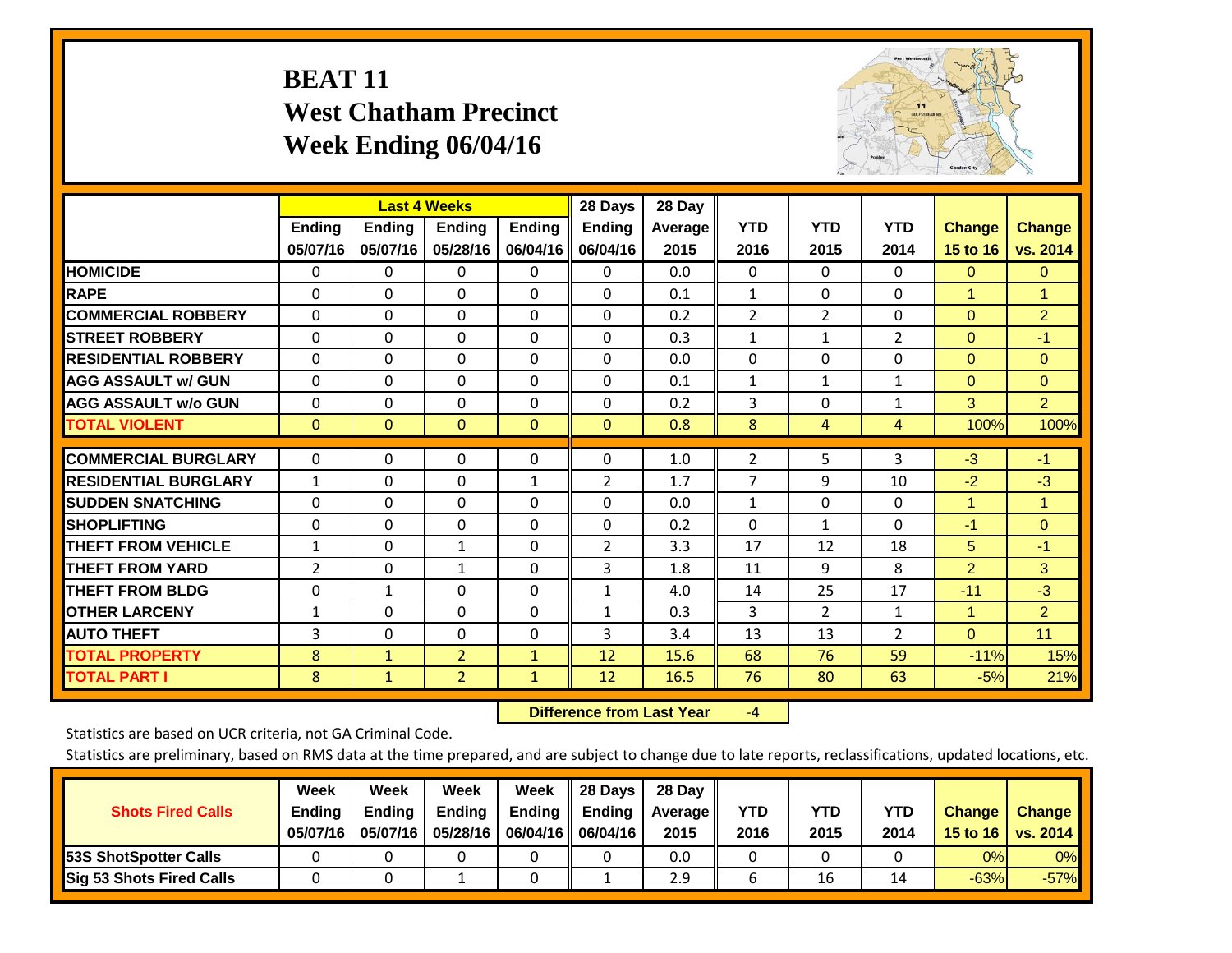# **BEAT 12 West Chatham Precinct Week Ending 06/04/16**



|                             |                | <b>Last 4 Weeks</b> |                |                | 28 Days        | 28 Day  |                |                |                |                |                |
|-----------------------------|----------------|---------------------|----------------|----------------|----------------|---------|----------------|----------------|----------------|----------------|----------------|
|                             | <b>Ending</b>  | <b>Ending</b>       | <b>Endina</b>  | <b>Ending</b>  | <b>Ending</b>  | Average | <b>YTD</b>     | <b>YTD</b>     | <b>YTD</b>     | <b>Change</b>  | <b>Change</b>  |
|                             | 05/07/16       | 05/07/16            | 05/28/16       | 06/04/16       | 06/04/16       | 2015    | 2016           | 2015           | 2014           | 15 to 16       | vs. 2014       |
| <b>HOMICIDE</b>             | 1              | 0                   | $\Omega$       | 0              | 1              | 0.0     | 1              | 0              | 0              | 1              | 1.             |
| <b>RAPE</b>                 | 0              | $\Omega$            | $\Omega$       | $\Omega$       | $\Omega$       | 0.3     | 1              | 3              | 3              | $-2$           | $-2$           |
| <b>COMMERCIAL ROBBERY</b>   | 1              | 0                   | $\Omega$       | 0              | 1              | 0.2     | 3              | $\mathbf{1}$   | 1              | $\overline{2}$ | $\overline{2}$ |
| <b>ISTREET ROBBERY</b>      | $\mathbf{1}$   | $\Omega$            | $\Omega$       | $\Omega$       | $\mathbf{1}$   | 0.5     | 4              | $\overline{2}$ | $\overline{2}$ | $\overline{2}$ | $\overline{2}$ |
| <b>RESIDENTIAL ROBBERY</b>  | $\Omega$       | $\Omega$            | $\Omega$       | $\mathbf{0}$   | $\Omega$       | 0.2     | $\Omega$       | $\Omega$       | 0              | $\mathbf{0}$   | $\Omega$       |
| <b>AGG ASSAULT w/ GUN</b>   | $\Omega$       | $\Omega$            | $\Omega$       | $\mathbf{1}$   | 1              | 0.2     | 3              | $\Omega$       | 0              | 3              | 3              |
| <b>AGG ASSAULT w/o GUN</b>  | 0              | 0                   | $\Omega$       | 0              | $\Omega$       | 0.8     | $\overline{2}$ | 4              | 3              | $-2$           | $-1$           |
| <b>TOTAL VIOLENT</b>        | 3              | $\Omega$            | $\mathbf{0}$   | $\mathbf{1}$   | $\overline{4}$ | 2.3     | 14             | 10             | 9              | 40%            | 56%            |
|                             |                |                     |                |                |                |         |                |                |                |                |                |
| <b>COMMERCIAL BURGLARY</b>  | $\Omega$       | $\Omega$            | $\mathbf{0}$   | 0              | $\Omega$       | 0.6     | $\overline{2}$ | 3              | 2              | $-1$           | $\Omega$       |
| <b>RESIDENTIAL BURGLARY</b> | $\mathbf{1}$   | 4                   | 2              | 2              | 9              | 9.7     | 50             | 30             | 27             | 20             | 23             |
| <b>SUDDEN SNATCHING</b>     | 0              | $\mathbf{1}$        | $\mathbf{0}$   | $\mathbf{0}$   | $\mathbf{1}$   | 0.0     | $\overline{2}$ | $\Omega$       | 1              | 2              | 1              |
| <b>SHOPLIFTING</b>          | $\Omega$       | $\mathbf{1}$        | $\mathbf{1}$   | $\overline{2}$ | 4              | 2.4     | 16             | 12             | 14             | $\overline{4}$ | $\overline{2}$ |
| <b>THEFT FROM VEHICLE</b>   | $\overline{2}$ | 4                   | 3              | 2              | 11             | 8.4     | 39             | 32             | 31             | $\overline{7}$ | 8              |
| <b>THEFT FROM YARD</b>      | 1              | 1                   | $\mathbf{1}$   | 1              | 4              | 3.1     | 11             | 16             | 12             | $-5$           | $-1$           |
| <b>THEFT FROM BLDG</b>      | $\Omega$       | $\Omega$            | $\Omega$       | $\mathbf{0}$   | $\Omega$       | 2.9     | 14             | 11             | 12             | 3              | $\overline{2}$ |
| <b>OTHER LARCENY</b>        | $\Omega$       | 0                   | $\Omega$       | $\Omega$       | $\Omega$       | 0.3     | 3              | 4              | 4              | $-1$           | $-1$           |
| <b>AUTO THEFT</b>           | 0              | $\overline{2}$      | 0              | 1              | 3              | 4.7     | 21             | 17             | 15             | 4              | 6              |
| <b>TOTAL PROPERTY</b>       | $\overline{4}$ | 13                  | $\overline{7}$ | 8              | 32             | 32.2    | 158            | 125            | 118            | 26%            | 34%            |
| <b>TOTAL PART I</b>         | $\overline{7}$ | 13                  | $\overline{7}$ | $\overline{9}$ | 36             | 34.5    | 172            | 135            | 127            | 27%            | 35%            |

 **Difference from Last Year**r 37

Statistics are based on UCR criteria, not GA Criminal Code.

| <b>Shots Fired Calls</b>        | Week<br><b>Ending</b><br>05/07/16 | Week<br><b>Endina</b><br>05/07/16 | Week<br>Ending<br>05/28/16 | Week<br>Ending | 28 Days<br><b>Ending</b><br>06/04/16   06/04/16 | 28 Day<br>Average II<br>2015 | YTD<br>2016 | YTD<br>2015 | <b>YTD</b><br>2014 | <b>Change</b><br>15 to 16 $\vert$ | <b>Change</b><br>vs. 2014 |
|---------------------------------|-----------------------------------|-----------------------------------|----------------------------|----------------|-------------------------------------------------|------------------------------|-------------|-------------|--------------------|-----------------------------------|---------------------------|
| <b>153S ShotSpotter Calls</b>   |                                   |                                   |                            |                |                                                 | 0.0                          |             |             |                    | 0%                                | 0%                        |
| <b>Sig 53 Shots Fired Calls</b> |                                   |                                   |                            |                |                                                 | 6.2                          | 32          | 31          |                    | 3%                                | 1500% <b>II</b>           |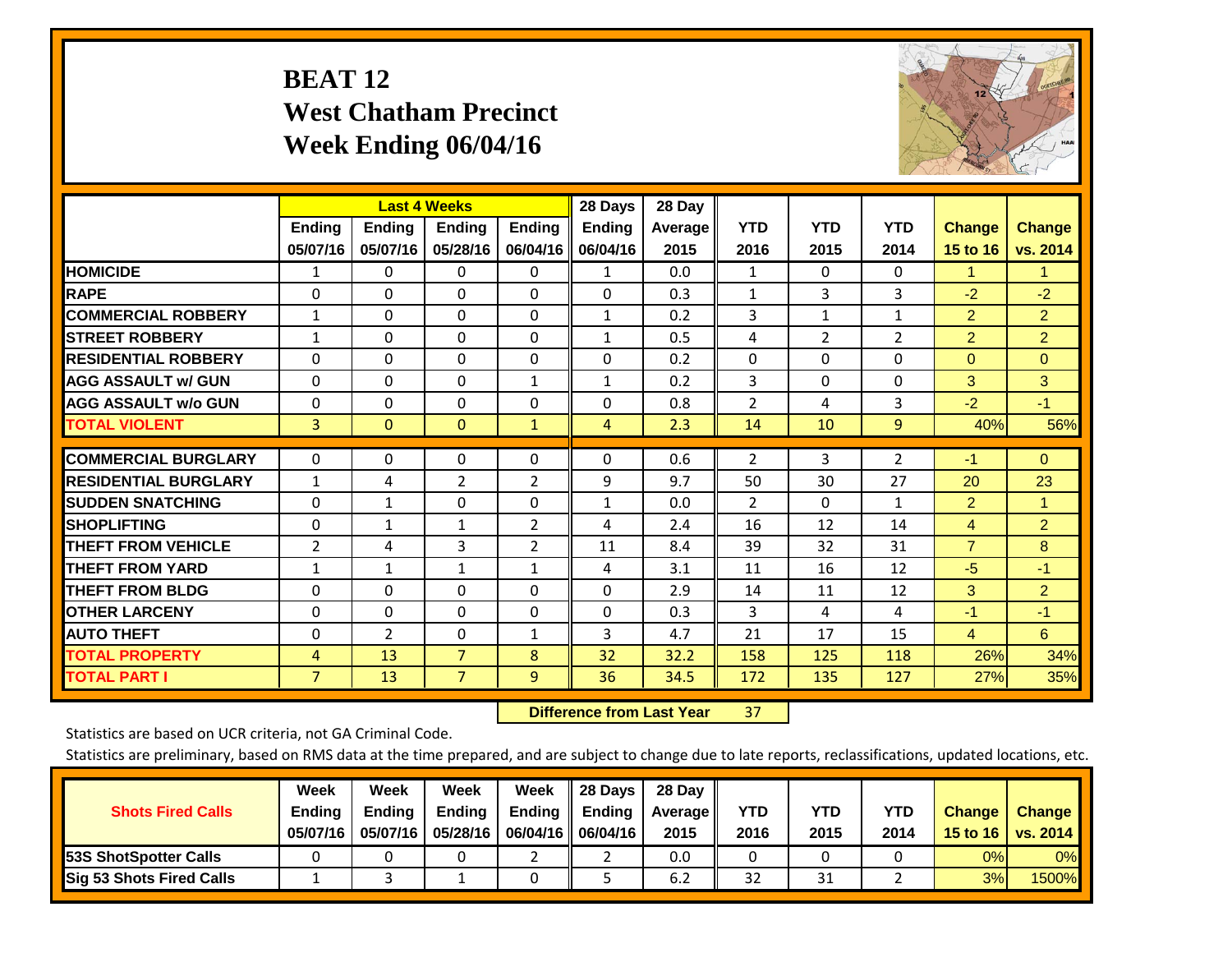# **BEAT 13 West Chatham Precinct Week Ending 06/04/16**



|                             |                           | <b>Last 4 Weeks</b>       |                           |                           | 28 Days                   | 28 Day            |                    |                    |                    |                           |                           |
|-----------------------------|---------------------------|---------------------------|---------------------------|---------------------------|---------------------------|-------------------|--------------------|--------------------|--------------------|---------------------------|---------------------------|
|                             | <b>Ending</b><br>05/07/16 | <b>Ending</b><br>05/07/16 | <b>Endina</b><br>05/28/16 | <b>Endina</b><br>06/04/16 | <b>Endina</b><br>06/04/16 | Average  <br>2015 | <b>YTD</b><br>2016 | <b>YTD</b><br>2015 | <b>YTD</b><br>2014 | <b>Change</b><br>15 to 16 | <b>Change</b><br>vs. 2014 |
| <b>HOMICIDE</b>             | 0                         | 0                         | $\Omega$                  | 0                         | 0                         | 0.2               | $\Omega$           | 0                  | 0                  | $\Omega$                  | $\mathbf{0}$              |
| <b>RAPE</b>                 | $\Omega$                  | $\Omega$                  | $\Omega$                  | $\Omega$                  | $\Omega$                  | 0.2               | $\overline{2}$     | $\mathbf{1}$       | 0                  | $\blacktriangleleft$      | $\overline{2}$            |
| <b>COMMERCIAL ROBBERY</b>   | $\mathbf{1}$              | $\Omega$                  | $\Omega$                  | $\Omega$                  | $\mathbf{1}$              | 0.2               | 1                  | 1                  | $\mathbf{1}$       | $\Omega$                  | $\Omega$                  |
| <b>STREET ROBBERY</b>       | $\Omega$                  | 1                         | $\mathbf{0}$              | 0                         | $\mathbf{1}$              | 0.4               | $\overline{2}$     | $\Omega$           | $\overline{2}$     | $\overline{2}$            | $\mathbf{0}$              |
| <b>RESIDENTIAL ROBBERY</b>  | 0                         | $\Omega$                  | $\mathbf{0}$              | $\Omega$                  | 0                         | 0.2               | $\overline{2}$     | $\overline{2}$     | $\overline{2}$     | $\Omega$                  | $\Omega$                  |
| <b>AGG ASSAULT w/ GUN</b>   | $\mathbf{1}$              | $\Omega$                  | $\Omega$                  | $\Omega$                  | $\mathbf{1}$              | 0.7               | 8                  | 5.                 | $\mathbf{1}$       | 3                         | $\overline{7}$            |
| <b>AGG ASSAULT w/o GUN</b>  | 0                         | 1                         | $\mathbf{0}$              | 1                         | 2                         | 0.8               | 6                  | 4                  | $\overline{2}$     | $\overline{2}$            | 4                         |
| <b>TOTAL VIOLENT</b>        | $\overline{2}$            | $\overline{2}$            | $\mathbf{0}$              | $\mathbf{1}$              | 5                         | 2.8               | 21                 | 13                 | 8                  | 62%                       | 163%                      |
| <b>COMMERCIAL BURGLARY</b>  | $\Omega$                  | 1                         | $\mathbf{0}$              | $\Omega$                  | $\mathbf{1}$              | 2.0               | 5                  | 10                 | 3                  | $-5$                      | $\overline{2}$            |
| <b>RESIDENTIAL BURGLARY</b> | 2                         | $\Omega$                  | $\mathbf{0}$              | $\overline{2}$            | 4                         | 4.0               | 16                 | 18                 | 18                 | $-2$                      | $-2$                      |
| <b>ISUDDEN SNATCHING</b>    | $\Omega$                  | $\Omega$                  | $\Omega$                  | $\Omega$                  | $\Omega$                  | 0.3               | $\mathbf{0}$       | $\overline{2}$     | 0                  | $-2$                      | $\mathbf{0}$              |
| <b>SHOPLIFTING</b>          | $\mathbf{1}$              | $\mathbf{1}$              | $\mathbf{1}$              | $\Omega$                  | 3                         | 0.5               | 8                  | 4                  | 5                  | 4                         | 3                         |
| <b>THEFT FROM VEHICLE</b>   | $\Omega$                  | $\Omega$                  | $\Omega$                  | 0                         | $\Omega$                  | 5.7               | 26                 | 23                 | 18                 | 3                         | 8                         |
| <b>THEFT FROM YARD</b>      | 1                         | $\Omega$                  | 1                         | $\mathbf{1}$              | 3                         | 2.3               | 10                 | 9                  | 15                 | $\blacktriangleleft$      | $-5$                      |
| <b>THEFT FROM BLDG</b>      | 1                         | 0                         | $\mathbf{0}$              | $\Omega$                  | $\mathbf{1}$              | 2.0               | 9                  | 14                 | 13                 | $-5$                      | $-4$                      |
| <b>OTHER LARCENY</b>        | $\Omega$                  | $\Omega$                  | $\Omega$                  | $\Omega$                  | 0                         | 0.3               | 1                  | $\mathbf{1}$       | 1                  | $\Omega$                  | $\Omega$                  |
| <b>AUTO THEFT</b>           | 0                         | 3                         | 1                         | 0                         | 4                         | 2.8               | 15                 | 17                 | 11                 | $-2$                      | $\overline{4}$            |
| <b>TOTAL PROPERTY</b>       | 5                         | 5                         | 3                         | 3                         | 16                        | 19.9              | 90                 | 98                 | 84                 | $-8%$                     | 7%                        |
| <b>TOTAL PART I</b>         | $\overline{7}$            | $\overline{7}$            | 3                         | 4                         | 21                        | 22.7              | 111                | 111                | 92                 | 0%                        | 21%                       |

 **Difference from Last Year**r 0

Statistics are based on UCR criteria, not GA Criminal Code.

| <b>Shots Fired Calls</b>        | Week<br><b>Ending</b><br>05/07/16 | Week<br><b>Endina</b><br>05/07/16 | <b>Week</b><br>Ending<br>05/28/16 | Week<br>Ending | 28 Days<br><b>Ending</b><br>06/04/16   06/04/16 | 28 Day<br>Average II<br>2015 | YTD<br>2016 | YTD<br>2015 | YTD<br>2014 | <b>Change</b><br>15 to $16$ | <b>Change</b><br>vs. 2014 |
|---------------------------------|-----------------------------------|-----------------------------------|-----------------------------------|----------------|-------------------------------------------------|------------------------------|-------------|-------------|-------------|-----------------------------|---------------------------|
| <b>153S ShotSpotter Calls</b>   |                                   |                                   |                                   |                |                                                 | 0.0                          |             |             |             | 0%                          | 0%                        |
| <b>Sig 53 Shots Fired Calls</b> |                                   |                                   |                                   |                | 10                                              | 10.6                         | 59          | 38          | 25          | 55%l                        | 136%                      |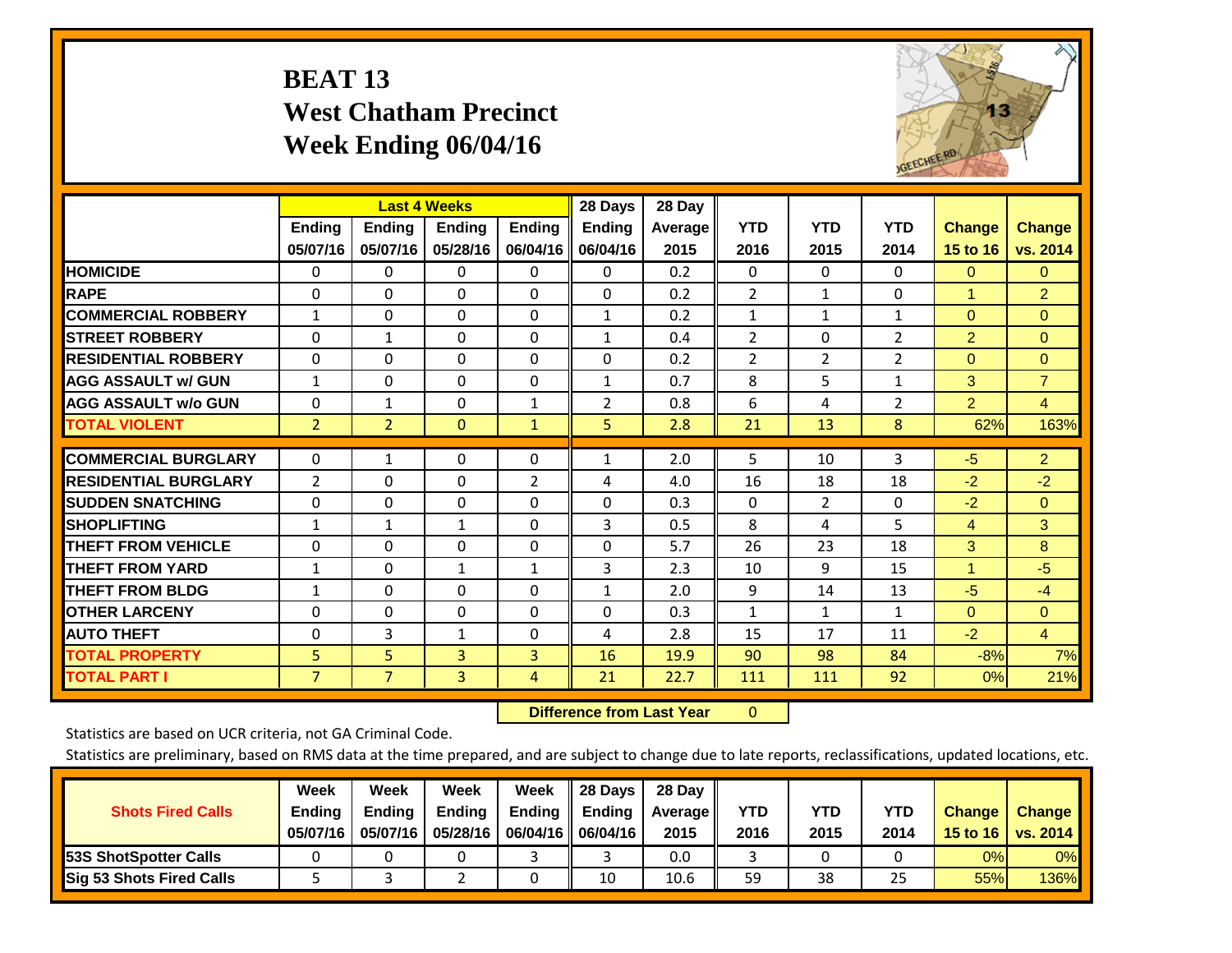# **BEAT 14 West Chatham Precinct Week Ending 06/04/16**



|                             |              | <b>Last 4 Weeks</b> |                |                | 28 Days        | 28 Day         |                |              |                |                      |                |
|-----------------------------|--------------|---------------------|----------------|----------------|----------------|----------------|----------------|--------------|----------------|----------------------|----------------|
|                             | Ending       | Ending              | <b>Ending</b>  | <b>Ending</b>  | <b>Ending</b>  | <b>Average</b> | <b>YTD</b>     | <b>YTD</b>   | <b>YTD</b>     | <b>Change</b>        | <b>Change</b>  |
|                             | 05/07/16     | 05/07/16            | 05/28/16       | 06/04/16       | 06/04/16       | 2015           | 2016           | 2015         | 2014           | 15 to 16             | vs. 2014       |
| <b>HOMICIDE</b>             | 0            | 0                   | $\Omega$       | 0              | $\Omega$       | 0.1            | $\Omega$       | 0            | 0              | $\Omega$             | 0              |
| <b>RAPE</b>                 | $\Omega$     | $\Omega$            | $\Omega$       | 0              | $\Omega$       | 0.5            | $\Omega$       | 3            | 2              | $-3$                 | $-2$           |
| <b>COMMERCIAL ROBBERY</b>   | $\Omega$     | $\Omega$            | $\Omega$       | $\Omega$       | $\Omega$       | 0.2            | $\mathbf{0}$   | $\Omega$     | $\Omega$       | $\mathbf{0}$         | $\Omega$       |
| <b>STREET ROBBERY</b>       | $\Omega$     | $\Omega$            | $\Omega$       | $\Omega$       | $\Omega$       | 0.1            | $\mathbf{0}$   | 1            | $\mathbf{1}$   | $-1$                 | $-1$           |
| <b>RESIDENTIAL ROBBERY</b>  | $\Omega$     | $\Omega$            | 0              | 0              | $\Omega$       | 0.0            | $\mathbf{1}$   | 0            | 1              | $\blacktriangleleft$ | $\mathbf{0}$   |
| <b>AGG ASSAULT w/ GUN</b>   | $\Omega$     | $\Omega$            | $\mathbf{0}$   | $\mathbf{1}$   | $\mathbf{1}$   | 0.0            | 2              | 0            | $\mathbf{1}$   | $\overline{2}$       | 1              |
| <b>AGG ASSAULT w/o GUN</b>  | $\Omega$     | $\Omega$            | $\Omega$       | $\Omega$       | $\Omega$       | 0.1            | $\overline{2}$ | $\mathbf{1}$ | $\Omega$       | 1                    | $\overline{2}$ |
| <b>TOTAL VIOLENT</b>        | $\mathbf{0}$ | $\mathbf{0}$        | $\mathbf{0}$   | $\mathbf{1}$   | $\mathbf{1}$   | 0.9            | 5              | 5            | 5              | 0%                   | 0%             |
| <b>COMMERCIAL BURGLARY</b>  |              |                     |                |                |                |                |                |              |                |                      |                |
|                             | $\Omega$     | $\Omega$            | 0              | 1              | 1              | 0.7            | 5              | 2            | 0              | 3                    | 5              |
| <b>RESIDENTIAL BURGLARY</b> | 5            | $\Omega$            | $\mathbf{1}$   | $\Omega$       | 6              | 3.5            | 24             | 14           | 15             | 10                   | 9              |
| <b>SUDDEN SNATCHING</b>     | $\Omega$     | 0                   | $\Omega$       | $\Omega$       | $\Omega$       | 0.0            | 1              | 0            | $\Omega$       | 1                    | 1              |
| <b>SHOPLIFTING</b>          | $\mathbf{1}$ | 0                   | $\Omega$       | $\mathbf{1}$   | $\overline{2}$ | 0.6            | 4              | 3            | $\overline{7}$ | 1                    | $-3$           |
| <b>THEFT FROM VEHICLE</b>   | $\Omega$     | $\Omega$            | $\mathbf 0$    | 2              | $\overline{2}$ | 4.4            | 13             | 22           | 26             | $-9$                 | $-13$          |
| <b>THEFT FROM YARD</b>      | $\mathbf{1}$ | $\Omega$            | $\Omega$       | $\Omega$       | $\mathbf{1}$   | 2.1            | 9              | 10           | 3              | $-1$                 | 6              |
| <b>THEFT FROM BLDG</b>      | 0            | 0                   | $\overline{2}$ | $\mathbf{1}$   | 3              | 2.7            | 6              | 14           | 13             | $-8$                 | $-7$           |
| <b>OTHER LARCENY</b>        | 1            | 1                   | $\mathbf{0}$   | $\Omega$       | $\overline{2}$ | 0.8            | 3              | 5            | 2              | $-2$                 | $\mathbf{1}$   |
| <b>AUTO THEFT</b>           | $\Omega$     | $\mathbf{1}$        | $\mathbf 0$    | 1              | 2              | 3.5            | 9              | 13           | 12             | $-4$                 | $-3$           |
| <b>TOTAL PROPERTY</b>       | 8            | $\overline{2}$      | 3              | 6              | 19             | 18.2           | 74             | 83           | 78             | $-11%$               | $-5%$          |
| <b>TOTAL PART I</b>         | 8            | $\overline{2}$      | $\overline{3}$ | $\overline{7}$ | 20             | 19.1           | 79             | 88           | 83             | $-10%$               | $-5%$          |

 **Difference from Last Year**r -9

Statistics are based on UCR criteria, not GA Criminal Code.

| <b>Shots Fired Calls</b>        | Week<br><b>Ending</b><br>05/07/16 | Week<br><b>Endina</b><br>05/07/16 | Week<br>Ending<br>05/28/16 | Week<br>Ending | 28 Days<br><b>Ending</b><br>06/04/16    06/04/16 | 28 Day<br>Average II<br>2015 | YTD<br>2016 | YTD<br>2015 | YTD<br>2014              | <b>Change</b><br>15 to 16 $\vert$ | <b>Change</b><br>vs. 2014 |
|---------------------------------|-----------------------------------|-----------------------------------|----------------------------|----------------|--------------------------------------------------|------------------------------|-------------|-------------|--------------------------|-----------------------------------|---------------------------|
| <b>153S ShotSpotter Calls</b>   |                                   |                                   |                            |                |                                                  | 0.1                          |             |             |                          | 0%                                | 0%                        |
| <b>Sig 53 Shots Fired Calls</b> |                                   |                                   |                            |                |                                                  | 8.4                          | 55          | 41          | $\mathbin{\lnot}$<br>، 3 | 34%                               | 49%                       |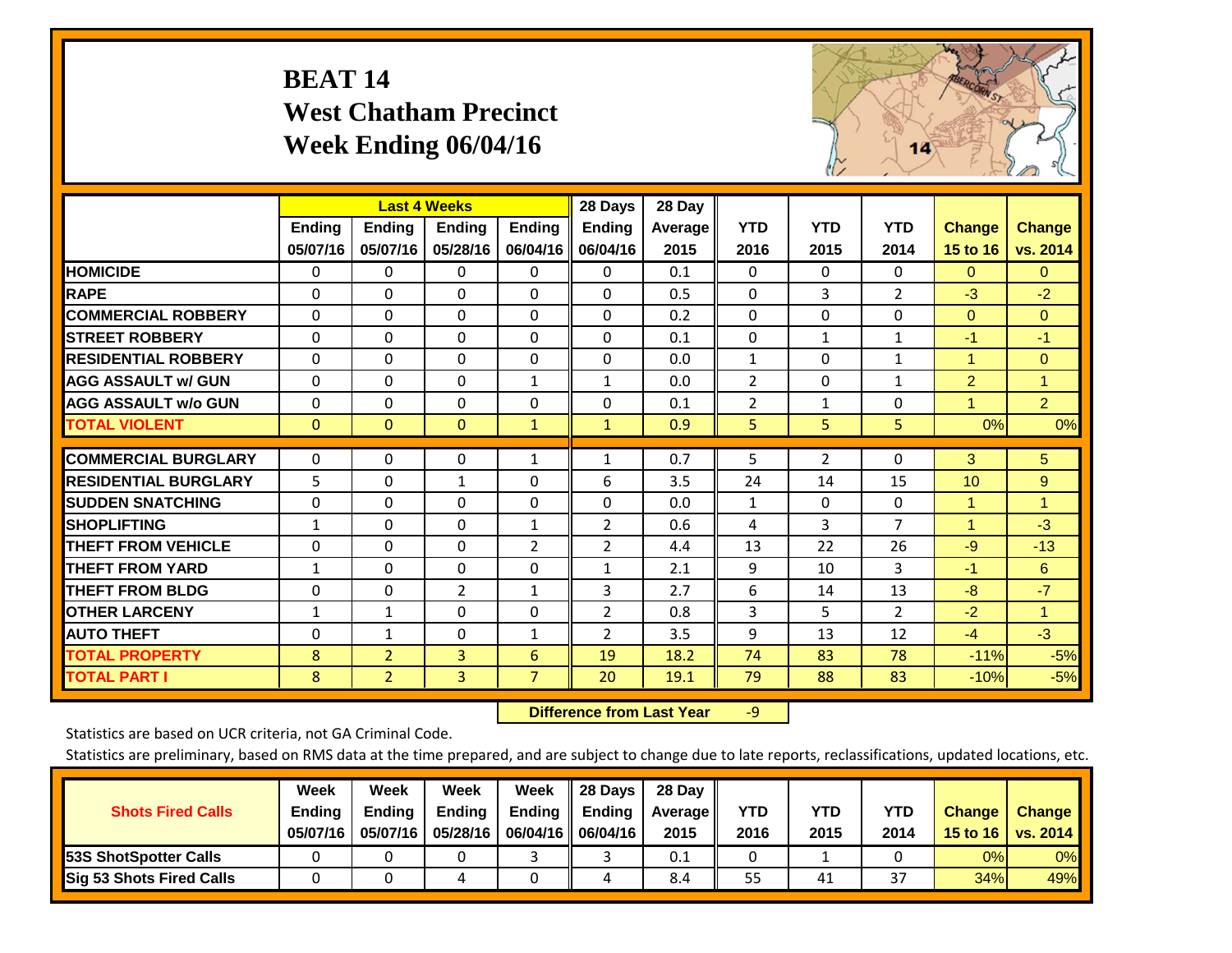# **BEAT 15 West Chatham Precinct Week Ending 06/04/16**



|                             |                           | <b>Last 4 Weeks</b>       |                           |                           | 28 Days                   | 28 Day            |                    |                    |                    |                           |                           |
|-----------------------------|---------------------------|---------------------------|---------------------------|---------------------------|---------------------------|-------------------|--------------------|--------------------|--------------------|---------------------------|---------------------------|
|                             | <b>Ending</b><br>05/07/16 | <b>Ending</b><br>05/07/16 | <b>Endina</b><br>05/28/16 | <b>Ending</b><br>06/04/16 | <b>Ending</b><br>06/04/16 | Average  <br>2015 | <b>YTD</b><br>2016 | <b>YTD</b><br>2015 | <b>YTD</b><br>2014 | <b>Change</b><br>15 to 16 | <b>Change</b><br>vs. 2014 |
| <b>HOMICIDE</b>             | 0                         | 0                         | $\Omega$                  | $\mathbf{0}$              | 0                         | 0.0               | 1                  | 0                  | 0                  | 1                         | 1.                        |
| <b>RAPE</b>                 | $\Omega$                  | $\Omega$                  | $\mathbf{0}$              | 1                         | $\mathbf{1}$              | 0.2               | 1                  | $\mathbf{1}$       | 1                  | $\Omega$                  | $\mathbf{0}$              |
| <b>COMMERCIAL ROBBERY</b>   | $\Omega$                  | 0                         | $\mathbf{1}$              | 0                         | $\mathbf{1}$              | 0.2               | 3                  | 0                  | 0                  | 3                         | 3                         |
| <b>ISTREET ROBBERY</b>      | $\Omega$                  | $\mathbf{1}$              | $\Omega$                  | $\Omega$                  | $\mathbf{1}$              | 0.5               | $\overline{2}$     | $\overline{2}$     | $\overline{2}$     | $\Omega$                  | $\Omega$                  |
| <b>RESIDENTIAL ROBBERY</b>  | $\Omega$                  | $\Omega$                  | $\mathbf{0}$              | $\Omega$                  | 0                         | 0.1               | 3                  | $\mathbf{1}$       | $\overline{2}$     | $\overline{2}$            | 1                         |
| <b>AGG ASSAULT w/ GUN</b>   | $\Omega$                  | 0                         | $\Omega$                  | $\Omega$                  | 0                         | 1.0               | 3                  | 6                  | $\overline{2}$     | $-3$                      | 1                         |
| <b>AGG ASSAULT w/o GUN</b>  | $\mathbf{1}$              | 1                         | $\mathbf{1}$              | 0                         | 3                         | 0.5               | 7                  | 3                  | $\mathbf{1}$       | 4                         | 6                         |
| <b>TOTAL VIOLENT</b>        | 1                         | $\overline{2}$            | $\overline{2}$            | $\mathbf{1}$              | 6                         | 2.4               | 20                 | 13                 | 8                  | 54%                       | 150%                      |
| <b>COMMERCIAL BURGLARY</b>  | 0                         | 0                         | $\mathbf{0}$              | 0                         | $\Omega$                  | 1.5               | 5                  | 9                  | 1                  | $-4$                      | 4                         |
| <b>RESIDENTIAL BURGLARY</b> | 1                         | 2                         | $\mathbf{1}$              | $\mathbf{1}$              | 5                         | 5.1               | 25                 | 25                 | 30                 | $\Omega$                  | $-5$                      |
| <b>ISUDDEN SNATCHING</b>    | $\Omega$                  | 0                         | $\mathbf{0}$              | 0                         | 0                         | 0.0               | 2                  | 0                  | $\mathbf{1}$       | 2                         | 1                         |
| <b>SHOPLIFTING</b>          | $\mathbf{1}$              | $\overline{2}$            | $\mathbf{0}$              | $\Omega$                  | 3                         | 0.8               | 12                 | $\mathbf{1}$       | 4                  | 11                        | 8                         |
| <b>THEFT FROM VEHICLE</b>   | $\Omega$                  | $\Omega$                  | $\Omega$                  | $\Omega$                  | $\Omega$                  | 4.5               | 21                 | 10                 | 14                 | 11                        | $\overline{7}$            |
| <b>THEFT FROM YARD</b>      | 1                         | $\Omega$                  | $\mathbf{0}$              | $\Omega$                  | $\mathbf{1}$              | 0.9               | 6                  | 3                  | 11                 | 3                         | $-5$                      |
| <b>THEFT FROM BLDG</b>      | $\Omega$                  | 0                         | $\mathbf{0}$              | 1                         | 1                         | 1.5               | 10                 | 5                  | 8                  | 5                         | $\overline{2}$            |
| <b>OTHER LARCENY</b>        | 0                         | 0                         | $\mathbf{0}$              | 0                         | 0                         | 0.0               | 2                  | 0                  | 3                  | 2                         | $-1$                      |
| <b>AUTO THEFT</b>           | $\Omega$                  | $\mathbf{1}$              | $\mathbf{0}$              | $\mathbf{1}$              | $\overline{2}$            | 3.0               | 11                 | 9                  | 6                  | $\overline{2}$            | 5                         |
| <b>TOTAL PROPERTY</b>       | 3                         | 5 <sup>5</sup>            | $\mathbf{1}$              | 3                         | 12                        | 17.3              | 94                 | 62                 | 78                 | 52%                       | 21%                       |
| <b>TOTAL PART I</b>         | 4                         | $\overline{7}$            | $\overline{3}$            | 4                         | 18                        | 19.6              | 114                | 75                 | 86                 | 52%                       | 33%                       |

 **Difference from Last Year**r 39

Statistics are based on UCR criteria, not GA Criminal Code.

| <b>Shots Fired Calls</b>        | Week<br><b>Ending</b><br>05/07/16 | Week<br><b>Endina</b><br>05/07/16 | Week<br>Ending<br>05/28/16 | Week<br>Ending | 28 Days<br><b>Ending</b><br>06/04/16    06/04/16 | 28 Day<br>Average II<br>2015 | YTD<br>2016 | YTD<br>2015 | <b>YTD</b><br>2014 | <b>Change</b><br>15 to 16 $\vert$ | <b>Change</b><br>vs. 2014 |
|---------------------------------|-----------------------------------|-----------------------------------|----------------------------|----------------|--------------------------------------------------|------------------------------|-------------|-------------|--------------------|-----------------------------------|---------------------------|
| <b>153S ShotSpotter Calls</b>   |                                   |                                   |                            |                |                                                  | 0.0                          |             |             |                    | 0%                                | 0%                        |
| <b>Sig 53 Shots Fired Calls</b> |                                   |                                   |                            |                |                                                  |                              | 49          | 42          | 26                 | 17%                               | 88%                       |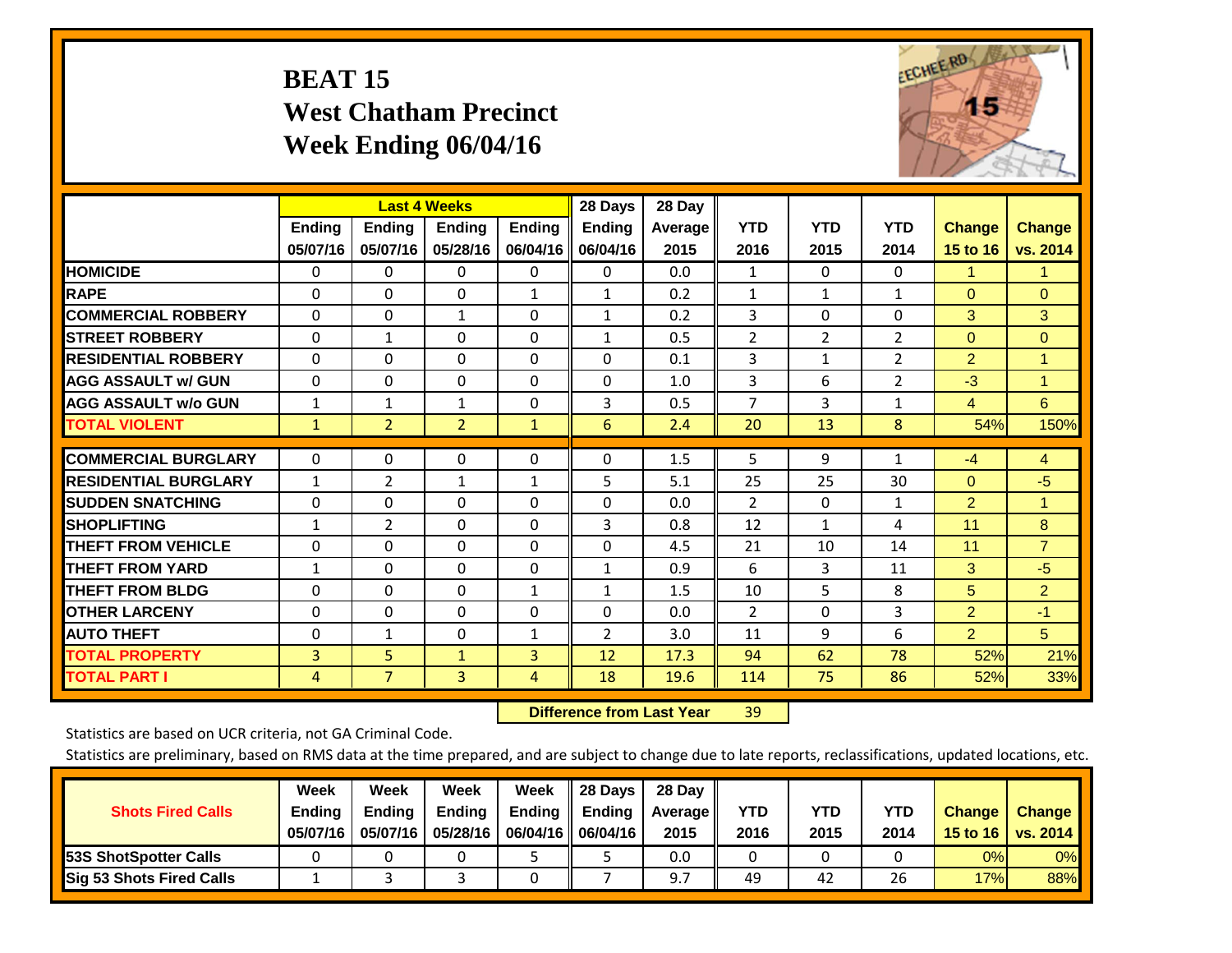# **BEAT 16 West Chatham Precinct Week Ending 06/04/16**



|                             |                           | <b>Last 4 Weeks</b>       |                           |                           | 28 Days                   | 28 Day             |                    |                    |                    |                           |                           |
|-----------------------------|---------------------------|---------------------------|---------------------------|---------------------------|---------------------------|--------------------|--------------------|--------------------|--------------------|---------------------------|---------------------------|
|                             | <b>Ending</b><br>05/07/16 | <b>Ending</b><br>05/07/16 | <b>Endina</b><br>05/28/16 | <b>Ending</b><br>06/04/16 | <b>Endina</b><br>06/04/16 | Average II<br>2015 | <b>YTD</b><br>2016 | <b>YTD</b><br>2015 | <b>YTD</b><br>2014 | <b>Change</b><br>15 to 16 | <b>Change</b><br>vs. 2014 |
| <b>HOMICIDE</b>             | 0                         | 0                         | $\Omega$                  | 0                         | 0                         | 0.0                | $\mathbf{0}$       | $\Omega$           | 0                  | $\mathbf{0}$              | $\Omega$                  |
| <b>RAPE</b>                 | 0                         | $\Omega$                  | $\Omega$                  | $\Omega$                  | $\Omega$                  | 0.1                | $\mathbf{1}$       | $\Omega$           | $\Omega$           | 1                         | 1                         |
| <b>COMMERCIAL ROBBERY</b>   | $\Omega$                  | $\Omega$                  | $\Omega$                  | $\mathbf{0}$              | $\Omega$                  | 0.3                | $\mathbf{1}$       | 3                  | 3                  | $-2$                      | $-2$                      |
| <b>ISTREET ROBBERY</b>      | $\Omega$                  | $\Omega$                  | $\Omega$                  | $\Omega$                  | $\Omega$                  | 0.4                | 3                  | $\mathbf{1}$       | 1                  | $\overline{2}$            | $\overline{2}$            |
| <b>RESIDENTIAL ROBBERY</b>  | $\Omega$                  | 0                         | 1                         | $\mathbf{0}$              | $\mathbf{1}$              | 0.2                | 3                  | 2                  | 1                  | 1                         | $\overline{2}$            |
| <b>AGG ASSAULT w/ GUN</b>   | $\Omega$                  | 0                         | $\Omega$                  | $\mathbf{0}$              | $\Omega$                  | 0.1                | $\overline{2}$     | $\Omega$           | 0                  | $\overline{2}$            | $\overline{2}$            |
| <b>AGG ASSAULT w/o GUN</b>  | $\Omega$                  | 0                         | $\mathbf{0}$              | $\Omega$                  | $\Omega$                  | 0.6                | 1                  | 5                  | $\mathbf{1}$       | $-4$                      | $\mathbf{0}$              |
| <b>TOTAL VIOLENT</b>        | $\Omega$                  | $\Omega$                  | $\mathbf{1}$              | $\mathbf{0}$              | $\mathbf{1}$              | 1.7                | 11                 | 11                 | 6                  | 0%                        | 83%                       |
| <b>COMMERCIAL BURGLARY</b>  | $\Omega$                  | $\Omega$                  | $\Omega$                  | $\mathbf{0}$              | $\Omega$                  | 0.5                | 6                  | 1                  | 4                  | 5                         | $\overline{2}$            |
| <b>RESIDENTIAL BURGLARY</b> | 0                         | 0                         | 1                         | $\Omega$                  | 1                         | 3.4                | 12                 | 20                 | 8                  | -8                        | $\overline{4}$            |
| <b>SUDDEN SNATCHING</b>     | 0                         | 0                         | $\Omega$                  | $\mathbf{0}$              | $\Omega$                  | 0.0                | $\Omega$           | $\Omega$           | 0                  | $\Omega$                  | $\Omega$                  |
| <b>SHOPLIFTING</b>          | 2                         | 3                         | $\mathbf{0}$              | 1                         | 6                         | 11.4               | 34                 | 71                 | 73                 | $-37$                     | $-39$                     |
| <b>THEFT FROM VEHICLE</b>   | $\mathbf{1}$              | $\mathbf{1}$              | 3                         | $\mathbf{1}$              | 6                         | 5.3                | 37                 | 22                 | 22                 | 15                        | 15                        |
| <b>THEFT FROM YARD</b>      | $\Omega$                  | $\Omega$                  | $\mathbf{1}$              | $\mathbf{0}$              | $\mathbf{1}$              | 2.6                | 5                  | 12                 | 10                 | $-7$                      | $-5$                      |
| <b>THEFT FROM BLDG</b>      | 1                         | 1                         | 3                         | $\Omega$                  | 5                         | 2.8                | 17                 | 15                 | 23                 | $\overline{2}$            | $-6$                      |
| <b>OTHER LARCENY</b>        | $\Omega$                  | $\Omega$                  | $\Omega$                  | $\Omega$                  | $\Omega$                  | 0.4                | $\Omega$           | 3                  | $\overline{2}$     | $-3$                      | $-2$                      |
| <b>AUTO THEFT</b>           | $\Omega$                  | $\Omega$                  | $\Omega$                  | $\Omega$                  | $\Omega$                  | 3.0                | 11                 | 9                  | $\overline{7}$     | $\overline{2}$            | $\overline{4}$            |
| <b>TOTAL PROPERTY</b>       | 4                         | 5                         | 8                         | $\overline{2}$            | 19                        | 29.4               | 122                | 153                | 149                | $-20%$                    | $-18%$                    |
| <b>TOTAL PART I</b>         | 4                         | 5                         | 9                         | $\overline{2}$            | 20                        | 31.1               | 133                | 164                | 155                | $-19%$                    | $-14%$                    |

 **Difference from Last Year**‐31

Statistics are based on UCR criteria, not GA Criminal Code.

| <b>Shots Fired Calls</b>        | Week<br><b>Ending</b><br>05/07/16 | Week<br><b>Endina</b><br>05/07/16 | Week<br>Ending<br>05/28/16 | Week<br>Ending | 28 Days<br><b>Ending</b><br>06/04/16   06/04/16 | 28 Day<br>Average II<br>2015 | YTD<br>2016 | YTD<br>2015 | <b>YTD</b><br>2014 | <b>Change</b><br>15 to $16$ | <b>Change</b><br>vs. 2014 |
|---------------------------------|-----------------------------------|-----------------------------------|----------------------------|----------------|-------------------------------------------------|------------------------------|-------------|-------------|--------------------|-----------------------------|---------------------------|
| <b>153S ShotSpotter Calls</b>   |                                   |                                   |                            |                |                                                 | 0.0                          |             |             |                    | 0%                          | 0%                        |
| <b>Sig 53 Shots Fired Calls</b> |                                   |                                   |                            |                |                                                 | 5.2                          | 31          | 18          |                    | 72%                         | 182%                      |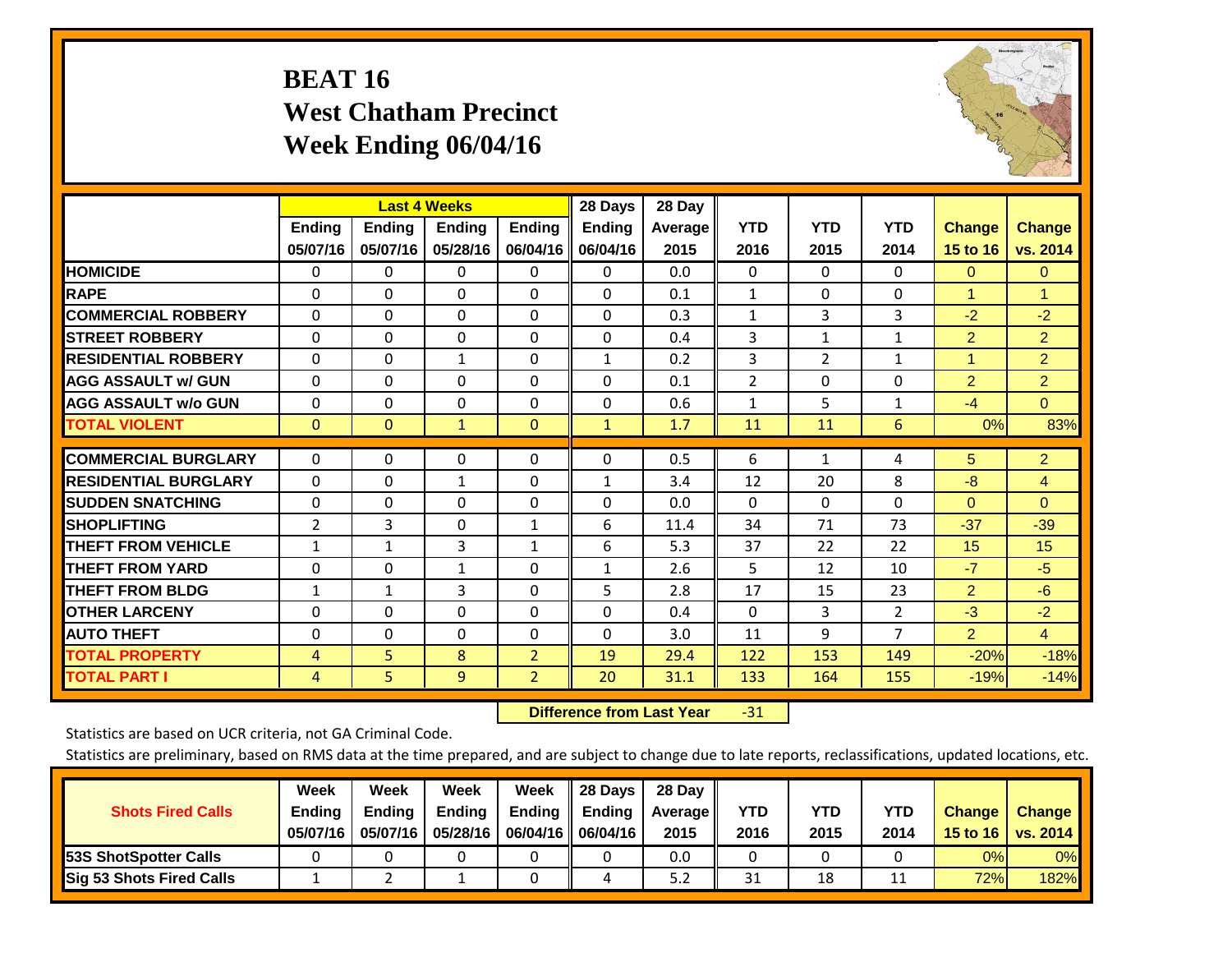

### **COMPSTATDOWNTOWN PRECINCTWeek Ending 06/04/16**

#### **PRECINCT COMMANDER:**

**CAPT. BEN HERRON**



|                             | Week<br><b>Ending</b><br>06/04/16 | Week<br><b>Ending</b><br>05/28/16 | <b>Weekly</b><br>Avg<br>2015 | 28-Day<br><b>Ending</b><br>06/04/16 | 28-Day<br><b>Ending</b><br>05/07/16 | Avg<br>28-Day<br>2015 | <b>YTD</b><br>2016 | <b>YTD</b><br>2015 | <b>YTD</b><br>2014 | <b>Change</b><br>15 to 16 | <b>Change</b><br>vs. 2014 |
|-----------------------------|-----------------------------------|-----------------------------------|------------------------------|-------------------------------------|-------------------------------------|-----------------------|--------------------|--------------------|--------------------|---------------------------|---------------------------|
| <b>HOMICIDE</b>             | $\bf{0}$                          | $\Omega$                          | $\Omega$                     | 0                                   |                                     |                       | 3                  | $\overline{2}$     |                    |                           | $\overline{2}$            |
| <b>RAPE</b>                 | $\bf{0}$                          | $\Omega$                          | $\Omega$                     | $\bf{0}$                            | $\Omega$                            |                       | $\mathbf{2}$       | $\overline{ }$     | 3                  | $-5$                      | $-1$                      |
| <b>COMMERCIAL ROBBERY</b>   | $\bf{0}$                          | 0                                 | $\Omega$                     | 0                                   | $\Omega$                            |                       | 3                  | 3                  | 3                  | $\Omega$                  | $\Omega$                  |
| <b>STREET ROBBERY</b>       | $\mathbf{2}$                      | 5                                 | $\overline{2}$               | 9                                   | 12                                  | 9                     | 67                 | 37                 | 26                 | 30                        | 41                        |
| <b>RESIDENTIAL ROBBERY</b>  |                                   | $\Omega$                          | $\Omega$                     |                                     |                                     |                       | $\mathbf{2}$       | 5                  | $\Omega$           | $-3$                      | 2                         |
| <b>AGG ASSAULT w/ GUN</b>   | $\mathbf{0}$                      | $\overline{2}$                    |                              | 3                                   | 5                                   | 4                     | 33                 | 20                 | 13                 | 13                        | 20                        |
| <b>AGG ASSAULT w/o GUN</b>  | $\overline{2}$                    | 2                                 |                              | 7                                   | 3                                   | 4                     | 24                 | 16                 | 21                 | 8                         | 3                         |
| <b>TOTAL VIOLENT</b>        | 5 <sup>5</sup>                    | 9                                 | 5                            | 20                                  | 22                                  | 21                    | 134                | 90                 | 67                 | 49%                       | 100%                      |
|                             |                                   |                                   |                              |                                     |                                     |                       |                    |                    |                    |                           |                           |
| <b>COMMERCIAL BURGLARY</b>  | $\bf{0}$                          | 0                                 |                              | 0                                   | 5                                   | 2                     | 19                 | 10                 | 14                 | 9                         | 5 <sup>5</sup>            |
| <b>RESIDENTIAL BURGLARY</b> | $\mathbf{2}$                      | $\overline{2}$                    | 3                            | 10                                  | 16                                  | 11                    | 58                 | 53                 | 47                 | 5                         | 11                        |
| <b>SUDDEN SNATCHING</b>     |                                   | 2                                 |                              | 3                                   | 3                                   | 3                     | 23                 | 17                 | 10                 | 6                         | 13                        |
| <b>SHOPLIFTING</b>          | 6                                 | 3                                 | 5                            | 14                                  | 13                                  | 19                    | 71                 | 92                 | 101                | $-21$                     | $-30$                     |
| <b>THEFT FROM VEHICLE</b>   | 4                                 | 11                                | 8                            | 29                                  | 49                                  | 32                    | 233                | 151                | 189                | 82                        | 44                        |
| <b>THEFT FROM YARD</b>      | 3                                 | 6                                 | 4                            | 17                                  | 22                                  | 17                    | 81                 | 79                 | 88                 | $\overline{2}$            | $-7$                      |
| <b>THEFT FROM BLDG</b>      | $\overline{2}$                    | 4                                 | 4                            | 18                                  | 37                                  | 18                    | 124                | 96                 | 110                | 28                        | 14                        |
| <b>OTHER LARCENY</b>        | 4                                 |                                   | 0                            | 3                                   | 2                                   | $\overline{2}$        | 16                 | 9                  | 6                  | 7                         | 10                        |
| <b>AUTO THEFT</b>           | 4                                 | 3                                 | 4                            | 13                                  | 14                                  | 16                    | 82                 | 68                 | 50                 | 14                        | 32                        |
| <b>TOTAL PROPERTY</b>       | 23                                | 32                                | 30                           | 107                                 | 161                                 | 119                   | 707                | 575                | 615                | 23%                       | 15%                       |
| <b>TOTAL PART I</b>         | 28                                | 41                                | 35                           | 127                                 | 183                                 | 139                   | 841                | 665                | 682                | 26%                       | 23%                       |

Statistics are based on UCR criteria, not GA Criminal Code. **Difference from Last Year** 176

| <b>Citizen Initiated Calls</b> | Week<br><b>Ending</b><br>06/04/16 | <b>Week</b><br>Ending<br>05/28/16 | Weekly<br>Avg<br>2015 | $28 - Day$<br><b>Ending</b><br>06/04/16 | $28-Dav$<br><b>Ending</b><br>05/07/16 | Avg<br>$28$ -Day<br>2015 | YTD<br>2016 | <b>YTD</b><br>2015 | YTD<br>2014 | <b>Change</b><br><b>15 to 16</b> | <b>Change</b><br>vs. 2014 |
|--------------------------------|-----------------------------------|-----------------------------------|-----------------------|-----------------------------------------|---------------------------------------|--------------------------|-------------|--------------------|-------------|----------------------------------|---------------------------|
| <b>Midnight Shift</b>          | 132                               | 119                               | 121                   | 496                                     | 463                                   | 484                      | 2577        | 2548               | 2539        | 29                               | 38                        |
| Day Shift                      | 241                               | 209                               | 233                   | 928                                     | 890                                   | 931                      | 4857        | 5149               | 4901        | $-292$                           | $-44$                     |
| <b>Afternoon Shift</b>         | 231                               | 298                               | 252                   | 1026                                    | 968                                   | 1010                     | 5280        | 5565               | 5365        | $-285$                           | $-85$                     |
| <b>TOTAL CITIZEN CFS</b>       | 604                               | 626                               | 606                   | 2450                                    | 2321                                  | 2425                     | 12714       | 13262              | 12805       | $-4.1%$                          | $-0.7%$                   |
| 53S ShotSpotter Calls          | 21                                |                                   | 6                     | 39                                      | 31                                    | 25                       | 194         | 88                 |             | 106                              | 194                       |
| Sig 53 Shots Fired Calls       | b                                 | 7                                 | 10                    | 42                                      | 36                                    | 38                       | 252         | 151                | 136         | 101                              | 116                       |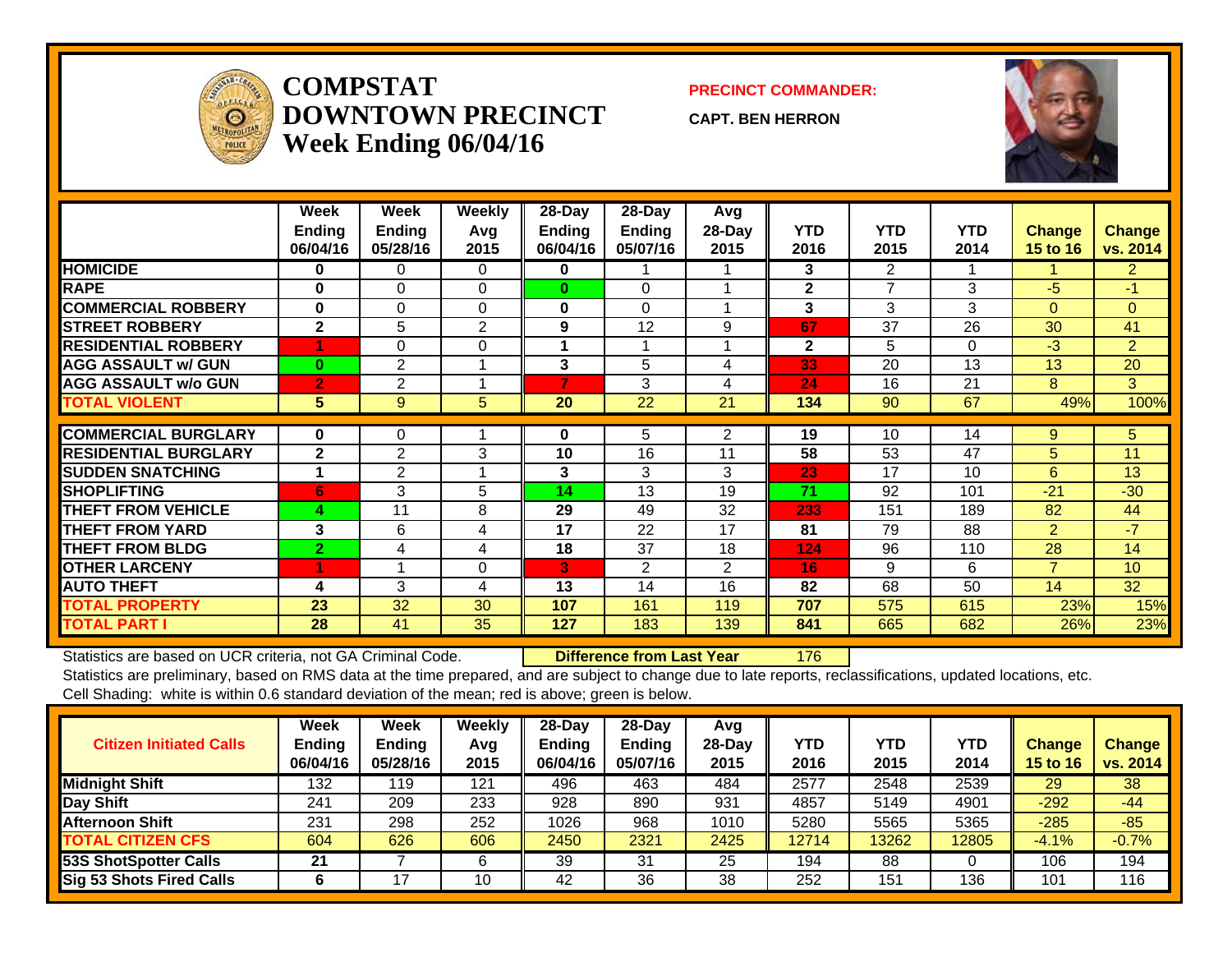# **BEAT 21 Downtown Precinct Week Ending 06/04/16**



|                             |               | <b>Last 4 Weeks</b> |                |               | 28 Days        | 28 Day  |                |              |                |                      |                |
|-----------------------------|---------------|---------------------|----------------|---------------|----------------|---------|----------------|--------------|----------------|----------------------|----------------|
|                             | <b>Ending</b> | <b>Ending</b>       | <b>Endina</b>  | <b>Ending</b> | <b>Ending</b>  | Average | <b>YTD</b>     | <b>YTD</b>   | <b>YTD</b>     | <b>Change</b>        | <b>Change</b>  |
|                             | 05/07/16      | 05/07/16            | 05/28/16       | 06/04/16      | 06/04/16       | 2015    | 2016           | 2015         | 2014           | 15 to 16             | vs. 2014       |
| <b>HOMICIDE</b>             | $\Omega$      | 0                   | 0              | 0             | $\Omega$       | 0.2     | $\overline{2}$ | $\Omega$     | $\mathbf{1}$   | 2                    | 1.             |
| <b>RAPE</b>                 | $\Omega$      | 0                   | $\Omega$       | $\Omega$      | 0              | 0.2     | $\Omega$       | 1            | 0              | $-1$                 | $\mathbf{0}$   |
| <b>COMMERCIAL ROBBERY</b>   | $\Omega$      | $\Omega$            | $\Omega$       | 0             | 0              | 0.2     | $\overline{2}$ | $\Omega$     | $\mathbf{1}$   | 2                    | $\mathbf{1}$   |
| <b>STREET ROBBERY</b>       | $\Omega$      | $\Omega$            | $\mathbf{1}$   | $\Omega$      | $\mathbf{1}$   | 1.0     | 6              | 5            | $\overline{2}$ | $\blacktriangleleft$ | $\overline{4}$ |
| <b>RESIDENTIAL ROBBERY</b>  | $\Omega$      | $\Omega$            | $\Omega$       | $\Omega$      | 0              | 0.2     | $\Omega$       | 2            | $\Omega$       | $-2$                 | $\Omega$       |
| <b>AGG ASSAULT w/ GUN</b>   | $\Omega$      | $\mathbf{1}$        | 1              | $\Omega$      | 2              | 1.3     | 6              | 7            | 1              | $-1$                 | 5              |
| <b>AGG ASSAULT w/o GUN</b>  | $\Omega$      | $\Omega$            | $\Omega$       | $\mathbf{1}$  | $\mathbf{1}$   | 0.7     | 8              | 5            | 6              | 3                    | $\overline{2}$ |
| <b>TOTAL VIOLENT</b>        | $\mathbf{0}$  | $\mathbf{1}$        | $\overline{2}$ | $\mathbf{1}$  | 4              | 3.8     | 24             | 20           | 11             | 20%                  | 118%           |
|                             |               |                     |                |               |                |         |                |              |                |                      |                |
| <b>COMMERCIAL BURGLARY</b>  | $\mathbf{0}$  | $\Omega$            | $\Omega$       | $\Omega$      | 0              | 0.3     | 1              | $\mathbf{1}$ | 5              | $\Omega$             | $-4$           |
| <b>RESIDENTIAL BURGLARY</b> | $\mathbf{1}$  | $\Omega$            | 1              | $\mathbf{1}$  | 3              | 3.4     | 11             | 17           | 15             | $-6$                 | $-4$           |
| <b>SUDDEN SNATCHING</b>     | $\mathbf 0$   | $\Omega$            | 1              | $\Omega$      | 1              | 0.1     | 1              | 0            | $\mathbf{1}$   | $\blacktriangleleft$ | $\Omega$       |
| <b>SHOPLIFTING</b>          | $\Omega$      | $\Omega$            | $\Omega$       | 0             | 0              | 2.1     | 3              | 12           | 10             | -9                   | $-7$           |
| THEFT FROM VEHICLE          | $\mathbf{1}$  | $\Omega$            | 1              | $\mathbf{1}$  | 3              | 3.5     | 10             | 25           | 11             | $-15$                | $-1$           |
| <b>THEFT FROM YARD</b>      | $\mathbf 0$   | $\Omega$            | $\mathbf{1}$   | $\Omega$      | $\mathbf{1}$   | 1.0     | 6              | 4            | $\overline{2}$ | $\overline{2}$       | $\overline{4}$ |
| <b>THEFT FROM BLDG</b>      | $\mathbf{1}$  | $\overline{2}$      | $\Omega$       | $\mathbf{1}$  | 4              | 2.1     | 11             | 12           | 14             | $-1$                 | $-3$           |
| <b>OTHER LARCENY</b>        | 0             | $\Omega$            | $\Omega$       | $\Omega$      | 0              | 0.1     | $\mathbf{1}$   | $\mathbf{1}$ | 0              | $\mathbf{0}$         | 1.             |
| <b>AUTO THEFT</b>           | 0             | $\mathbf{1}$        | $\Omega$       | $\mathbf{1}$  | $\overline{2}$ | 3.4     | 16             | 12           | $\overline{7}$ | $\overline{4}$       | 9 <sup>°</sup> |
| <b>TOTAL PROPERTY</b>       | 3             | 3                   | 4              | 4             | 14             | 16.0    | 60             | 84           | 65             | $-29%$               | $-8%$          |
| <b>TOTAL PART I</b>         | 3             | 4                   | 6              | 5.            | 18             | 19.7    | 84             | 104          | 76             | $-19%$               | 11%            |

 **Difference from Last Year**‐20

Statistics are based on UCR criteria, not GA Criminal Code.

| <b>Shots Fired Calls</b>        | Week<br><b>Ending</b><br>05/07/16 | Week<br><b>Endina</b><br>05/07/16 | Week<br>Ending<br>05/28/16 | Week<br>Ending | 28 Days<br><b>Ending</b><br>06/04/16   06/04/16 | 28 Day<br>Average II<br>2015 | YTD<br>2016 | YTD<br>2015 | YTD<br>2014 | <b>Change</b><br>15 to $16$ | <b>Change</b><br>vs. 2014 |
|---------------------------------|-----------------------------------|-----------------------------------|----------------------------|----------------|-------------------------------------------------|------------------------------|-------------|-------------|-------------|-----------------------------|---------------------------|
| <b>153S ShotSpotter Calls</b>   |                                   |                                   |                            |                |                                                 | 0.0                          |             |             |             | 0%                          | 0%                        |
| <b>Sig 53 Shots Fired Calls</b> |                                   |                                   |                            |                |                                                 | 9.3                          | 51          | 33          | 28          | 55%                         | 82%                       |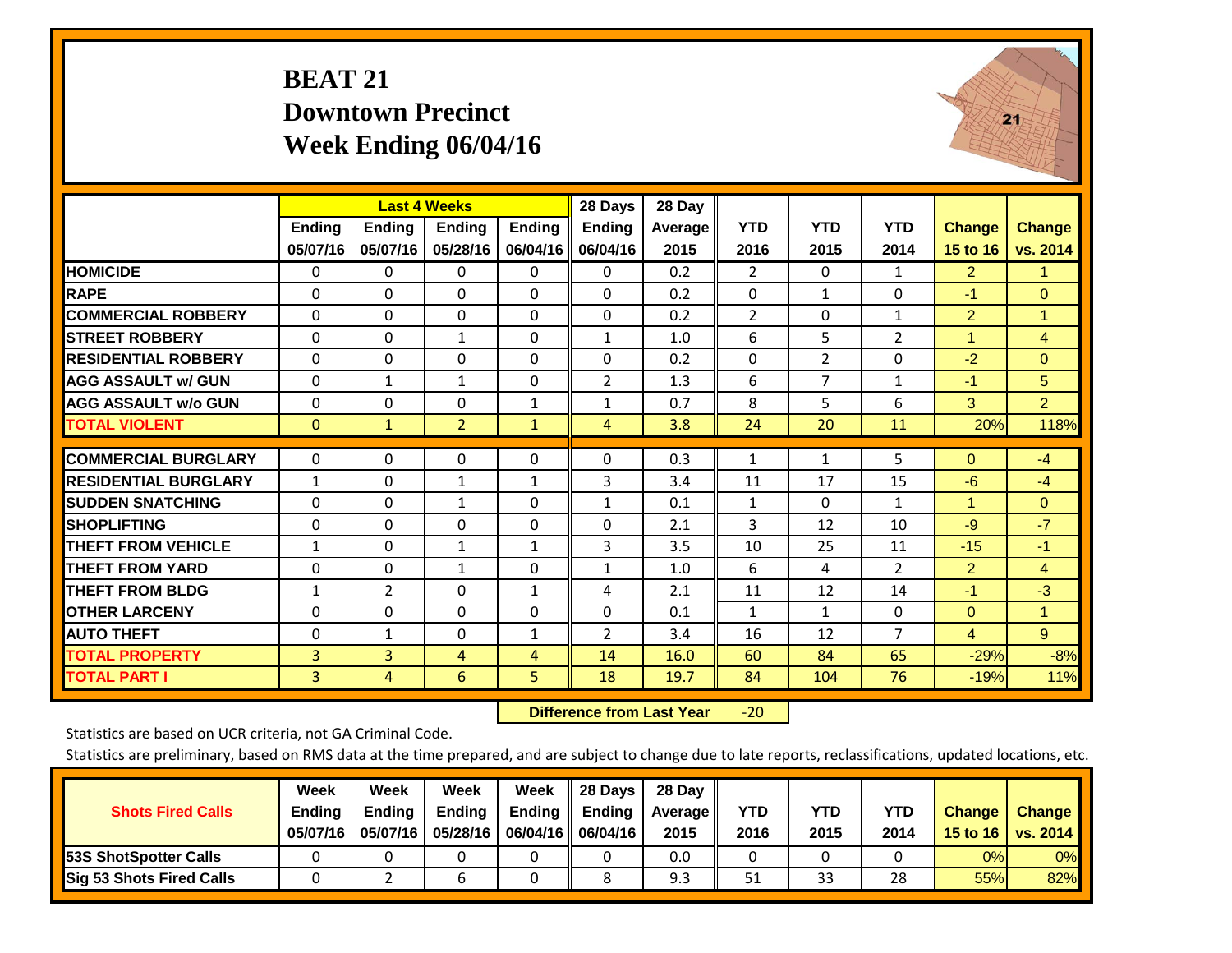# **BEAT 22 Downtown Precinct Week Ending 06/04/16**



|                             |                | <b>Last 4 Weeks</b> |                |                | 28 Days        | 28 Day         |                |              |            |                      |                 |
|-----------------------------|----------------|---------------------|----------------|----------------|----------------|----------------|----------------|--------------|------------|----------------------|-----------------|
|                             | Ending         | <b>Ending</b>       | <b>Endina</b>  | <b>Ending</b>  | <b>Ending</b>  | <b>Average</b> | <b>YTD</b>     | <b>YTD</b>   | <b>YTD</b> | <b>Change</b>        | <b>Change</b>   |
|                             | 05/07/16       | 05/07/16            | 05/28/16       | 06/04/16       | 06/04/16       | 2015           | 2016           | 2015         | 2014       | 15 to 16             | vs. 2014        |
| <b>HOMICIDE</b>             | 0              | 0                   | 0              | 0              | 0              | 0.1            | $\Omega$       | $\Omega$     | $\Omega$   | $\mathbf{0}$         | $\mathbf{0}$    |
| <b>RAPE</b>                 | $\Omega$       | 0                   | $\Omega$       | $\Omega$       | $\Omega$       | 0.4            | $\mathbf{0}$   | 4            | 0          | $-4$                 | $\overline{0}$  |
| <b>COMMERCIAL ROBBERY</b>   | $\Omega$       | $\Omega$            | $\Omega$       | $\Omega$       | $\Omega$       | 0.2            | $\Omega$       | $\Omega$     | $\Omega$   | $\Omega$             | $\mathbf{0}$    |
| <b>STREET ROBBERY</b>       | $\Omega$       | 0                   | $\Omega$       | $\mathbf{1}$   | $\mathbf{1}$   | 2.3            | 10             | 10           | 9          | $\mathbf{0}$         | 1               |
| <b>RESIDENTIAL ROBBERY</b>  | $\Omega$       | 0                   | $\mathbf{0}$   | $\Omega$       | $\Omega$       | 0.0            | $\mathbf{0}$   | 0            | 0          | $\Omega$             | $\mathbf{0}$    |
| <b>AGG ASSAULT W/ GUN</b>   | $\Omega$       | 0                   | $\Omega$       | $\Omega$       | $\Omega$       | 0.5            | $\overline{2}$ | $\mathbf{1}$ | 3          | $\blacktriangleleft$ | $-1$            |
| <b>AGG ASSAULT w/o GUN</b>  | $\Omega$       | 0                   | $\overline{2}$ | $\Omega$       | $\overline{2}$ | 0.7            | 5              | $\mathbf{1}$ | 6          | $\overline{4}$       | $-1$            |
| <b>TOTAL VIOLENT</b>        | $\overline{0}$ | $\overline{0}$      | $\overline{2}$ | $\mathbf{1}$   | 3              | 4.1            | 17             | 16           | 18         | 6%                   | $-6%$           |
|                             |                |                     |                |                |                |                |                |              |            |                      |                 |
| <b>COMMERCIAL BURGLARY</b>  | 0              | 0                   | 0              | 0              | $\Omega$       | 0.5            | 3              | 4            | 5          | $-1$                 | $-2$            |
| <b>RESIDENTIAL BURGLARY</b> | $\Omega$       | 0                   | $\mathbf{1}$   | $\Omega$       | $\mathbf{1}$   | 0.0            | 6              | $\Omega$     | $\Omega$   | 6                    | 6               |
| <b>SUDDEN SNATCHING</b>     | $\Omega$       | 0                   | $\mathbf{1}$   | $\Omega$       | $\mathbf{1}$   | 1.3            | 15             | 10           | 5          | 5                    | 10 <sup>1</sup> |
| <b>SHOPLIFTING</b>          | $\Omega$       | 0                   | 1              | $\overline{2}$ | 3              | 2.1            | 21             | 6            | 9          | 15                   | 12              |
| <b>THEFT FROM VEHICLE</b>   | 3              | 2                   | $\Omega$       | $\mathbf{1}$   | 6              | 5.8            | 59             | 21           | 41         | 38                   | 18              |
| <b>THEFT FROM YARD</b>      | $\overline{2}$ | $\overline{2}$      | $\mathbf 0$    | $\mathbf 0$    | 4              | 4.1            | 20             | 14           | 15         | 6                    | 5               |
| <b>THEFT FROM BLDG</b>      | 3              | 2                   | 1              | $\mathbf{1}$   | 7              | 5.8            | 46             | 30           | 36         | 16                   | 10 <sup>1</sup> |
| <b>OTHER LARCENY</b>        | $\Omega$       | 0                   | $\Omega$       | $\Omega$       | $\Omega$       | 0.1            | $\overline{2}$ | $\Omega$     | 5          | $\overline{2}$       | $-3$            |
| <b>AUTO THEFT</b>           | 2              | 1                   | $\mathbf{1}$   | $\overline{2}$ | 6              | 1.8            | 16             | 6            | 5          | 10 <sup>1</sup>      | 11              |
| <b>TOTAL PROPERTY</b>       | 10             | $\overline{7}$      | 5 <sup>1</sup> | 6              | 28             | 21.4           | 188            | 91           | 121        | 107%                 | 55%             |
| <b>TOTAL PART I</b>         | 10             | $\overline{7}$      | $\overline{7}$ | $\overline{7}$ | 31             | 25.5           | 205            | 107          | 139        | 92%                  | 47%             |

 **Difference from Last Year**r 98

Statistics are based on UCR criteria, not GA Criminal Code.

|                                 | Week          | Week          | <b>Week</b> | Week        | 28 Days       | 28 Day     |      |      |      |                  |                 |
|---------------------------------|---------------|---------------|-------------|-------------|---------------|------------|------|------|------|------------------|-----------------|
| <b>Shots Fired Calls</b>        | <b>Ending</b> | <b>Ending</b> | Ending      | Ending      | <b>Ending</b> | Average II | YTD  | YTD  | YTD  | <b>Change</b>    | <b>Change</b>   |
|                                 | 05/07/16      | 05/07/16      | 05/28/16    | 06/04/16 II | 06/04/16      | 2015       | 2016 | 2015 | 2014 | 15 to 16 $\vert$ | <b>VS. 2014</b> |
| <b>153S ShotSpotter Calls</b>   |               |               |             |             |               | 1.1        |      |      |      | 0%               | 0%              |
| <b>Sig 53 Shots Fired Calls</b> |               |               |             |             |               | 2.4        | 12   | 11   |      | 9%               | 9%              |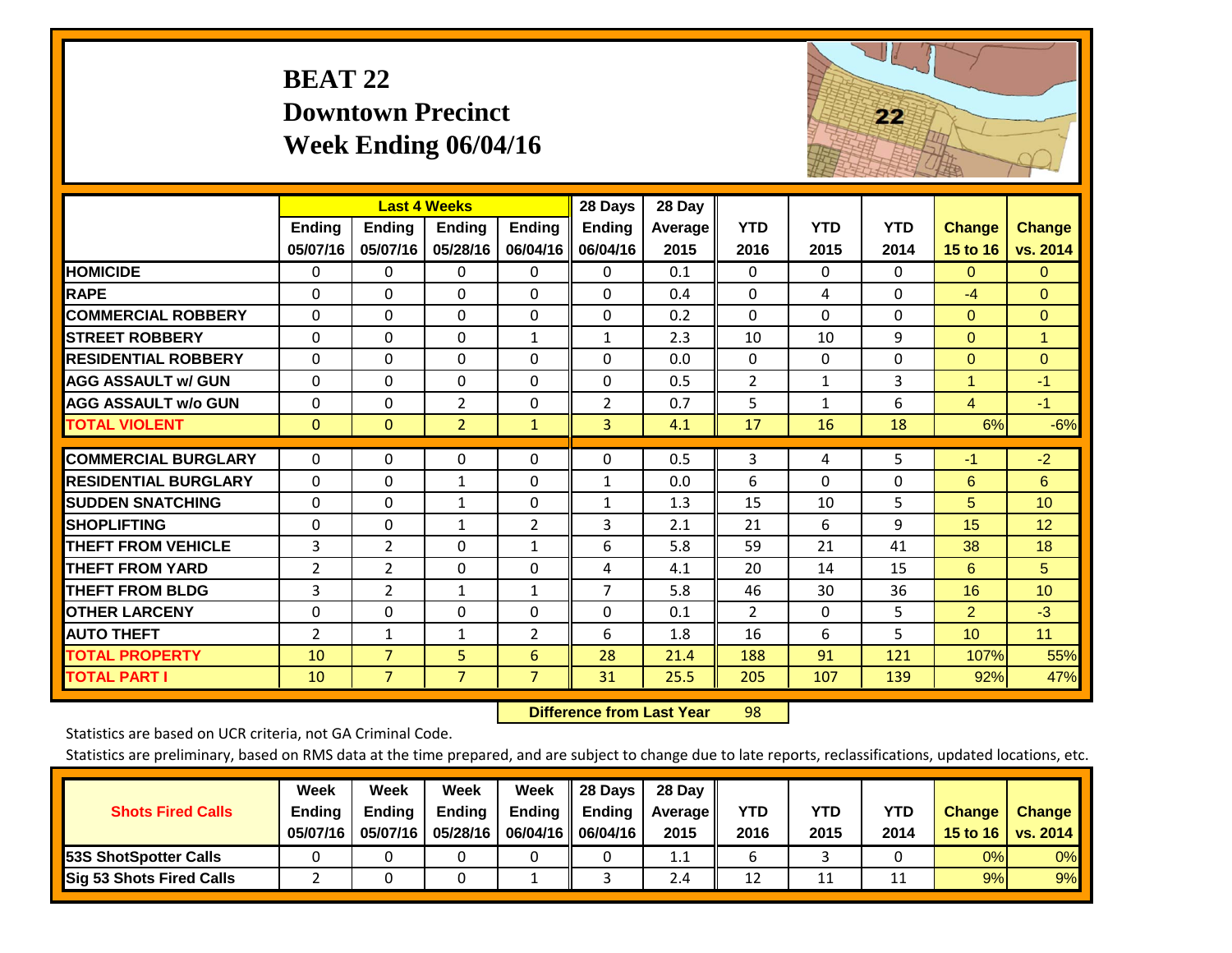# **BEAT 23 Downtown Precinct Week Ending 06/04/16**



|                             |               | <b>Last 4 Weeks</b> |               |                | 28 Days        | 28 Day  |                |                |                |                |                |
|-----------------------------|---------------|---------------------|---------------|----------------|----------------|---------|----------------|----------------|----------------|----------------|----------------|
|                             | <b>Ending</b> | <b>Ending</b>       | <b>Endina</b> | Ending         | <b>Ending</b>  | Average | <b>YTD</b>     | <b>YTD</b>     | <b>YTD</b>     | <b>Change</b>  | <b>Change</b>  |
|                             | 05/07/16      | 05/07/16            | 05/28/16      | 06/04/16       | 06/04/16       | 2015    | 2016           | 2015           | 2014           | 15 to 16       | vs. 2014       |
| <b>HOMICIDE</b>             | $\mathbf{0}$  | 0                   | $\mathbf{0}$  | $\Omega$       | $\mathbf{0}$   | 0.2     | $\Omega$       | $\Omega$       | $\Omega$       | $\mathbf{0}$   | $\mathbf{0}$   |
| <b>RAPE</b>                 | $\Omega$      | $\Omega$            | $\Omega$      | 0              | $\Omega$       | 0.2     | 1              | 1              | $\Omega$       | $\mathbf{0}$   | 1              |
| <b>COMMERCIAL ROBBERY</b>   | $\Omega$      | $\Omega$            | $\Omega$      | $\Omega$       | $\Omega$       | 0.0     | $\Omega$       | $\Omega$       | $\Omega$       | $\mathbf{0}$   | $\Omega$       |
| <b>STREET ROBBERY</b>       | 0             | $\mathbf{1}$        | $\Omega$      | 0              | 1              | 1.3     | 8              | 5              | 1              | 3              | $\overline{7}$ |
| <b>RESIDENTIAL ROBBERY</b>  | $\Omega$      | $\Omega$            | $\Omega$      | 0              | $\Omega$       | 0.2     | $\Omega$       | 1              | $\Omega$       | $-1$           | $\Omega$       |
| <b>AGG ASSAULT w/ GUN</b>   | $\Omega$      | $\Omega$            | $\Omega$      | $\Omega$       | $\Omega$       | 0.8     | $\overline{2}$ | 3              | 2              | $-1$           | $\Omega$       |
| <b>AGG ASSAULT w/o GUN</b>  | $\mathbf{1}$  | $\Omega$            | $\Omega$      | 0              | $\mathbf{1}$   | 0.5     | 4              | $\overline{2}$ | $\Omega$       | $\overline{2}$ | $\overline{4}$ |
| <b>TOTAL VIOLENT</b>        | $\mathbf{1}$  | $\mathbf{1}$        | $\mathbf{0}$  | $\mathbf{0}$   | $\overline{2}$ | 3.1     | 15             | 12             | 3              | 25%            | 400%           |
| <b>COMMERCIAL BURGLARY</b>  |               | $\Omega$            |               | $\Omega$       | $\Omega$       |         |                | $\Omega$       |                |                | $-1$           |
|                             | 0             |                     | 0             |                |                | 0.0     | 0              |                | 1              | $\mathbf{0}$   |                |
| <b>RESIDENTIAL BURGLARY</b> | $\Omega$      | $\Omega$            | $\Omega$      | $\mathbf{1}$   | 1              | 0.9     | 4              | 3              | $\overline{2}$ | $\mathbf{1}$   | $\overline{2}$ |
| <b>SUDDEN SNATCHING</b>     | $\Omega$      | $\Omega$            | $\mathbf{0}$  | 0              | 0              | 0.2     | $\overline{2}$ | $\overline{2}$ | 1              | $\Omega$       | 1              |
| <b>SHOPLIFTING</b>          | $\Omega$      | $\Omega$            | $\Omega$      | 1              | 1              | 2.2     | 5              | 8              | 2              | $-3$           | 3              |
| <b>THEFT FROM VEHICLE</b>   | $\Omega$      | $\Omega$            | 2             | 0              | $\overline{2}$ | 4.3     | 31             | 16             | 17             | 15             | 14             |
| <b>THEFT FROM YARD</b>      | $\mathbf{1}$  | $\Omega$            | $\mathbf 0$   | $\Omega$       | $\mathbf{1}$   | 1.0     | 4              | 5              | 9              | $-1$           | $-5$           |
| <b>THEFT FROM BLDG</b>      | $\Omega$      | $\Omega$            | $\mathbf{1}$  | $\Omega$       | 1              | 2.5     | 21             | 13             | 9              | 8              | 12             |
| <b>OTHER LARCENY</b>        | 0             | $\mathbf{1}$        | $\Omega$      | 0              | 1              | 0.1     | 1              | 0              | $\Omega$       | 1              | $\mathbf{1}$   |
| <b>AUTO THEFT</b>           | $\Omega$      | $\Omega$            | $\Omega$      | $\Omega$       | $\Omega$       | 1.8     | 9              | 8              | $\overline{2}$ | $\overline{1}$ | $\overline{7}$ |
| <b>TOTAL PROPERTY</b>       | $\mathbf{1}$  | $\mathbf{1}$        | 3             | $\overline{2}$ | $\overline{7}$ | 13.0    | 77             | 55             | 43             | 40%            | 79%            |
| <b>TOTAL PART I</b>         | 2             | $\overline{2}$      | 3             | $\overline{2}$ | 9              | 16.0    | 92             | 67             | 46             | 37%            | 100%           |

 **Difference from Last Year**25

Statistics are based on UCR criteria, not GA Criminal Code.

| <b>Shots Fired Calls</b>        | Week<br><b>Ending</b><br>05/07/16 | Week<br><b>Endina</b><br>05/07/16 | <b>Week</b><br>Ending<br>05/28/16 | Week<br>Ending | 28 Days<br>Ending<br>06/04/16   06/04/16 | 28 Day<br><b>Average II</b><br>2015 | YTD<br>2016 | YTD<br>2015 | <b>YTD</b><br>2014 | <b>Change</b><br>15 to $16$ | <b>Change</b><br>vs. 2014 |
|---------------------------------|-----------------------------------|-----------------------------------|-----------------------------------|----------------|------------------------------------------|-------------------------------------|-------------|-------------|--------------------|-----------------------------|---------------------------|
| 53S ShotSpotter Calls           |                                   |                                   |                                   |                |                                          | 5.3                                 | 23          | 17          |                    | 0%                          | 0%                        |
| <b>Sig 53 Shots Fired Calls</b> |                                   |                                   |                                   |                |                                          | 3.1                                 | 18          | 18          |                    | 0%                          | 64%                       |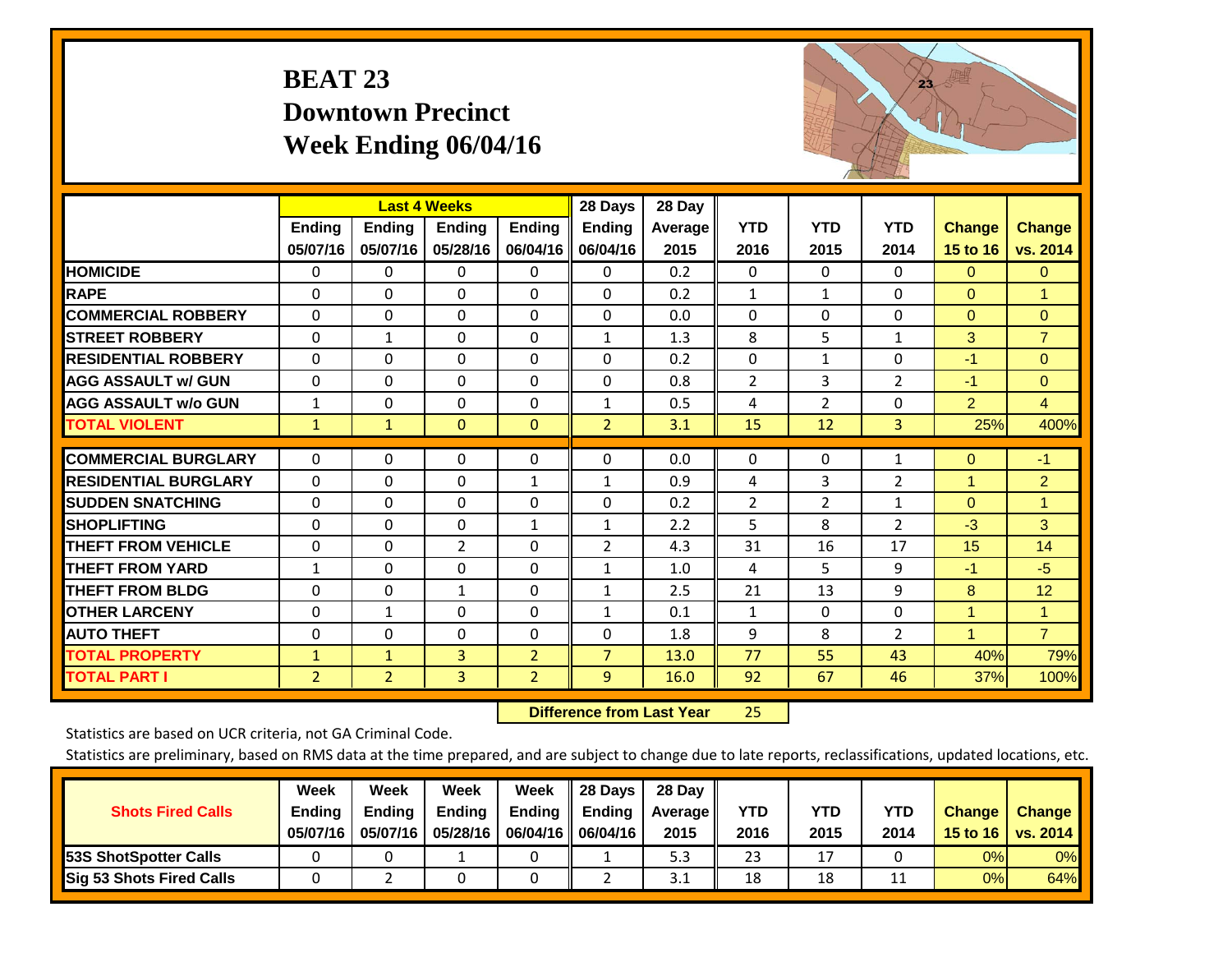# **BEAT 24 Downtown Precinct Week Ending 06/04/16**



|                             |                           | <b>Last 4 Weeks</b>       |                           |                           | 28 Days                   | 28 Day          |                    |                    |                    |                           |                           |
|-----------------------------|---------------------------|---------------------------|---------------------------|---------------------------|---------------------------|-----------------|--------------------|--------------------|--------------------|---------------------------|---------------------------|
|                             | <b>Ending</b><br>05/07/16 | <b>Ending</b><br>05/07/16 | <b>Endina</b><br>05/28/16 | <b>Ending</b><br>06/04/16 | <b>Ending</b><br>06/04/16 | Average<br>2015 | <b>YTD</b><br>2016 | <b>YTD</b><br>2015 | <b>YTD</b><br>2014 | <b>Change</b><br>15 to 16 | <b>Change</b><br>vs. 2014 |
| <b>HOMICIDE</b>             | $\Omega$                  | 0                         | $\Omega$                  | $\mathbf{0}$              | 0                         | 0.0             | 0                  | 0                  | 0                  | $\mathbf{0}$              | $\Omega$                  |
| <b>RAPE</b>                 | $\Omega$                  | $\Omega$                  | $\Omega$                  | $\Omega$                  | $\Omega$                  | 0.4             | $\mathbf{0}$       | $\mathbf{1}$       | $\mathbf{1}$       | $-1$                      | $-1$                      |
| <b>COMMERCIAL ROBBERY</b>   | $\Omega$                  | $\Omega$                  | $\Omega$                  | $\mathbf{0}$              | $\Omega$                  | 0.1             | $\mathbf{0}$       | 1                  | $\Omega$           | $-1$                      | $\Omega$                  |
| <b>STREET ROBBERY</b>       | $\Omega$                  | $\Omega$                  | $\mathbf{1}$              | $\mathbf{0}$              | $\mathbf{1}$              | 1.6             | 14                 | 6                  | 4                  | 8                         | 10                        |
| <b>RESIDENTIAL ROBBERY</b>  | $\Omega$                  | 0                         | $\Omega$                  | 1                         | $\mathbf{1}$              | 0.2             | 1                  | 1                  | 0                  | $\mathbf{0}$              | $\mathbf{1}$              |
| <b>AGG ASSAULT w/ GUN</b>   | 0                         | $\Omega$                  | $\Omega$                  | $\Omega$                  | 0                         | 0.2             | $\Omega$           | $\mathbf{1}$       | $\overline{2}$     | $-1$                      | $-2$                      |
| <b>AGG ASSAULT w/o GUN</b>  | $\Omega$                  | $\Omega$                  | $\Omega$                  | $\Omega$                  | $\Omega$                  | 0.3             | $\mathbf{1}$       | $\overline{2}$     | $\overline{2}$     | $-1$                      | $-1$                      |
| <b>TOTAL VIOLENT</b>        | $\mathbf{0}$              | $\Omega$                  | $\mathbf{1}$              | $\mathbf{1}$              | $\overline{2}$            | 2.7             | 16                 | 12                 | 9                  | 33%                       | 78%                       |
| <b>COMMERCIAL BURGLARY</b>  | $\Omega$                  | $\Omega$                  | $\Omega$                  | 0                         | $\Omega$                  | 0.1             | 1                  | 1                  | $\overline{2}$     | $\mathbf{0}$              | $-1$                      |
| <b>RESIDENTIAL BURGLARY</b> | $\Omega$                  | 1                         | $\Omega$                  | 0                         | $\mathbf{1}$              | 1.5             | 7                  | 6                  | 10                 | 4                         | $-3$                      |
| <b>ISUDDEN SNATCHING</b>    | $\Omega$                  | $\Omega$                  | $\Omega$                  | $\mathbf{1}$              | $\mathbf{1}$              | 0.5             | 4                  | 4                  | $\overline{2}$     | $\Omega$                  | $\overline{2}$            |
| <b>SHOPLIFTING</b>          | 1                         | $\mathbf{1}$              | $\mathbf{1}$              | 1                         | 4                         | 7.7             | 21                 | 51                 | 32                 | $-30$                     | $-11$                     |
| <b>THEFT FROM VEHICLE</b>   | $\overline{2}$            | 0                         | 3                         | $\mathbf{1}$              | 6                         | 9.5             | 69                 | 49                 | 43                 | 20                        | 26                        |
| <b>THEFT FROM YARD</b>      | 2                         | $\Omega$                  | 3                         | 3                         | 8                         | 6.5             | 28                 | 33                 | 33                 | $-5$                      | $-5$                      |
| <b>THEFT FROM BLDG</b>      | 1                         | 1                         | 2                         | $\Omega$                  | 4                         | 3.8             | 21                 | 18                 | 22                 | 3                         | $-1$                      |
| <b>OTHER LARCENY</b>        | 0                         | $\Omega$                  | $\Omega$                  | 1                         | $\mathbf{1}$              | 1.1             | 5                  | 6                  | $\Omega$           | $-1$                      | 5                         |
| <b>AUTO THEFT</b>           | $\Omega$                  | $\mathbf{1}$              | $\mathbf{1}$              | $\Omega$                  | $\overline{2}$            | 2.9             | 14                 | 11                 | 14                 | 3                         | $\Omega$                  |
| <b>TOTAL PROPERTY</b>       | 6                         | 4                         | 10                        | $\overline{7}$            | 27                        | 33.6            | 170                | 179                | 158                | $-5%$                     | 8%                        |
| <b>TOTAL PART I</b>         | 6                         | 4                         | 11                        | 8                         | 29                        | 36.3            | 186                | 191                | 167                | $-3%$                     | 11%                       |

 **Difference from Last Year**‐5

Statistics are based on UCR criteria, not GA Criminal Code.

|                                 | Week          | Week          | Week          | Week                      | 28 Days             | 28 Day  |      |            |            |               |               |
|---------------------------------|---------------|---------------|---------------|---------------------------|---------------------|---------|------|------------|------------|---------------|---------------|
| <b>Shots Fired Calls</b>        | <b>Ending</b> | <b>Endina</b> | <b>Ending</b> | Ending $\parallel$ Ending |                     | Average | YTD  | <b>YTD</b> | <b>YTD</b> | <b>Change</b> | <b>Change</b> |
|                                 | 05/07/16      | 05/07/16      | 05/28/16      |                           | 06/04/16   06/04/16 | 2015    | 2016 | 2015       | 2014       | 15 to 16      | vs. 2014      |
| <b>153S ShotSpotter Calls</b>   |               |               |               |                           |                     | 1.4     | 27   | 11         |            | 0%            | $0\%$         |
| <b>Sig 53 Shots Fired Calls</b> |               |               |               |                           | 14                  | 5.2     | 55   | 23         | 20         | 139%          | <b>175%</b>   |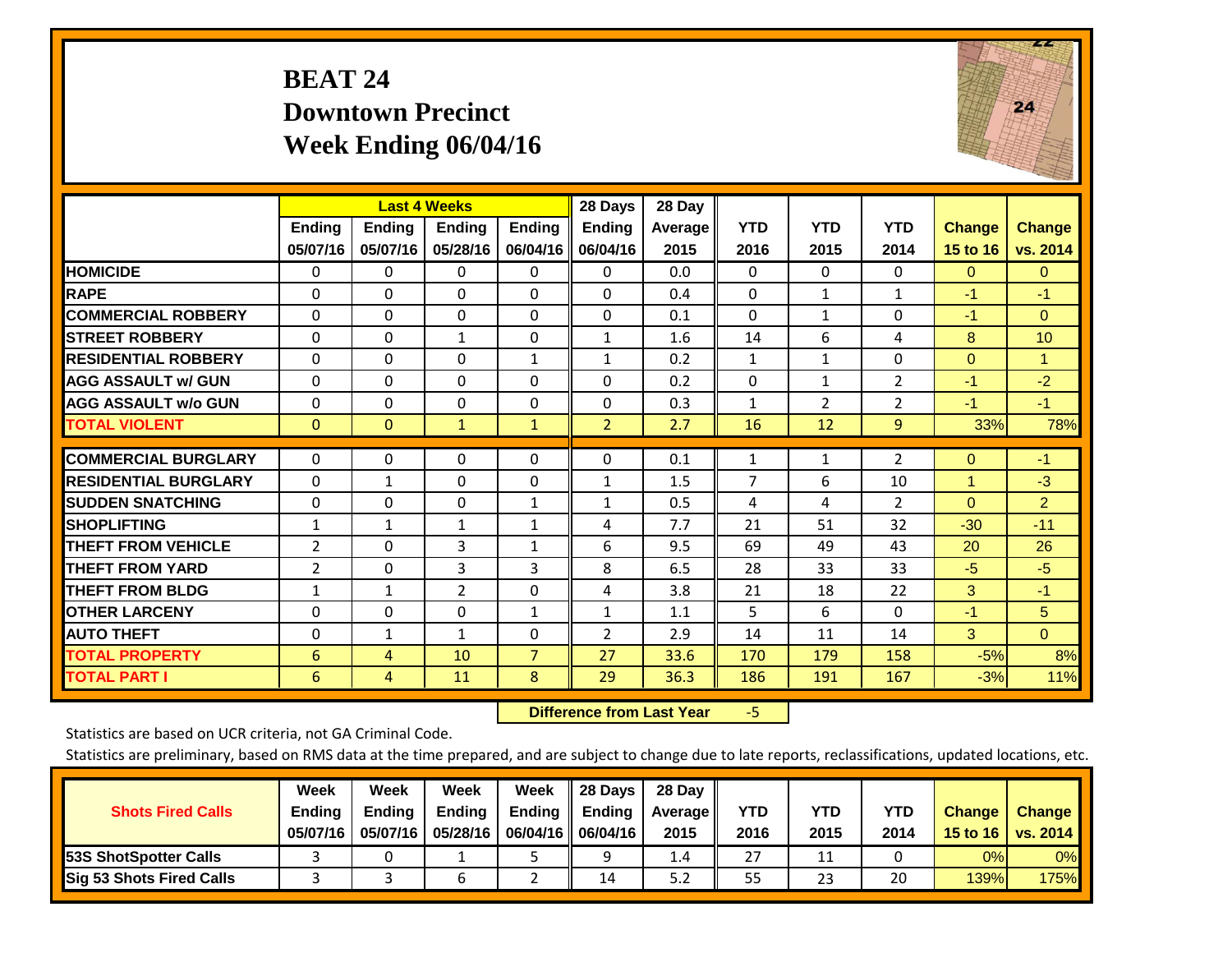# **BEAT 25 Downtown Precinct Week Ending 06/04/16**



|                             |                           | <b>Last 4 Weeks</b>       |                           |                           | 28 Days                   | 28 Day          |                    |                    |                    |                           |                           |
|-----------------------------|---------------------------|---------------------------|---------------------------|---------------------------|---------------------------|-----------------|--------------------|--------------------|--------------------|---------------------------|---------------------------|
|                             | <b>Ending</b><br>05/07/16 | <b>Ending</b><br>05/07/16 | <b>Ending</b><br>05/28/16 | <b>Endina</b><br>06/04/16 | <b>Ending</b><br>06/04/16 | Average<br>2015 | <b>YTD</b><br>2016 | <b>YTD</b><br>2015 | <b>YTD</b><br>2014 | <b>Change</b><br>15 to 16 | <b>Change</b><br>vs. 2014 |
| <b>HOMICIDE</b>             | 0                         | 0                         | 0                         | 0                         | $\Omega$                  | 0.1             | $\mathbf{0}$       | 1                  | 0                  | $-1$                      | $\mathbf{0}$              |
| <b>RAPE</b>                 | 0                         | 0                         | $\Omega$                  | $\Omega$                  | 0                         | 0.2             | 1                  | $\Omega$           | $\Omega$           | 1                         | 1.                        |
|                             |                           |                           |                           |                           |                           |                 |                    |                    |                    |                           |                           |
| <b>COMMERCIAL ROBBERY</b>   | 0                         | $\Omega$                  | $\mathbf{0}$              | 0                         | $\Omega$                  | 0.4             | 1                  | $\overline{2}$     | 0                  | $-1$                      | $\mathbf{1}$              |
| <b>ISTREET ROBBERY</b>      | $\Omega$                  | $\Omega$                  | $\overline{2}$            | $\mathbf{1}$              | 3                         | 1.7             | 15                 | 5                  | 8                  | 10 <sup>1</sup>           | $\overline{7}$            |
| <b>RESIDENTIAL ROBBERY</b>  | $\Omega$                  | $\Omega$                  | $\Omega$                  | 0                         | $\Omega$                  | 0.0             | $\mathbf{0}$       | 0                  | 0                  | $\mathbf{0}$              | $\Omega$                  |
| <b>AGG ASSAULT w/ GUN</b>   | $\Omega$                  | 0                         | $\Omega$                  | $\Omega$                  | 0                         | 0.9             | 4                  | $\overline{7}$     | $\overline{2}$     | $-3$                      | $\overline{2}$            |
| <b>AGG ASSAULT w/o GUN</b>  | $\mathbf{1}$              | $\Omega$                  | $\Omega$                  | 0                         | $\mathbf{1}$              | 0.7             | 3                  | 1                  | 5                  | $\overline{2}$            | $-2$                      |
| <b>TOTAL VIOLENT</b>        | $\mathbf{1}$              | $\mathbf{0}$              | $\overline{2}$            | $\mathbf{1}$              | 4                         | 3.9             | 24                 | 16                 | 15                 | 50%                       | 60%                       |
|                             |                           |                           |                           |                           |                           |                 |                    |                    |                    |                           |                           |
| <b>COMMERCIAL BURGLARY</b>  | $\Omega$                  | $\Omega$                  | $\Omega$                  | $\Omega$                  | 0                         | 0.8             | 10                 | 3                  | 0                  | $\overline{7}$            | 10                        |
| <b>RESIDENTIAL BURGLARY</b> | $\Omega$                  | 1                         | $\Omega$                  | 0                         | $\mathbf{1}$              | 1.4             | 8                  | 9                  | 7                  | $-1$                      | $\mathbf{1}$              |
| <b>ISUDDEN SNATCHING</b>    | $\Omega$                  | 0                         | $\Omega$                  | $\Omega$                  | 0                         | 0.5             | $\mathbf{1}$       | 0                  | $\mathbf{1}$       | 1                         | $\Omega$                  |
| <b>SHOPLIFTING</b>          | $\overline{2}$            | $\Omega$                  | $\mathbf{1}$              | $\overline{2}$            | 5                         | 1.7             | 10                 | 8                  | 30                 | $\overline{2}$            | $-20$                     |
| <b>THEFT FROM VEHICLE</b>   | 2                         | $\mathbf{1}$              | 3                         | $\mathbf{1}$              | $\overline{7}$            | 5.1             | 49                 | 23                 | 39                 | 26                        | 10                        |
| <b>THEFT FROM YARD</b>      | $\Omega$                  | $\Omega$                  | $\mathbf{1}$              | 0                         | $\mathbf{1}$              | 1.5             | 13                 | 9                  | 20                 | $\overline{4}$            | $-7$                      |
| <b>THEFT FROM BLDG</b>      | 0                         | 1                         | $\Omega$                  | 0                         | $\mathbf{1}$              | 1.8             | 11                 | 14                 | 14                 | $-3$                      | $-3$                      |
| <b>OTHER LARCENY</b>        | 0                         | $\Omega$                  | $\Omega$                  | 0                         | 0                         | 0.2             | 3                  | $\overline{2}$     | 0                  | $\mathbf{1}$              | 3                         |
| <b>AUTO THEFT</b>           | $\mathbf{1}$              | $\Omega$                  | $\mathbf{1}$              | $\mathbf{1}$              | 3                         | 3.0             | 19                 | 16                 | $\overline{7}$     | 3                         | 12                        |
| <b>TOTAL PROPERTY</b>       | 5                         | 3                         | 6                         | 4                         | 18                        | 15.9            | 124                | 84                 | 118                | 48%                       | 5%                        |
| <b>TOTAL PART I</b>         | 6                         | $\overline{3}$            | 8                         | 5                         | 22                        | 19.8            | 148                | 100                | 133                | 48%                       | 11%                       |

 **Difference from Last Year**r 48

Statistics are based on UCR criteria, not GA Criminal Code.

| <b>Shots Fired Calls</b>        | Week<br><b>Ending</b><br>05/07/16 | Week<br><b>Endina</b><br>05/07/16 | Week<br>Ending<br>05/28/16 | Week<br>Ending | 28 Days<br><b>Ending</b><br>06/04/16   06/04/16 | 28 Day<br>Average II<br>2015 | YTD<br>2016 | YTD<br>2015 | <b>YTD</b><br>2014 | <b>Change</b><br>15 to $16$ | <b>Change</b><br>vs. 2014 |
|---------------------------------|-----------------------------------|-----------------------------------|----------------------------|----------------|-------------------------------------------------|------------------------------|-------------|-------------|--------------------|-----------------------------|---------------------------|
| <b>153S ShotSpotter Calls</b>   |                                   |                                   |                            | 4              |                                                 | 7.1                          | 35          | 22          |                    | 0%                          | 0%                        |
| <b>Sig 53 Shots Fired Calls</b> |                                   |                                   |                            |                |                                                 | 7.0                          | 51          | 24          | 26                 | 113%                        | 96%                       |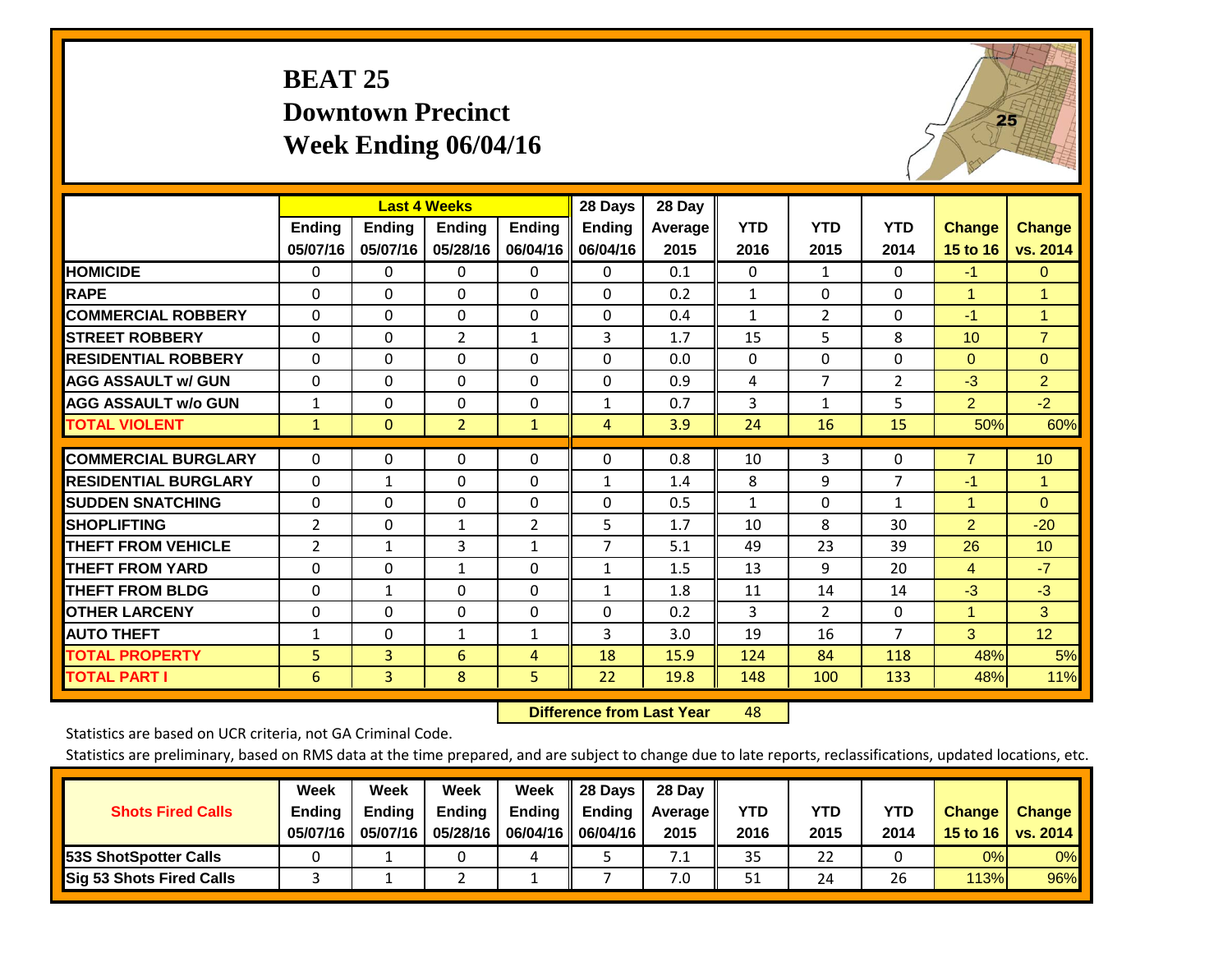# **BEAT 26 Downtown Precinct Week Ending 06/04/16**



|                             |                           | <b>Last 4 Weeks</b>       |                           |                           | 28 Days                   | 28 Day             |                    |                    |                    |                           |                           |
|-----------------------------|---------------------------|---------------------------|---------------------------|---------------------------|---------------------------|--------------------|--------------------|--------------------|--------------------|---------------------------|---------------------------|
|                             | <b>Ending</b><br>05/07/16 | <b>Ending</b><br>05/07/16 | <b>Endina</b><br>05/28/16 | <b>Ending</b><br>06/04/16 | <b>Endina</b><br>06/04/16 | Average   <br>2015 | <b>YTD</b><br>2016 | <b>YTD</b><br>2015 | <b>YTD</b><br>2014 | <b>Change</b><br>15 to 16 | <b>Change</b><br>vs. 2014 |
| <b>HOMICIDE</b>             | 0                         | 0                         | $\Omega$                  | 0                         | 0                         | 0.3                | 1                  | 1                  | 0                  | $\mathbf{0}$              | $\blacktriangleleft$      |
| <b>RAPE</b>                 | 0                         | $\Omega$                  | $\Omega$                  | $\Omega$                  | $\Omega$                  | 0.0                | $\Omega$           | $\Omega$           | $\overline{2}$     | $\Omega$                  | $-2$                      |
| <b>COMMERCIAL ROBBERY</b>   | $\Omega$                  | $\Omega$                  | $\Omega$                  | $\mathbf{0}$              | $\Omega$                  | 0.1                | $\Omega$           | $\Omega$           | $\overline{2}$     | $\mathbf{0}$              | $-2$                      |
| <b>ISTREET ROBBERY</b>      | $\Omega$                  | $\mathbf{1}$              | $\mathbf{1}$              | $\Omega$                  | 2                         | 1.1                | 14                 | 6                  | 2                  | 8                         | 12                        |
| <b>RESIDENTIAL ROBBERY</b>  | 0                         | 0                         | $\mathbf{0}$              | 0                         | $\Omega$                  | 0.2                | $\mathbf{1}$       | 1                  | 0                  | $\mathbf{0}$              | 1                         |
| <b>AGG ASSAULT w/ GUN</b>   | $\Omega$                  | 0                         | $\mathbf{1}$              | $\mathbf{0}$              | 1                         | 0.8                | 19                 | $\mathbf{1}$       | 3                  | 18                        | 16                        |
| <b>AGG ASSAULT w/o GUN</b>  | $\Omega$                  | $\mathbf{1}$              | $\mathbf{0}$              | $\mathbf{1}$              | $\overline{2}$            | 0.8                | 3                  | 5                  | $\overline{2}$     | $-2$                      | $\mathbf{1}$              |
| <b>TOTAL VIOLENT</b>        | $\Omega$                  | $\overline{2}$            | $\overline{2}$            | $\mathbf{1}$              | 5.                        | 3.1                | 38                 | 14                 | 11                 | 171%                      | 245%                      |
| <b>COMMERCIAL BURGLARY</b>  | $\Omega$                  | $\Omega$                  | $\Omega$                  | $\mathbf{0}$              | $\Omega$                  | 0.4                | 4                  | 1                  | 1                  | 3                         | 3                         |
| <b>RESIDENTIAL BURGLARY</b> | 1                         | 2                         | $\mathbf{0}$              | $\Omega$                  | 3                         | 3.6                | 22                 | 18                 | 13                 | 4                         | 9                         |
| <b>SUDDEN SNATCHING</b>     | 0                         | 0                         | $\mathbf{0}$              | $\mathbf{0}$              | $\Omega$                  | 0.2                | $\Omega$           | 1                  | $\Omega$           | $-1$                      | $\mathbf{0}$              |
| <b>SHOPLIFTING</b>          | 0                         | 1                         | $\mathbf{0}$              | 0                         | 1                         | 3.0                | 11                 | 7                  | 18                 | 4                         | $-7$                      |
| <b>THEFT FROM VEHICLE</b>   | $\overline{2}$            | $\mathbf{1}$              | $\overline{2}$            | $\mathbf{0}$              | 5                         | 4.1                | 15                 | 17                 | 38                 | $-2$                      | $-23$                     |
| <b>THEFT FROM YARD</b>      | $\mathbf{1}$              | $\Omega$                  | $\mathbf{1}$              | $\Omega$                  | 2                         | 2.8                | 10                 | 14                 | 9                  | $-4$                      | $\blacktriangleleft$      |
| <b>THEFT FROM BLDG</b>      | 0                         | $\mathbf{1}$              | $\Omega$                  | $\mathbf{0}$              | $\mathbf{1}$              | 1.8                | 14                 | 9                  | 15                 | 5                         | $-1$                      |
| <b>OTHER LARCENY</b>        | 0                         | $\Omega$                  | 1                         | $\Omega$                  | $\mathbf{1}$              | 0.1                | 4                  | $\Omega$           | $\mathbf{1}$       | $\overline{4}$            | 3                         |
| <b>AUTO THEFT</b>           | $\Omega$                  | $\Omega$                  | $\Omega$                  | $\Omega$                  | $\Omega$                  | 2.9                | 8                  | 15                 | 15                 | $-7$                      | $-7$                      |
| <b>TOTAL PROPERTY</b>       | 4                         | 5                         | 4                         | $\mathbf{0}$              | 13                        | 18.8               | 88                 | 82                 | 110                | 7%                        | $-20%$                    |
| <b>TOTAL PART I</b>         | 4                         | $\overline{7}$            | 6                         | $\mathbf{1}$              | 18                        | 21.9               | 126                | 96                 | 121                | 31%                       | 4%                        |

 **Difference from Last Year**r 30

Statistics are based on UCR criteria, not GA Criminal Code.

| <b>Shots Fired Calls</b>        | Week<br><b>Ending</b><br>05/07/16 | Week<br><b>Endina</b><br>05/07/16 | <b>Week</b><br>Ending<br>05/28/16 | Week<br>Ending | 28 Days<br><b>Ending</b><br>06/04/16   06/04/16 | 28 Day<br>Average II<br>2015 | YTD<br>2016 | YTD<br>2015 | <b>YTD</b><br>2014 | <b>Change</b><br>15 to 16 | <b>Change</b><br>vs. 2014 |
|---------------------------------|-----------------------------------|-----------------------------------|-----------------------------------|----------------|-------------------------------------------------|------------------------------|-------------|-------------|--------------------|---------------------------|---------------------------|
| <b>153S ShotSpotter Calls</b>   |                                   |                                   |                                   |                | 24                                              | 10.1                         | 103         | 35          |                    | 0%                        | 0%                        |
| <b>Sig 53 Shots Fired Calls</b> |                                   |                                   |                                   |                |                                                 | 11.0                         | 65          | 42          | 40                 | 55%                       | 63%                       |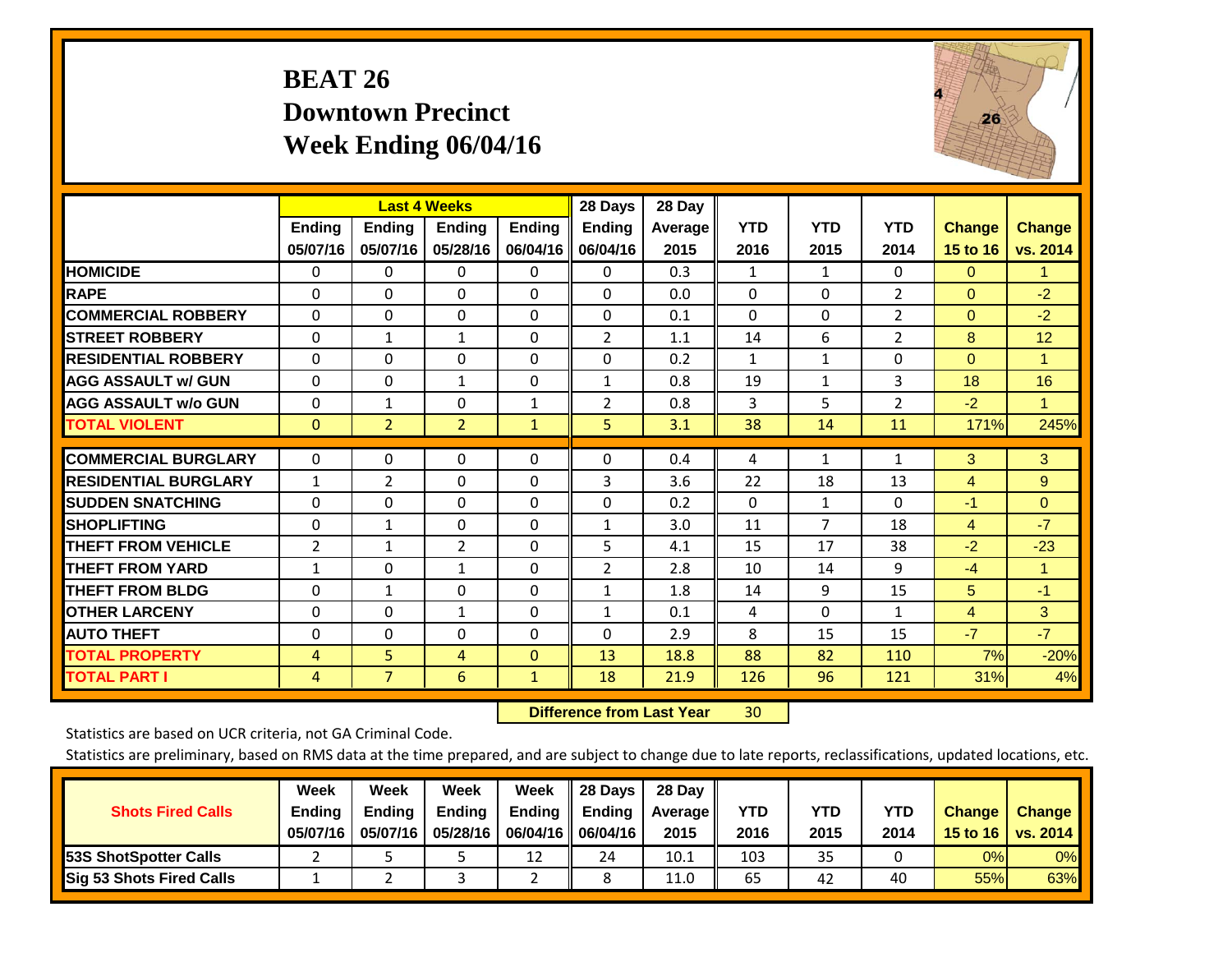

### **COMPSTATCENTRAL PRECINCT** LT. GREGORY ERNST **Week Ending 06/04/16**

#### **ACTING PRECINCT COMMANDER:**



|                             | Week<br><b>Ending</b><br>06/04/16 | Week<br><b>Ending</b><br>05/28/16 | <b>Weekly</b><br>Avg<br>2015 | 28-Day<br><b>Endina</b><br>06/04/16 | 28-Day<br>Ending<br>05/07/16 | Avg<br>28-Day<br>2015 | <b>YTD</b><br>2016 | <b>YTD</b><br>2015 | <b>YTD</b><br>2014 | <b>Change</b><br><b>15 to 16</b> | Change<br>vs. 2014 |
|-----------------------------|-----------------------------------|-----------------------------------|------------------------------|-------------------------------------|------------------------------|-----------------------|--------------------|--------------------|--------------------|----------------------------------|--------------------|
| <b>HOMICIDE</b>             | 2                                 | 0                                 | $\Omega$                     | 2                                   |                              |                       | 12                 | 8                  | 7                  | 4                                | $5^{\circ}$        |
| <b>RAPE</b>                 | $\bf{0}$                          | 0                                 | 0                            | 0                                   | $\overline{2}$               |                       | 6                  | 5                  | 8                  |                                  | $-2$               |
| <b>COMMERCIAL ROBBERY</b>   | $\bf{0}$                          | 0                                 | $\Omega$                     | 3                                   | 3                            |                       | 8                  | 3                  | 8                  | 5                                | $\Omega$           |
| <b>STREET ROBBERY</b>       |                                   |                                   | 2                            | 5.                                  | 7                            | 8                     | 30                 | 38                 | 46                 | $-8$                             | $-16$              |
| <b>RESIDENTIAL ROBBERY</b>  | $\bf{0}$                          |                                   | $\Omega$                     | $\overline{2}$                      | $\overline{2}$               |                       | 6                  | 2                  | $\Omega$           | $\overline{4}$                   | 6                  |
| <b>AGG ASSAULT w/ GUN</b>   | $\bf{0}$                          | 0                                 | $\overline{2}$               | 3.                                  | 8                            | 8                     | 27                 | 38                 | 24                 | $-11$                            | 3 <sup>1</sup>     |
| <b>AGG ASSAULT w/o GUN</b>  |                                   |                                   |                              | 4                                   | 4                            | 5                     | 21                 | 18                 | 16                 | 3                                | 5 <sup>5</sup>     |
| <b>TOTAL VIOLENT</b>        | 4                                 | 3                                 | 6                            | 19                                  | 27                           | 26                    | 110                | 112                | 109                | $-2%$                            | 1%                 |
|                             |                                   |                                   |                              |                                     |                              |                       |                    |                    |                    |                                  |                    |
| <b>COMMERCIAL BURGLARY</b>  |                                   |                                   |                              | 5                                   | 2                            | 6                     | 31                 | 35                 | 17                 | $-4$                             | 14                 |
| <b>RESIDENTIAL BURGLARY</b> | 10                                | 6                                 | 8                            | 20                                  | 15                           | 31                    | 107                | 169                | 191                | $-62$                            | $-84$              |
| <b>SUDDEN SNATCHING</b>     | 4                                 | 0                                 | $\Omega$                     | 4                                   | $\mathfrak{p}$               |                       | 11                 | 5.                 | 4                  | 6                                | $\overline{7}$     |
| <b>SHOPLIFTING</b>          | $\mathbf{2}$                      | 3                                 | $\overline{2}$               | 10                                  | 13                           | 8                     | 54                 | 39                 | 46                 | 15                               | 8                  |
| <b>THEFT FROM VEHICLE</b>   | 4                                 | 8                                 | 11                           | 28                                  | 30                           | 43                    | 182                | 232                | 175                | $-50$                            | $\overline{7}$     |
| <b>THEFT FROM YARD</b>      | 5                                 | 4                                 | 4                            | 18                                  | 17                           | 16                    | 72                 | 85                 | 73                 | $-13$                            | $-1$               |
| <b>THEFT FROM BLDG</b>      | 10 <sub>1</sub>                   | 12                                | 4                            | 31                                  | 25                           | 17                    | 123                | 82                 | 91                 | 41                               | 32                 |
| <b>OTHER LARCENY</b>        | 3                                 | $\overline{2}$                    | 1                            | 5                                   | 3                            | 3                     | 13                 | 19                 | 4                  | -6                               | 9                  |
| <b>AUTO THEFT</b>           | 3                                 | 4                                 | 5                            | 13                                  | 18                           | 21                    | 94                 | 102                | 105                | $-8$                             | $-11$              |
| <b>TOTAL PROPERTY</b>       | 39                                | 40                                | 36                           | 134                                 | 125                          | 146                   | 687                | 768                | 706                | $-11%$                           | $-3%$              |
| <b>TOTAL PART I</b>         | 43                                | 43                                | 43                           | 153                                 | 152                          | 171                   | 797                | 880                | 815                | $-9%$                            | $-2%$              |

Statistics are based on UCR criteria, not GA Criminal Code. **Difference from Last Year** -83

| <b>Citizen Initiated Calls</b>  | Week<br><b>Ending</b><br>06/04/16 | <b>Week</b><br><b>Ending</b><br>05/28/16 | Weekly<br>Avg<br>2015 | $28-Dav$<br><b>Ending</b><br>06/04/16 | 28-Dav<br>Ending<br>05/07/16 | Avg<br>28-Dav<br>2015 | YTD<br>2016 | <b>YTD</b><br>2015 | <b>YTD</b><br>2014 | <b>Change</b><br><b>15 to 16</b> | <b>Change</b><br>vs. 2014 |
|---------------------------------|-----------------------------------|------------------------------------------|-----------------------|---------------------------------------|------------------------------|-----------------------|-------------|--------------------|--------------------|----------------------------------|---------------------------|
| <b>Midnight Shift</b>           | 108                               | 121                                      | 126                   | 463                                   | 483                          | 503                   | 2766        | 2736               | 2635               | 30                               | 131                       |
| Day Shift                       | 271                               | 273                                      | 271                   | 1072                                  | 1062                         | 1085                  | 5687        | 5959               | 5800               | $-272$                           | $-113$                    |
| <b>Afternoon Shift</b>          | 322                               | 285                                      | 294                   | 1155                                  | 1171                         | 1176                  | 6221        | 6460               | 6197               | $-239$                           | 24                        |
| <b>TOTAL CITIZEN CFS</b>        | 701                               | 679                                      | 691                   | 2690                                  | 2716                         | 2764                  | 14674       | 15155              | 14632              | $-3.2%$                          | 0.3%                      |
| 53S ShotSpotter Calls           | 24                                | 12                                       | 13                    | 63                                    | 52                           | 52                    | 339         | 172                |                    | 167                              | 339                       |
| <b>Sig 53 Shots Fired Calls</b> |                                   | 22                                       | 21                    | 54                                    | 51                           | 85                    | 421         | 367                | 254                | 54                               | 167                       |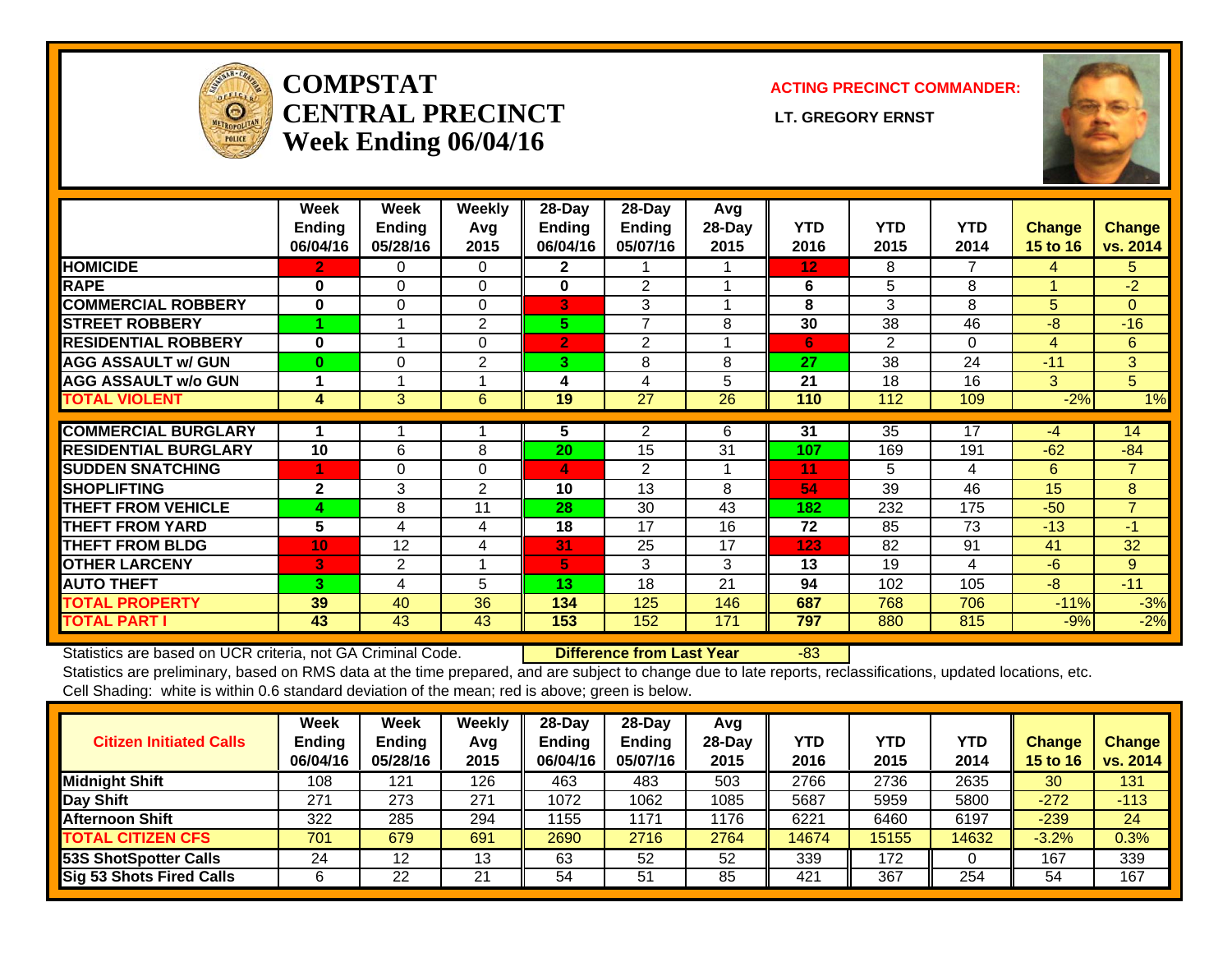# **BEAT 31 Central Precinct Week Ending 06/04/16**



|                             |                           |                           | <b>Last 4 Weeks</b>       |                           | 28 Days                   | 28 Day          |                    |                    |                    |                    |                           |
|-----------------------------|---------------------------|---------------------------|---------------------------|---------------------------|---------------------------|-----------------|--------------------|--------------------|--------------------|--------------------|---------------------------|
|                             | <b>Endina</b><br>05/07/16 | <b>Ending</b><br>05/07/16 | <b>Ending</b><br>05/28/16 | <b>Endina</b><br>06/04/16 | <b>Ending</b><br>06/04/16 | Average<br>2015 | <b>YTD</b><br>2016 | <b>YTD</b><br>2015 | <b>YTD</b><br>2014 | Change<br>15 to 16 | <b>Change</b><br>vs. 2014 |
| <b>HOMICIDE</b>             | 0                         | 0                         | 0                         | $\Omega$                  | 0                         | 0.2             | 1                  | $\mathbf{1}$       | 1                  | $\mathbf{0}$       | $\overline{0}$            |
| <b>RAPE</b>                 | $\Omega$                  | 0                         | 0                         | $\mathbf{0}$              | $\Omega$                  | 0.1             | 0                  | $\mathbf{1}$       | 2                  | $-1$               | $-2$                      |
| <b>COMMERCIAL ROBBERY</b>   | $\mathbf{0}$              | $\mathbf{1}$              | $\Omega$                  | $\Omega$                  | $\mathbf{1}$              | 0.0             | $\mathbf{1}$       | $\Omega$           | 0                  | 1                  | $\blacktriangleleft$      |
| <b>STREET ROBBERY</b>       | 0                         | $\Omega$                  | $\Omega$                  | $\mathbf{0}$              | $\Omega$                  | 1.5             | $\overline{2}$     | 9                  | 8                  | $-7$               | $-6$                      |
| <b>RESIDENTIAL ROBBERY</b>  | $\mathbf{1}$              | $\Omega$                  | 0                         | $\Omega$                  | $\mathbf{1}$              | 0.3             | $\overline{2}$     | $\mathbf{1}$       | 0                  | 1                  | $\overline{2}$            |
| <b>AGG ASSAULT w/ GUN</b>   | $\mathbf{0}$              | 0                         | $\Omega$                  | $\Omega$                  | $\Omega$                  | 2.9             | 8                  | 12                 | 6                  | $-4$               | $\overline{2}$            |
| <b>AGG ASSAULT w/o GUN</b>  | 0                         | 1                         | 1                         | $\mathbf 0$               | $\overline{2}$            | 0.7             | 3                  | 4                  | $\overline{2}$     | $-1$               | $\mathbf{1}$              |
| <b>TOTAL VIOLENT</b>        | $\mathbf{1}$              | $\overline{2}$            | $\mathbf{1}$              | $\mathbf{0}$              | $\overline{4}$            | 5.8             | 17                 | 28                 | 19                 | $-39%$             | $-11%$                    |
| <b>COMMERCIAL BURGLARY</b>  | $\mathbf{0}$              | $\Omega$                  | 0                         | $\mathbf{0}$              | $\Omega$                  | 0.5             | 3                  | 5                  | 6                  | $-2$               | $-3$                      |
|                             |                           |                           |                           |                           |                           |                 |                    |                    |                    |                    |                           |
| <b>RESIDENTIAL BURGLARY</b> | 1                         | 0                         | 0                         | $\overline{2}$            | 3                         | 7.0             | 24                 | 36                 | 65                 | $-12$              | $-41$                     |
| <b>SUDDEN SNATCHING</b>     | $\Omega$                  | $\mathbf{1}$              | 0                         | $\mathbf{0}$              | $\mathbf{1}$              | 0.2             | 3                  | 1                  | 0                  | $\overline{2}$     | 3                         |
| <b>SHOPLIFTING</b>          | 0                         | $\Omega$                  | 1                         | $\mathbf{0}$              | $\mathbf{1}$              | 0.2             | $\overline{2}$     | $\Omega$           | 9                  | $\overline{2}$     | $-7$                      |
| <b>THEFT FROM VEHICLE</b>   | $\Omega$                  | $\mathbf{1}$              | $\mathbf{1}$              | $\Omega$                  | 2                         | 4.4             | 16                 | 24                 | 35                 | $-8$               | $-19$                     |
| <b>THEFT FROM YARD</b>      | $\mathbf{1}$              | $\Omega$                  | 1                         | $\mathbf 0$               | 2                         | 1.6             | 8                  | 7                  | 7                  | 1                  | -1                        |
| <b>THEFT FROM BLDG</b>      | $\Omega$                  | $\Omega$                  | $\mathbf{1}$              | $\mathbf{1}$              | 2                         | 2.4             | 11                 | 11                 | 15                 | $\Omega$           | $-4$                      |
| <b>OTHER LARCENY</b>        | $\Omega$                  | $\Omega$                  | $\Omega$                  | $\mathbf{0}$              | $\Omega$                  | 0.1             | $\overline{2}$     | $\mathbf{1}$       | 0                  | 1                  | $\overline{2}$            |
| <b>AUTO THEFT</b>           | 0                         | $\Omega$                  | $\Omega$                  | $\Omega$                  | $\Omega$                  | 3.5             | 17                 | 18                 | 16                 | $-1$               | $\blacktriangleleft$      |
| <b>TOTAL PROPERTY</b>       | $\overline{2}$            | $\overline{2}$            | 4                         | 3                         | 11                        | 20.0            | 86                 | 103                | 153                | $-17%$             | $-44%$                    |
| <b>TOTAL PART I</b>         | 3                         | 4                         | 5                         | 3                         | 15                        | 25.8            | 103                | 131                | 172                | $-21%$             | $-40%$                    |

 **Difference from Last Year**‐28

Statistics are based on UCR criteria, not GA Criminal Code.

|                                 | Week          | Week          | <b>Week</b>   | Week          | 28 Days       | 28 Dav     |            |      |            |               |                     |
|---------------------------------|---------------|---------------|---------------|---------------|---------------|------------|------------|------|------------|---------------|---------------------|
| <b>Shots Fired Calls</b>        | <b>Ending</b> | <b>Endina</b> | <b>Ending</b> | <b>Ending</b> | <b>Ending</b> | Average II | <b>YTD</b> | YTD  | <b>YTD</b> | <b>Change</b> | <b>Change</b>       |
|                                 | 05/07/16      | 05/07/16      | 05/28/16      |               |               | 2015       | 2016       | 2015 | 2014       |               | 15 to 16   vs. 2014 |
| 53S ShotSpotter Calls           |               |               |               |               | 19            | 20.9       | 112        | 75   |            | 0%            | $0\%$               |
| <b>Sig 53 Shots Fired Calls</b> | 4             |               |               |               | 12            | 18.3       | 72         | 73   | 63         | $-1%$         | 14%                 |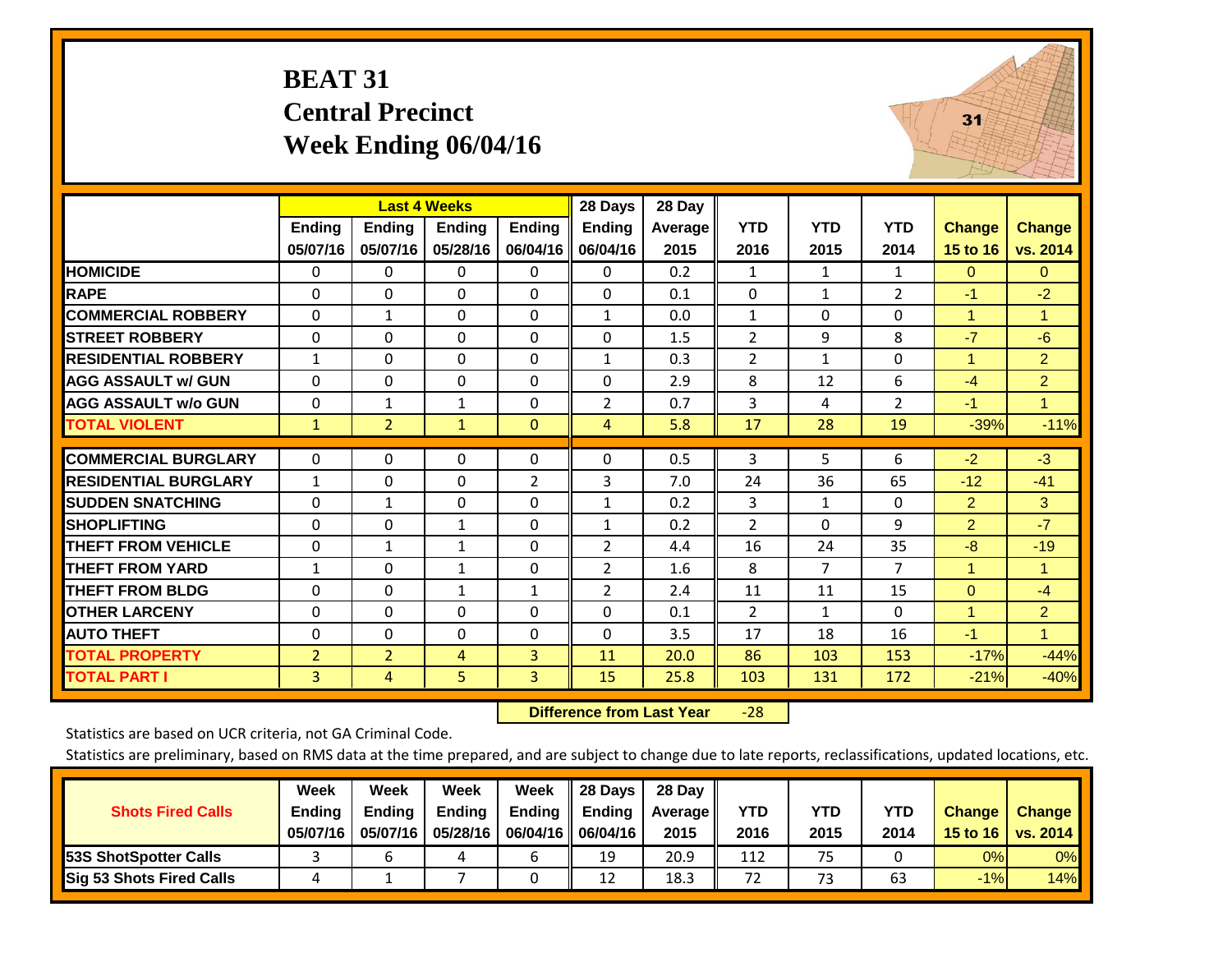# **BEAT 32 Central Precinct Week Ending 06/04/16**



|                             |                |               | <b>Last 4 Weeks</b> |               | 28 Days       | 28 Day  |                |                |              |                |                      |
|-----------------------------|----------------|---------------|---------------------|---------------|---------------|---------|----------------|----------------|--------------|----------------|----------------------|
|                             | <b>Ending</b>  | <b>Ending</b> | <b>Endina</b>       | <b>Ending</b> | <b>Ending</b> | Average | <b>YTD</b>     | <b>YTD</b>     | <b>YTD</b>   | <b>Change</b>  | <b>Change</b>        |
|                             | 05/07/16       | 05/07/16      | 05/28/16            | 06/04/16      | 06/04/16      | 2015    | 2016           | 2015           | 2014         | 15 to 16       | vs. 2014             |
| <b>HOMICIDE</b>             | 0              | 0             | 0                   | 0             | 0             | 0.2     | 1              | $\overline{2}$ | 1            | $-1$           | $\overline{0}$       |
| <b>RAPE</b>                 | $\Omega$       | $\Omega$      | $\Omega$            | $\mathbf{0}$  | $\Omega$      | 0.1     | $\mathbf{1}$   | $\mathbf{1}$   | 1            | $\mathbf{0}$   | $\Omega$             |
| <b>COMMERCIAL ROBBERY</b>   | $\Omega$       | $\Omega$      | $\Omega$            | $\Omega$      | $\Omega$      | 0.2     | 3              | $\mathbf{1}$   | 4            | $\overline{2}$ | $-1$                 |
| <b>STREET ROBBERY</b>       | $\mathbf 0$    | 0             | 0                   | $\mathbf{0}$  | $\Omega$      | 0.5     | 6              | $\Omega$       | 9            | 6              | $-3$                 |
| <b>RESIDENTIAL ROBBERY</b>  | $\Omega$       | 0             | 0                   | $\mathbf{0}$  | $\Omega$      | 0.0     | 0              | 0              | 0            | $\Omega$       | $\Omega$             |
| <b>AGG ASSAULT w/ GUN</b>   | $\mathbf{0}$   | $\mathbf{1}$  | 0                   | $\mathbf{0}$  | $\mathbf{1}$  | 1.4     | 5              | 4              | 4            | 1              | $\overline{1}$       |
| <b>AGG ASSAULT w/o GUN</b>  | 0              | $\Omega$      | $\Omega$            | $\Omega$      | $\Omega$      | 0.9     | $\overline{2}$ | 4              | 3            | $-2$           | $-1$                 |
| <b>TOTAL VIOLENT</b>        | $\mathbf{0}$   | $\mathbf{1}$  | $\mathbf{0}$        | $\mathbf{0}$  | $\mathbf{1}$  | 3.4     | 18             | 12             | 22           | 50%            | $-18%$               |
|                             |                |               |                     |               |               |         |                |                |              |                |                      |
| <b>COMMERCIAL BURGLARY</b>  | $\mathbf{0}$   | 1             | 1                   | $\Omega$      | 2             | 1.1     | 5              | 6              | 4            | $-1$           | $\blacktriangleleft$ |
| <b>RESIDENTIAL BURGLARY</b> | $\Omega$       | 0             | $\mathbf{1}$        | $\mathbf{0}$  | $\mathbf{1}$  | 3.6     | 15             | 22             | 38           | $-7$           | $-23$                |
| <b>SUDDEN SNATCHING</b>     | $\Omega$       | $\Omega$      | $\Omega$            | $\mathbf{0}$  | $\Omega$      | 0.2     | $\overline{2}$ | $\mathbf{1}$   | $\mathbf{1}$ | 1              | -1                   |
| <b>SHOPLIFTING</b>          | $\mathbf{1}$   | $\Omega$      | $\mathbf{1}$        | $\mathbf{1}$  | 3             | 1.5     | 9              | 10             | 5            | $-1$           | $\overline{4}$       |
| <b>THEFT FROM VEHICLE</b>   | 0              | 2             | 1                   | $\mathbf{0}$  | 3             | 4.4     | 30             | 16             | 22           | 14             | 8                    |
| <b>THEFT FROM YARD</b>      | 0              | 0             | $\mathbf{1}$        | $\mathbf{0}$  | $\mathbf{1}$  | 1.2     | $\overline{7}$ | 9              | 13           | $-2$           | $-6$                 |
| <b>THEFT FROM BLDG</b>      | $\mathbf{1}$   | $\Omega$      | $\overline{2}$      | $\Omega$      | 3             | 2.1     | 18             | 11             | 16           | $\overline{7}$ | $\overline{2}$       |
| <b>OTHER LARCENY</b>        | 0              | $\Omega$      | $\Omega$            | $\mathbf{0}$  | $\Omega$      | 0.2     | $\mathbf{1}$   | 3              | $\mathbf{1}$ | $-2$           | $\Omega$             |
| <b>AUTO THEFT</b>           | $\mathbf{0}$   | $\mathbf{1}$  | 0                   | $\mathbf{0}$  | $\mathbf{1}$  | 3.0     | 12             | 17             | 12           | $-5$           | $\overline{0}$       |
| <b>TOTAL PROPERTY</b>       | $\overline{2}$ | 4             | $\overline{7}$      | $\mathbf{1}$  | 14            | 17.3    | 99             | 95             | 112          | 4%             | $-12%$               |
| TOTAL PART I                | $\overline{2}$ | 5.            | $\overline{7}$      | $\mathbf{1}$  | 15            | 20.6    | 117            | 107            | 134          | 9%             | $-13%$               |

 **Difference from Last Year**r 10

Statistics are based on UCR criteria, not GA Criminal Code.

| <b>Shots Fired Calls</b>        | Week<br><b>Ending</b><br>05/07/16 | Week<br><b>Ending</b><br>05/07/16 | <b>Week</b><br><b>Ending</b><br>05/28/16 | Week<br>Ending | 28 Days<br><b>Ending</b><br>06/04/16   06/04/16 | 28 Dav<br>Average II<br>2015 | YTD<br>2016 | YTD<br>2015 | <b>YTD</b><br>2014 | <b>Change</b><br>15 to 16 | <b>Change</b><br>vs. 2014 |
|---------------------------------|-----------------------------------|-----------------------------------|------------------------------------------|----------------|-------------------------------------------------|------------------------------|-------------|-------------|--------------------|---------------------------|---------------------------|
| <b>53S ShotSpotter Calls</b>    |                                   |                                   |                                          |                |                                                 | 0.0                          |             |             |                    | 0%                        | $0\%$                     |
| <b>Sig 53 Shots Fired Calls</b> |                                   |                                   |                                          |                |                                                 | 10.5                         | 32          | 43          | 49                 | $-26%$                    | $-35%$                    |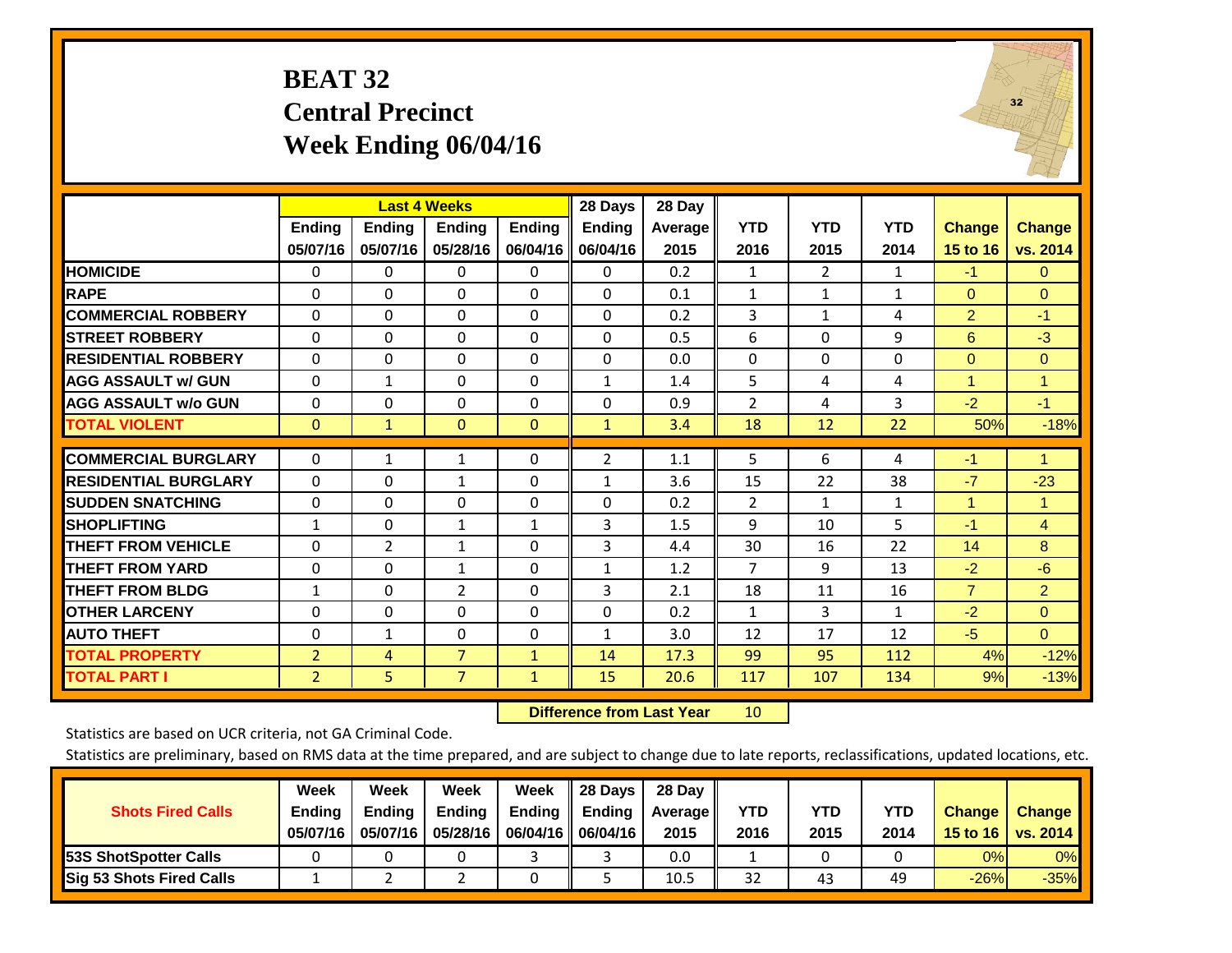# **BEAT 33 Central Precinct Week Ending 06/04/16**



|                             |                | <b>Last 4 Weeks</b> |                |               | 28 Days        | 28 Day  |                |              |                |                |                      |
|-----------------------------|----------------|---------------------|----------------|---------------|----------------|---------|----------------|--------------|----------------|----------------|----------------------|
|                             | <b>Ending</b>  | <b>Ending</b>       | Ending         | <b>Endina</b> | Ending         | Average | <b>YTD</b>     | <b>YTD</b>   | <b>YTD</b>     | <b>Change</b>  | <b>Change</b>        |
|                             | 05/07/16       | 05/07/16            | 05/28/16       | 06/04/16      | 06/04/16       | 2015    | 2016           | 2015         | 2014           | 15 to 16       | vs. 2014             |
| <b>HOMICIDE</b>             | 0              | $\mathbf{0}$        | $\Omega$       | 1             | 1              | 0.4     | 6              | $\mathbf{1}$ | 0              | 5              | 6                    |
| <b>RAPE</b>                 | 0              | 0                   | $\Omega$       | $\mathbf{0}$  | $\Omega$       | 0.2     | $\overline{2}$ | 1            | 0              | 1              | $\overline{2}$       |
| <b>COMMERCIAL ROBBERY</b>   | $\Omega$       | $\mathbf{1}$        | $\Omega$       | $\Omega$      | $\mathbf{1}$   | 0.2     | $\overline{2}$ | $\mathbf{0}$ | 0              | 2              | $\overline{2}$       |
| <b>STREET ROBBERY</b>       | $\overline{2}$ | $\Omega$            | $\Omega$       | 0             | 2              | 2.2     | $\overline{7}$ | 12           | 15             | $-5$           | $-8$                 |
| <b>RESIDENTIAL ROBBERY</b>  | $\Omega$       | 0                   | $\Omega$       | $\Omega$      | $\Omega$       | 0.2     | $\mathbf{1}$   | $\mathbf{1}$ | 0              | $\mathbf{0}$   | $\blacktriangleleft$ |
| <b>AGG ASSAULT w/ GUN</b>   | $\Omega$       | $\Omega$            | $\Omega$       | $\mathbf{0}$  | $\Omega$       | 0.9     | $\overline{2}$ | 6            | $\overline{2}$ | $-4$           | $\Omega$             |
| <b>AGG ASSAULT w/o GUN</b>  | $\Omega$       | 0                   | $\Omega$       | $\Omega$      | $\Omega$       | 0.9     | 5              | $\mathbf{1}$ | 4              | $\overline{4}$ | $\blacksquare$       |
| <b>TOTAL VIOLENT</b>        | $\overline{2}$ | $\mathbf{1}$        | $\mathbf{0}$   | $\mathbf{1}$  | 4              | 4.9     | 25             | 22           | 21             | 14%            | 19%                  |
| <b>COMMERCIAL BURGLARY</b>  | $\Omega$       | 0                   | $\mathbf{0}$   | $\mathbf{0}$  | 0              | 2.0     | 11             | 16           | 1              | $-5$           | 10                   |
|                             |                |                     |                |               |                |         |                |              |                |                |                      |
| <b>RESIDENTIAL BURGLARY</b> | $\Omega$       | $\Omega$            | $\Omega$       | $\mathbf{0}$  | $\Omega$       | 4.0     | 11             | 22           | 12             | $-11$          | $-1$                 |
| <b>SUDDEN SNATCHING</b>     | $\mathbf{1}$   | 0                   | $\Omega$       | $\mathbf{0}$  | $\mathbf{1}$   | 0.4     | 4              | 2            | $\mathbf{1}$   | 2              | 3                    |
| <b>SHOPLIFTING</b>          | $\Omega$       | 0                   | $\Omega$       | $\Omega$      | $\Omega$       | 1.2     | 10             | 10           | 13             | $\mathbf{0}$   | $-3$                 |
| <b>THEFT FROM VEHICLE</b>   | 5              | 0                   | $\Omega$       | 0             | 5              | 8.3     | 42             | 49           | 26             | $-7$           | 16                   |
| <b>THEFT FROM YARD</b>      | 3              | 3                   | $\mathbf{0}$   | 2             | 8              | 4.6     | 31             | 26           | 15             | 5              | 16                   |
| <b>THEFT FROM BLDG</b>      | 2              | 0                   | 3              | 2             | 7              | 3.6     | 31             | 12           | 19             | 19             | 12                   |
| <b>OTHER LARCENY</b>        | $\Omega$       | 0                   | $\overline{2}$ | $\Omega$      | $\overline{2}$ | 0.9     | 5              | 5.           | 0              | $\mathbf{0}$   | 5                    |
| <b>AUTO THEFT</b>           | $\mathbf{1}$   | $\mathbf{1}$        | $\mathbf{1}$   | 2             | 5              | 4.1     | 21             | 19           | 28             | $\overline{2}$ | $-7$                 |
| <b>TOTAL PROPERTY</b>       | 12             | 4                   | 6              | 6             | 28             | 29.1    | 166            | 161          | 115            | 3%             | 44%                  |
| <b>TOTAL PART I</b>         | 14             | 5.                  | 6              | 7             | 32             | 34.0    | 191            | 183          | 136            | 4%             | 40%                  |

 **Difference from Last Year**r 8

Statistics are based on UCR criteria, not GA Criminal Code.

|                                 | Week          | Week          | Week          | Week | II 28 Davs                | 28 Day  |            |            |      |               |               |
|---------------------------------|---------------|---------------|---------------|------|---------------------------|---------|------------|------------|------|---------------|---------------|
| <b>Shots Fired Calls</b>        | <b>Ending</b> | <b>Endina</b> | <b>Ending</b> |      | Ending $\parallel$ Ending | Average | <b>YTD</b> | <b>YTD</b> | YTD  | <b>Change</b> | <b>Change</b> |
|                                 | 05/07/16      | 05/07/16      | 05/28/16      |      | 06/04/16   06/04/16       | 2015    | 2016       | 2015       | 2014 | 15 to 16      | vs. 2014      |
| <b>153S ShotSpotter Calls</b>   |               |               |               |      |                           | 5.6     | 38         | 18         |      | 0%            | $0\%$         |
| <b>Sig 53 Shots Fired Calls</b> |               |               |               |      |                           | 12.4    | 88         | 57         | 35   | 54%           | <b>151%</b>   |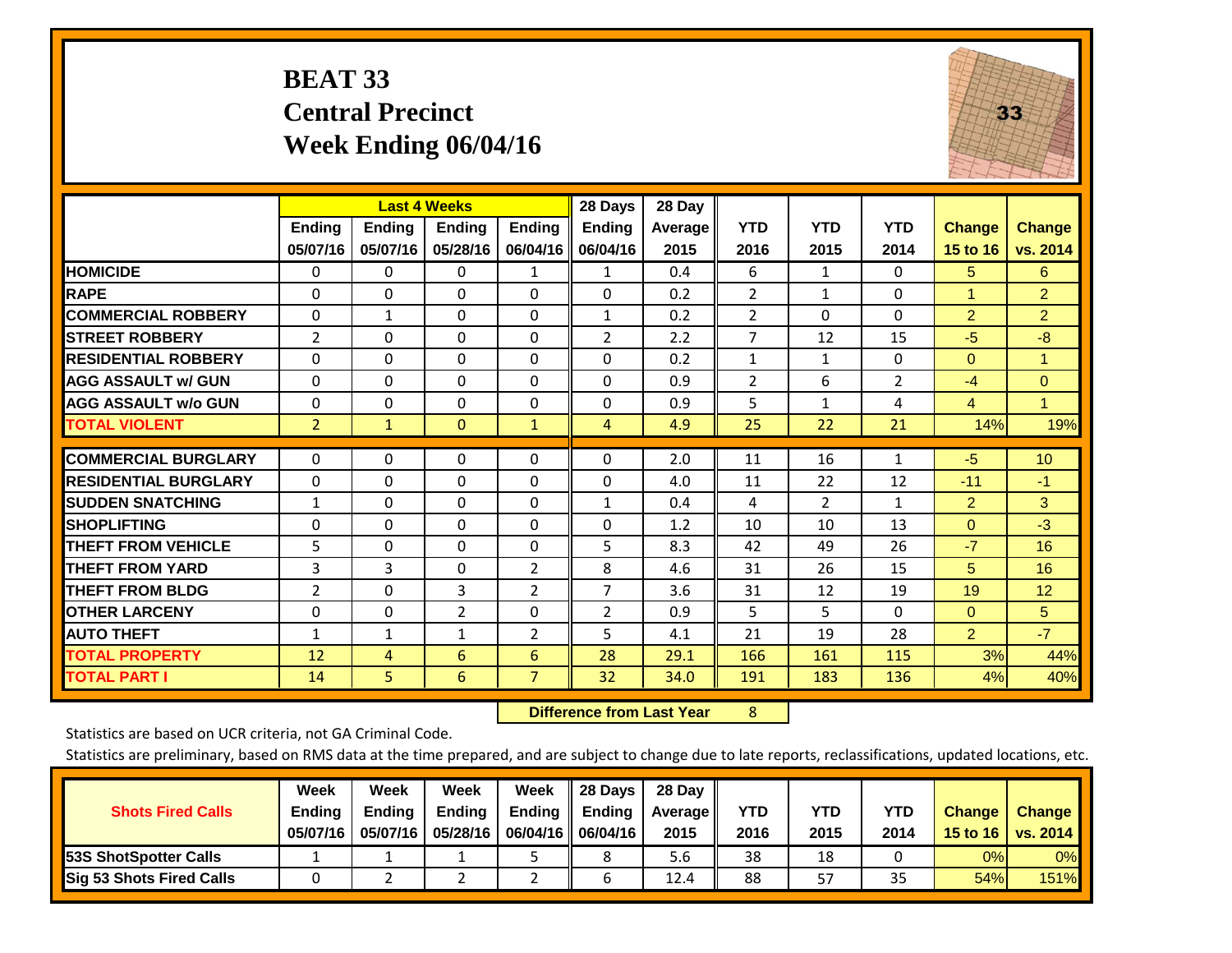# **BEAT 34 Central Precinct Week Ending 06/04/16**



|                             |                           | <b>Last 4 Weeks</b>       |                           |                           | 28 Days                   | 28 Day             |                    |                    |                    |                           |                      |
|-----------------------------|---------------------------|---------------------------|---------------------------|---------------------------|---------------------------|--------------------|--------------------|--------------------|--------------------|---------------------------|----------------------|
|                             | <b>Ending</b><br>05/07/16 | <b>Ending</b><br>05/07/16 | <b>Ending</b><br>05/28/16 | <b>Ending</b><br>06/04/16 | <b>Ending</b><br>06/04/16 | Average   <br>2015 | <b>YTD</b><br>2016 | <b>YTD</b><br>2015 | <b>YTD</b><br>2014 | <b>Change</b><br>15 to 16 | <b>Change</b>        |
|                             |                           |                           |                           |                           |                           |                    |                    |                    |                    |                           | vs. 2014             |
| <b>HOMICIDE</b>             | 0                         | 0                         | 0                         | 0                         | 0                         | 0.1                | $\mathbf{0}$       | $\Omega$           | $\overline{2}$     | $\Omega$                  | $-2$                 |
| <b>RAPE</b>                 | $\Omega$                  | $\Omega$                  | $\Omega$                  | 0                         | $\Omega$                  | 0.2                | $\mathbf{1}$       | $\mathbf{1}$       | $\mathbf{1}$       | $\Omega$                  | $\Omega$             |
| <b>COMMERCIAL ROBBERY</b>   | $\Omega$                  | $\Omega$                  | $\mathbf{0}$              | $\Omega$                  | $\Omega$                  | 0.7                | $\mathbf{1}$       | $\mathbf{1}$       | 3                  | $\Omega$                  | $-2$                 |
| <b>STREET ROBBERY</b>       | $\mathbf 0$               | $\Omega$                  | $\Omega$                  | $\Omega$                  | $\Omega$                  | 0.5                | $\mathbf{1}$       | 4                  | 2                  | $-3$                      | $-1$                 |
| <b>RESIDENTIAL ROBBERY</b>  | $\Omega$                  | $\Omega$                  | $\mathbf{1}$              | $\Omega$                  | $\mathbf{1}$              | 0.1                | $\mathbf{1}$       | $\Omega$           | 0                  | $\mathbf{1}$              | $\blacktriangleleft$ |
| <b>AGG ASSAULT w/ GUN</b>   | $\Omega$                  | $\Omega$                  | $\Omega$                  | $\Omega$                  | 0                         | 0.8                | $\mathbf{1}$       | 4                  | 3                  | $-3$                      | $-2$                 |
| <b>AGG ASSAULT w/o GUN</b>  | $\mathbf 0$               | $\Omega$                  | $\Omega$                  | $\Omega$                  | $\Omega$                  | 0.5                | 6                  | $\mathbf{1}$       | $\mathbf{1}$       | 5                         | 5 <sup>5</sup>       |
| <b>TOTAL VIOLENT</b>        | $\mathbf{0}$              | $\mathbf{0}$              | $\mathbf{1}$              | $\mathbf{0}$              | $\mathbf{1}$              | 2.9                | 11                 | 11                 | 12                 | 0%                        | $-8%$                |
|                             |                           |                           |                           |                           |                           |                    |                    |                    |                    |                           |                      |
| <b>COMMERCIAL BURGLARY</b>  | $\Omega$                  | $\Omega$                  | $\Omega$                  | $\Omega$                  | 0                         | 0.9                | 5                  | 3                  | 1                  | $\overline{2}$            | $\overline{4}$       |
| <b>RESIDENTIAL BURGLARY</b> | $\mathbf{1}$              | $\Omega$                  | 1                         | $\overline{2}$            | 4                         | 3.3                | 12                 | 18                 | 29                 | $-6$                      | $-17$                |
| <b>SUDDEN SNATCHING</b>     | $\Omega$                  | $\Omega$                  | $\Omega$                  | $\mathbf{1}$              | 1                         | 0.1                | $\mathbf{1}$       | $\Omega$           | $\Omega$           | 1                         | 1                    |
| <b>SHOPLIFTING</b>          | 1                         | 1                         | $\mathbf{1}$              | 0                         | 3                         | 2.0                | 22                 | 10                 | 10                 | 12                        | 12                   |
| <b>THEFT FROM VEHICLE</b>   | 2                         | $\mathbf{1}$              | $\overline{2}$            | $\overline{2}$            | $\overline{7}$            | 9.0                | 31                 | 50                 | 23                 | $-19$                     | 8                    |
| <b>THEFT FROM YARD</b>      | $\Omega$                  | $\Omega$                  | $\mathbf{1}$              | $\Omega$                  | $\mathbf{1}$              | 3.4                | 5                  | 18                 | 9                  | $-13$                     | $-4$                 |
| <b>THEFT FROM BLDG</b>      | 0                         | 3                         | 5                         | $\overline{2}$            | 10                        | 2.8                | 34                 | 13                 | 17                 | 21                        | 17                   |
| <b>OTHER LARCENY</b>        | $\Omega$                  | $\Omega$                  | $\Omega$                  | $\mathbf{1}$              | $\mathbf{1}$              | 0.7                | $\overline{2}$     | 3                  | $\Omega$           | $-1$                      | $\overline{2}$       |
| <b>AUTO THEFT</b>           | $\mathbf{1}$              | $\Omega$                  | $\Omega$                  | 1                         | $\overline{2}$            | 3.4                | 19                 | 14                 | 18                 | 5                         | $\mathbf{1}$         |
| <b>TOTAL PROPERTY</b>       | 5                         | 5                         | 10                        | $\overline{9}$            | 29                        | 25.5               | 131                | 129                | 107                | 2%                        | 22%                  |
| <b>TOTAL PART I</b>         | 5                         | 5.                        | 11                        | 9                         | 30                        | 28.4               | 142                | 140                | 119                | $1\%$                     | 19%                  |

 **Difference from Last Year**r 2

Statistics are based on UCR criteria, not GA Criminal Code.

| <b>Shots Fired Calls</b>        | Week<br><b>Ending</b><br>05/07/16 | Week<br><b>Endina</b><br>05/07/16 | <b>Week</b><br>Ending<br>05/28/16 | Week<br>Ending | 28 Days<br><b>Ending</b><br>06/04/16   06/04/16 | 28 Day<br>Average II<br>2015 | YTD<br>2016 | YTD<br>2015 | <b>YTD</b><br>2014 | <b>Change</b><br>15 to 16 | <b>Change</b><br>vs. 2014 |
|---------------------------------|-----------------------------------|-----------------------------------|-----------------------------------|----------------|-------------------------------------------------|------------------------------|-------------|-------------|--------------------|---------------------------|---------------------------|
| <b>153S ShotSpotter Calls</b>   |                                   |                                   |                                   |                | 4                                               | 0.2                          |             |             |                    | 0%                        | 0%                        |
| <b>Sig 53 Shots Fired Calls</b> |                                   |                                   |                                   |                |                                                 | 10.1                         | 40          | 46          | <b>n</b><br>⊥ر     | $-13%$                    | 29%                       |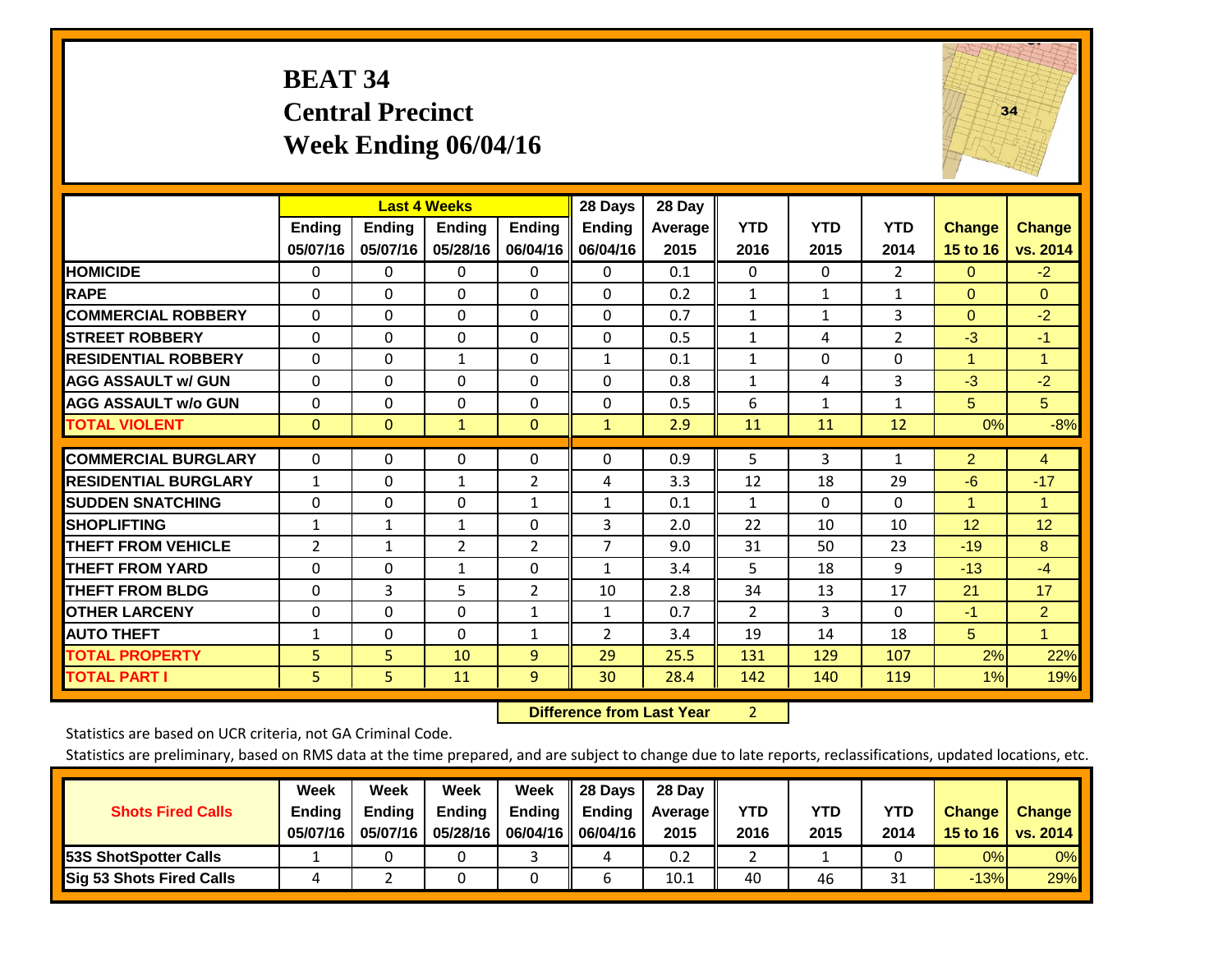# **BEAT 35 Central Precinct Week Ending 06/04/16**



|                             |                           | <b>Last 4 Weeks</b>       |                           |                           | 28 Days                   | 28 Day             |                    |                    |                    |                           |                           |
|-----------------------------|---------------------------|---------------------------|---------------------------|---------------------------|---------------------------|--------------------|--------------------|--------------------|--------------------|---------------------------|---------------------------|
|                             | <b>Ending</b><br>05/07/16 | <b>Ending</b><br>05/07/16 | <b>Endina</b><br>05/28/16 | <b>Ending</b><br>06/04/16 | <b>Ending</b><br>06/04/16 | Average   <br>2015 | <b>YTD</b><br>2016 | <b>YTD</b><br>2015 | <b>YTD</b><br>2014 | <b>Change</b><br>15 to 16 | <b>Change</b><br>vs. 2014 |
| <b>HOMICIDE</b>             | 0                         | 0                         | $\mathbf{0}$              | 1                         | 1                         | 0.4                | 4                  | 4                  | $\overline{2}$     | $\mathbf{0}$              | $\overline{2}$            |
| <b>RAPE</b>                 | 0                         | $\Omega$                  | $\Omega$                  | $\mathbf{0}$              | $\Omega$                  | 0.2                | $\mathbf{1}$       | 1                  | 4                  | $\Omega$                  | $-3$                      |
| <b>COMMERCIAL ROBBERY</b>   | $\Omega$                  | 0                         | $\Omega$                  | $\Omega$                  | $\Omega$                  | 0.2                | $\Omega$           | $\mathbf{0}$       | $\mathbf{1}$       | $\mathbf{0}$              | $-1$                      |
| <b>STREET ROBBERY</b>       | 0                         | 0                         | 1                         | 1                         | 2                         | 1.6                | $\overline{7}$     | 8                  | 9                  | -1                        | $-2$                      |
| <b>IRESIDENTIAL ROBBERY</b> | $\Omega$                  | $\Omega$                  | $\mathbf{0}$              | $\Omega$                  | $\Omega$                  | 0.2                | $\overline{2}$     | $\mathbf{0}$       | 0                  | $\overline{2}$            | $\overline{2}$            |
| <b>AGG ASSAULT w/ GUN</b>   | $\Omega$                  | $\overline{2}$            | $\Omega$                  | $\mathbf{0}$              | $\overline{2}$            | 2.2                | 5                  | 10                 | 8                  | $-5$                      | $-3$                      |
| <b>AGG ASSAULT w/o GUN</b>  | $\Omega$                  | 1                         | $\mathbf{0}$              | 1                         | $\overline{2}$            | 1.0                | 4                  | 5.                 | 6                  | $-1$                      | $-2$                      |
| <b>TOTAL VIOLENT</b>        | $\mathbf{0}$              | 3                         | $\mathbf{1}$              | 3                         | $\overline{7}$            | 5.8                | 23                 | 28                 | 30                 | $-18%$                    | $-23%$                    |
| <b>COMMERCIAL BURGLARY</b>  | $\Omega$                  | 0                         | $\Omega$                  | 1                         | $\mathbf{1}$              | 0.5                | $\overline{2}$     | 4                  | 3                  | $-2$                      | $-1$                      |
| <b>RESIDENTIAL BURGLARY</b> | 1                         | $\mathbf{1}$              | $\overline{2}$            | 5                         | 9                         | 8.9                | 34                 | 53                 | 38                 | $-19$                     | $-4$                      |
| <b>SUDDEN SNATCHING</b>     | 1                         | 0                         | $\mathbf{0}$              | $\mathbf{0}$              | 1                         | 0.0                | $\mathbf{1}$       | $\Omega$           | 0                  | 1                         | 1                         |
| <b>SHOPLIFTING</b>          | 0                         | 1                         | $\Omega$                  | 0                         | 1                         | 0.4                | $\overline{2}$     | 4                  | 1                  | $-2$                      | $\blacktriangleleft$      |
| <b>THEFT FROM VEHICLE</b>   | $\mathbf{1}$              | $\Omega$                  | $\mathbf{1}$              | 2                         | 4                         | 4.8                | 26                 | 27                 | 21                 | $-1$                      | 5                         |
| <b>THEFT FROM YARD</b>      | $\mathbf{1}$              | $\Omega$                  | $\Omega$                  | $\mathbf{1}$              | 2                         | 2.8                | 8                  | 11                 | 12                 | $-3$                      | $-4$                      |
| <b>THEFT FROM BLDG</b>      | 1                         | 1                         | $\Omega$                  | 4                         | 6                         | 3.2                | 19                 | 17                 | 16                 | $\overline{2}$            | 3                         |
| <b>OTHER LARCENY</b>        | 0                         | 0                         | $\mathbf{0}$              | $\mathbf{0}$              | $\Omega$                  | 0.3                | $\mathbf{1}$       | $\overline{2}$     | $\overline{2}$     | $-1$                      | $-1$                      |
| <b>AUTO THEFT</b>           | $\Omega$                  | $\mathbf{1}$              | $\overline{2}$            | $\Omega$                  | 3                         | 3.9                | 16                 | 20                 | 18                 | $-4$                      | $-2$                      |
| <b>TOTAL PROPERTY</b>       | 5                         | 4                         | 5                         | 13                        | 27                        | 24.8               | 109                | 138                | 111                | $-21%$                    | $-2%$                     |
| <b>TOTAL PART I</b>         | 5                         | $\overline{7}$            | 6                         | 16                        | 34                        | 30.5               | 132                | 166                | 141                | $-20%$                    | $-6%$                     |

 **Difference from Last Year**r -34

Statistics are based on UCR criteria, not GA Criminal Code.

| <b>Shots Fired Calls</b>        | Week<br><b>Ending</b><br>05/07/16 | Week<br><b>Endina</b><br>05/07/16 | <b>Week</b><br>Ending<br>05/28/16 | Week<br>Ending | 28 Days<br><b>Ending</b><br>06/04/16   06/04/16 | 28 Day<br>Average II<br>2015 | YTD<br>2016 | YTD<br>2015 | <b>YTD</b><br>2014 | <b>Change</b><br>15 to 16 | <b>Change</b><br>vs. 2014 |
|---------------------------------|-----------------------------------|-----------------------------------|-----------------------------------|----------------|-------------------------------------------------|------------------------------|-------------|-------------|--------------------|---------------------------|---------------------------|
| <b>153S ShotSpotter Calls</b>   |                                   |                                   | h                                 |                | 23                                              | 22.5                         | 156         | 64          |                    | 0%                        | 0%                        |
| <b>Sig 53 Shots Fired Calls</b> |                                   |                                   |                                   |                | 16                                              | 19.8                         | 117         | 80          | 59                 | 46%l                      | 98%                       |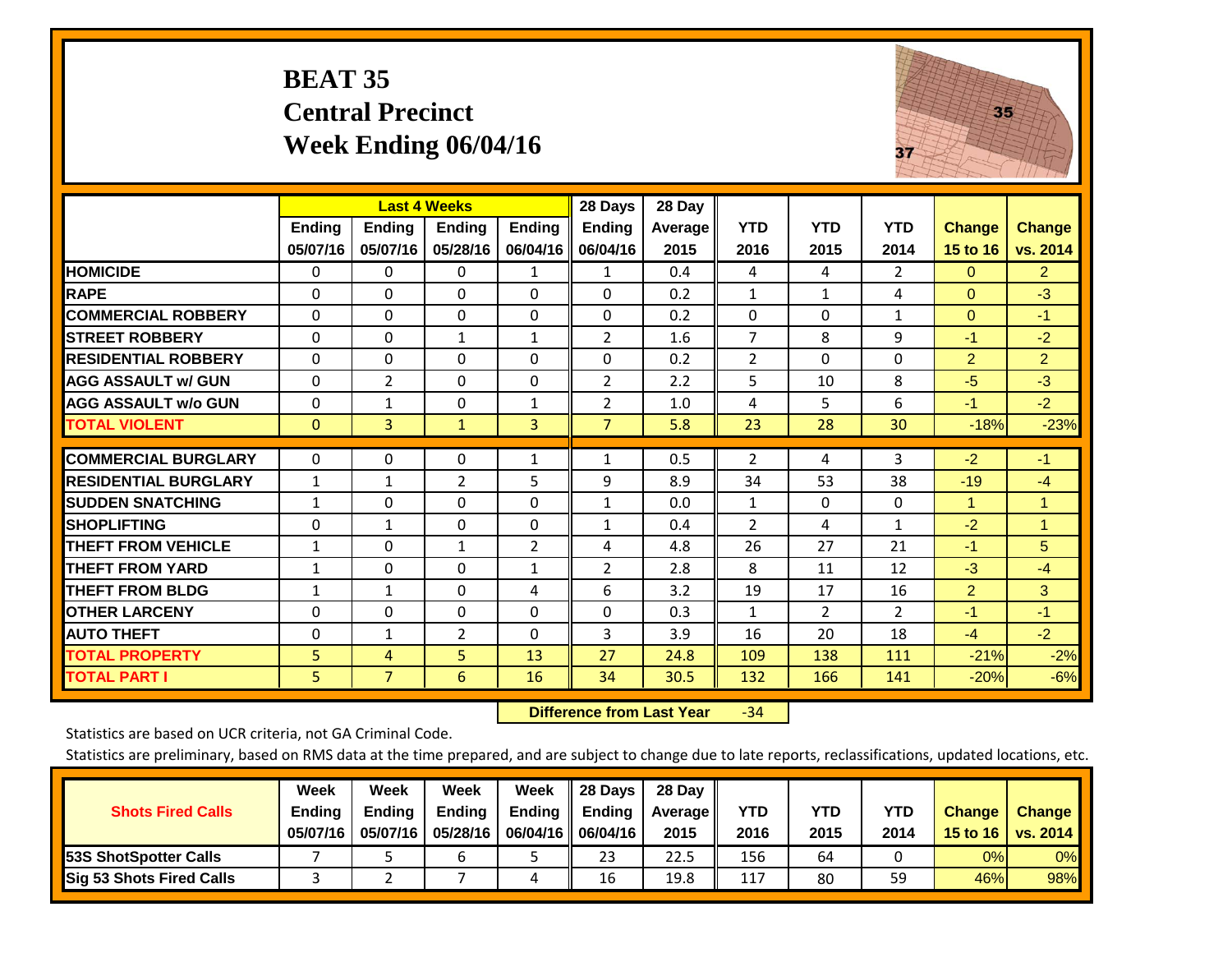|                             | <b>BEAT 37</b>            | <b>Central Precinct</b>   | Week Ending 06/04/16                      |                           |                                      |                           |                    |                    | 37                 |                           |                           |
|-----------------------------|---------------------------|---------------------------|-------------------------------------------|---------------------------|--------------------------------------|---------------------------|--------------------|--------------------|--------------------|---------------------------|---------------------------|
|                             | <b>Ending</b><br>05/07/16 | <b>Ending</b><br>05/07/16 | <b>Last 4 Weeks</b><br>Ending<br>05/28/16 | <b>Ending</b><br>06/04/16 | 28 Days<br><b>Ending</b><br>06/04/16 | 28 Day<br>Average<br>2015 | <b>YTD</b><br>2016 | <b>YTD</b><br>2015 | <b>YTD</b><br>2014 | <b>Change</b><br>15 to 16 | <b>Change</b><br>vs. 2014 |
| <b>HOMICIDE</b>             | 0                         | 0                         | $\mathbf 0$                               | 0                         | 0                                    | 0.2                       | $\Omega$           | 0                  | $\mathbf{1}$       | $\mathbf{0}$              | $-1$                      |
| <b>RAPE</b>                 | $\Omega$                  | $\Omega$                  | $\overline{0}$                            | $\Omega$                  | $\Omega$                             | 0.0                       | $\mathbf{1}$       | $\Omega$           | $\Omega$           | $\mathbf{1}$              | $\mathbf{1}$              |
| <b>COMMERCIAL ROBBERY</b>   | $\mathbf{1}$              | $\Omega$                  | $\Omega$                                  | $\Omega$                  | $\mathbf{1}$                         | 0.2                       | $\mathbf{1}$       | $\mathbf{1}$       | $\Omega$           | $\Omega$                  | 1                         |
| <b>STREET ROBBERY</b>       | $\Omega$                  | $\mathbf{1}$              | $\Omega$                                  | $\Omega$                  | $\mathbf{1}$                         | 1.7                       | $\overline{7}$     | 5                  | 3                  | $\overline{2}$            | $\overline{4}$            |
| <b>RESIDENTIAL ROBBERY</b>  | $\Omega$                  | $\Omega$                  | $\Omega$                                  | $\Omega$                  | $\Omega$                             | 0.1                       | $\mathbf{0}$       | $\Omega$           | $\Omega$           | $\mathbf{0}$              | $\overline{0}$            |
| <b>AGG ASSAULT w/ GUN</b>   | $\mathbf{0}$              | $\Omega$                  | $\Omega$                                  | $\Omega$                  | 0                                    | 0.2                       | 6                  | $\overline{2}$     | $\mathbf{1}$       | 4                         | 5                         |
| <b>AGG ASSAULT w/o GUN</b>  | $\Omega$                  | $\Omega$                  | $\Omega$                                  | 0                         | $\Omega$                             | 0.5                       | $\mathbf{1}$       | 3                  | $\Omega$           | $-2$                      | $\mathbf{1}$              |
| <b>TOTAL VIOLENT</b>        | $\mathbf{1}$              | $\mathbf{1}$              | $\mathbf{0}$                              | $\Omega$                  | $\overline{2}$                       | 2.8                       | 16                 | 11                 | 5                  | 45%                       | 220%                      |
| <b>COMMERCIAL BURGLARY</b>  | $\mathbf{1}$              | 1                         | $\mathbf{0}$                              | 0                         | 2                                    | 0.6                       | 5                  | 1                  | $\overline{2}$     | 4                         | 3                         |
| <b>RESIDENTIAL BURGLARY</b> | $\Omega$                  | $\Omega$                  | $\overline{2}$                            | $\mathbf{1}$              | 3                                    | 4.6                       | 11                 | 18                 | 9                  | $-7$                      | $\overline{2}$            |
| <b>SUDDEN SNATCHING</b>     | $\Omega$                  | $\Omega$                  | $\Omega$                                  | 0                         | $\Omega$                             | 0.3                       | $\mathbf{0}$       | $\mathbf{1}$       | $\overline{2}$     | $-1$                      | $-2$                      |
| <b>SHOPLIFTING</b>          | $\mathbf{1}$              | 0                         | $\mathbf 0$                               | $\mathbf{1}$              | $\overline{2}$                       | 2.5                       | 9                  | 5                  | 8                  | $\overline{4}$            | $\mathbf{1}$              |
| <b>THEFT FROM VEHICLE</b>   | 3                         | $\mathbf{1}$              | 3                                         | 0                         | $\overline{7}$                       | 12.3                      | 37                 | 66                 | 48                 | $-29$                     | $-11$                     |
| <b>THEFT FROM YARD</b>      | 0                         | $\mathbf{1}$              | $\mathbf{1}$                              | $\overline{2}$            | 4                                    | 2.5                       | 13                 | 14                 | 17                 | $-1$                      | $-4$                      |
| <b>THEFT FROM BLDG</b>      | $\mathbf{1}$              | $\Omega$                  | $\mathbf{1}$                              | $\mathbf{1}$              | 3                                    | 2.6                       | 10                 | 18                 | 8                  | $-8$                      | $\overline{2}$            |
| <b>OTHER LARCENY</b>        | $\Omega$                  | $\Omega$                  | $\Omega$                                  | $\overline{2}$            | $\overline{2}$                       | 0.9                       | $\overline{2}$     | 5                  | $\mathbf{1}$       | $-3$                      | $\mathbf{1}$              |
| <b>AUTO THEFT</b>           | 0                         | $\mathbf{1}$              | $\mathbf{1}$                              | $\Omega$                  | $\overline{2}$                       | 2.9                       | 9                  | 14                 | 13                 | $-5$                      | $-4$                      |
| <b>TOTAL PROPERTY</b>       | 6                         | $\overline{4}$            | 8                                         | $\overline{7}$            | 25                                   | 29.2                      | 96                 | 142                | 108                | $-32%$                    | $-11%$                    |
| <b>TOTAL PART I</b>         | $\overline{7}$            | 5 <sup>1</sup>            | 8                                         | $\overline{7}$            | 27                                   | 32.1                      | 112                | 153                | 113                | $-27%$                    | $-1%$                     |

 **Difference from Last Year**r -41 The state of the state of the state

Statistics are based on UCR criteria, not GA Criminal Code.

| <b>Shots Fired Calls</b>        | Week<br><b>Ending</b><br>05/07/16 | Week<br><b>Endina</b><br>05/07/16 | <b>Week</b><br>Ending<br>05/28/16 | Week<br>Ending | 28 Days<br><b>Ending</b><br>06/04/16   06/04/16 | 28 Day<br>Average II<br>2015 | YTD<br>2016 | YTD<br>2015 | <b>YTD</b><br>2014 | <b>Change</b><br>15 to 16 | <b>Change</b><br>vs. 2014 |
|---------------------------------|-----------------------------------|-----------------------------------|-----------------------------------|----------------|-------------------------------------------------|------------------------------|-------------|-------------|--------------------|---------------------------|---------------------------|
| <b>153S ShotSpotter Calls</b>   |                                   |                                   |                                   |                |                                                 | 2.8                          | 30          | 14          |                    | 0%                        | 0%                        |
| <b>Sig 53 Shots Fired Calls</b> |                                   |                                   |                                   |                |                                                 | 13.4                         | 72          | 68          |                    | 6%                        | 324%                      |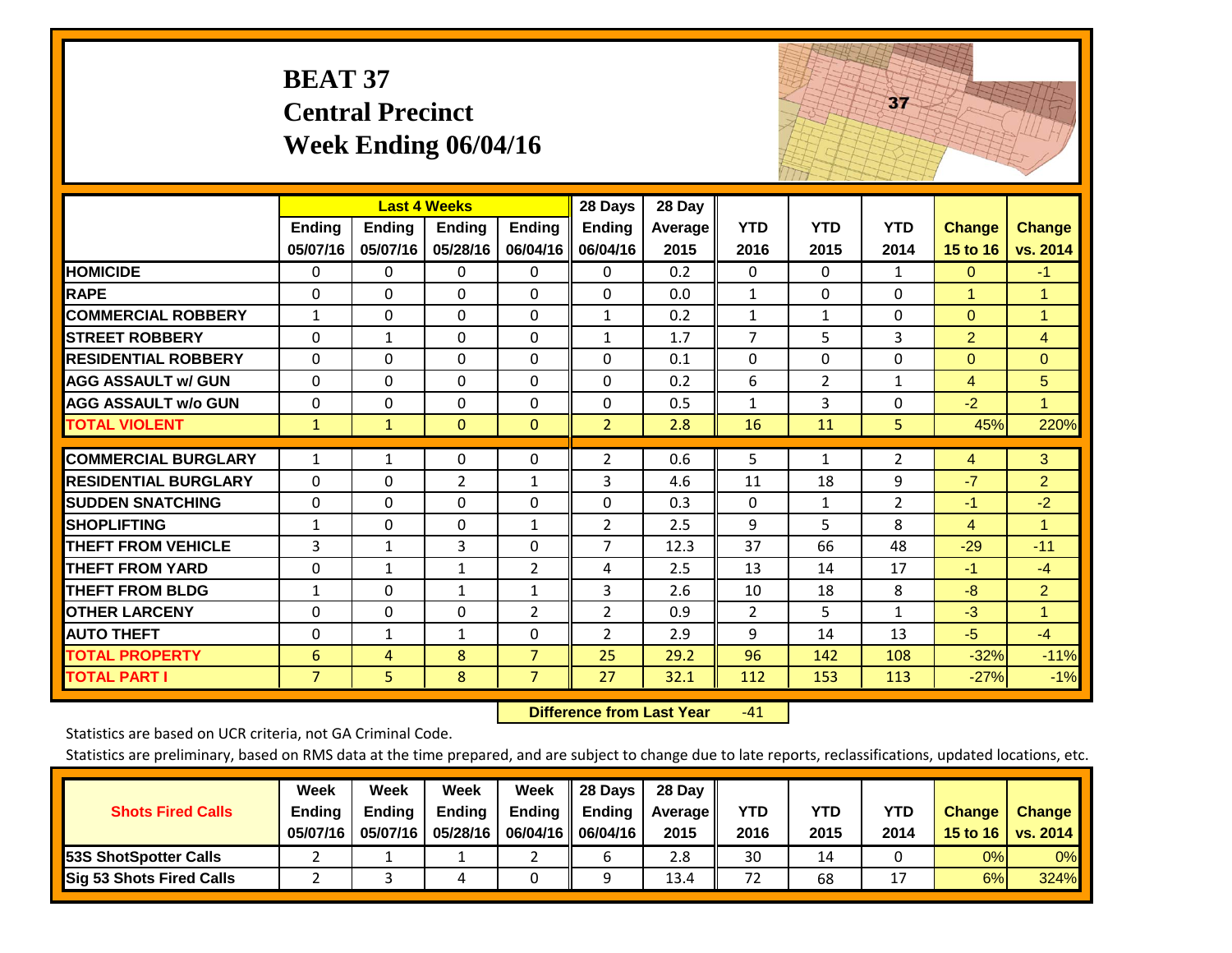

#### **COMPSTATSOUTHSIDE PRECINCT** CAPT. LENNY GUNTHER **Week Ending 06/04/16**

**PRECINCT COMMANDER:**



|                             | Week<br><b>Ending</b><br>06/04/16 | Week<br><b>Ending</b><br>05/28/16 | Weekly<br>Avq<br>2015 | $28$ -Day<br><b>Ending</b><br>06/04/16 | $28 - Day$<br><b>Ending</b><br>05/07/16 | Avg<br>28-Day<br>2015 | <b>YTD</b><br>2016 | <b>YTD</b><br>2015 | <b>YTD</b><br>2014 | <b>Change</b><br><b>15 to 16</b> | <b>Change</b><br>vs. 2014 |
|-----------------------------|-----------------------------------|-----------------------------------|-----------------------|----------------------------------------|-----------------------------------------|-----------------------|--------------------|--------------------|--------------------|----------------------------------|---------------------------|
| <b>HOMICIDE</b>             | 0                                 | 0                                 | 0                     | 0                                      |                                         |                       | $\mathbf{2}$       | $\overline{2}$     | 1                  | 0                                |                           |
| <b>RAPE</b>                 | $\bf{0}$                          |                                   | 0                     |                                        |                                         |                       | 7                  | 5                  | 2                  | $\overline{2}$                   | 5                         |
| <b>COMMERCIAL ROBBERY</b>   | $\overline{2}$                    | $\Omega$                          | $\Omega$              | 4                                      | 5                                       | $\overline{2}$        | 15                 | 5                  | 8                  | 10                               | $\overline{7}$            |
| <b>ISTREET ROBBERY</b>      | $\bf{0}$                          | $\Omega$                          |                       | $\bf{0}$                               | $\overline{2}$                          | 3                     | 13                 | 19                 | 21                 | $-6$                             | $-8$                      |
| <b>RESIDENTIAL ROBBERY</b>  | $\bf{0}$                          | $\Omega$                          | 0                     | $\bf{0}$                               | 0                                       |                       |                    | 7                  | 5                  | $-6$                             | $-4$                      |
| <b>AGG ASSAULT w/ GUN</b>   |                                   |                                   |                       | 5                                      |                                         | 2                     | 8                  | 8                  | 4                  | 0                                | 4                         |
| <b>AGG ASSAULT w/o GUN</b>  |                                   |                                   |                       | 5                                      |                                         | 2                     | 21                 | 12                 | 8                  | 9                                | 13                        |
| <b>TOTAL VIOLENT</b>        | 4                                 | 3                                 | 3                     | 15                                     | 11                                      | 12                    | 67                 | 58                 | 49                 | 16%                              | 37%                       |
|                             |                                   |                                   |                       |                                        |                                         |                       |                    |                    |                    |                                  |                           |
| <b>COMMERCIAL BURGLARY</b>  | $\mathbf{2}$                      | 2                                 |                       | 5                                      |                                         | 4                     | 22                 | 21                 | 16                 |                                  | 6                         |
| <b>RESIDENTIAL BURGLARY</b> | 5                                 |                                   | 6                     | 16                                     | 15                                      | 24                    | 79                 | 124                | 102                | $-45$                            | $-23$                     |
| <b>ISUDDEN SNATCHING</b>    | $\bf{0}$                          | $\Omega$                          | $\Omega$              |                                        |                                         |                       | 3                  | 8                  | 7                  | $-5$                             | $-4$                      |
| <b>SHOPLIFTING</b>          | 9                                 | 9                                 | 15                    | 38                                     | 46                                      | 59                    | 281                | 303                | 299                | $-22$                            | $-18$                     |
| <b>THEFT FROM VEHICLE</b>   | 6                                 | 6                                 | 8                     | 20                                     | 24                                      | 32                    | 122                | 143                | 126                | $-21$                            | $-4$                      |
| <b>THEFT FROM YARD</b>      | $\mathbf{2}$                      | $\overline{2}$                    | $\overline{2}$        | 11                                     | 5                                       | 10                    | 45                 | 54                 | 45                 | $-9$                             | $\mathbf{0}$              |
| <b>THEFT FROM BLDG</b>      | 4                                 | 3                                 | 5                     | 15                                     | 10                                      | 19                    | 70                 | 103                | 72                 | $-33$                            | $-2$                      |
| <b>OTHER LARCENY</b>        |                                   | $\overline{2}$                    | 0                     | 4                                      | 2                                       | 2                     | 12                 | 11                 | 13                 | 4                                | $-1$                      |
| <b>AUTO THEFT</b>           | 3                                 |                                   | 4                     | 7                                      | 8                                       | 15                    | 52                 | 78                 | 39                 | $-26$                            | 13                        |
| <b>TOTAL PROPERTY</b>       | 32                                | 26                                | 41                    | 117                                    | 118                                     | 165                   | 686                | 845                | 719                | $-19%$                           | $-5%$                     |
| <b>TOTAL PART I</b>         | 36                                | 29                                | 44                    | 132                                    | 129                                     | 177                   | 753                | 903                | 768                | $-17%$                           | $-2%$                     |

Statistics are based on UCR criteria, not GA Criminal Code. **Difference from Last Year** -150 Statistics are preliminary, based on RMS data at the time prepared, and are subject to change due to late reports, reclassifications, updated locations, etc.

Cell Shading: white is within 0.6 standard deviation of the mean; red is above; green is below

| <b>Citizen Initiated Calls</b>  | Week<br>Ending<br>06/04/16 | <b>Week</b><br>Ending<br>05/28/16 | Weekly<br>Avg<br>2015 | 28-Day<br><b>Endina</b><br>06/04/16 | $28$ -Day<br><b>Ending</b><br>05/07/16 | Avg<br>28-Day<br>2015 | YTD<br>2016 | YTD<br>2015 | YTD<br>2014 | <b>Change</b><br>15 to 16 | <b>Change</b><br>vs. 2014 |
|---------------------------------|----------------------------|-----------------------------------|-----------------------|-------------------------------------|----------------------------------------|-----------------------|-------------|-------------|-------------|---------------------------|---------------------------|
| <b>Midnight Shift</b>           | 94                         | 94                                | 100                   | 400                                 | 385                                    | 399                   | 2082        | 2199        | 2070        | $-117$                    | 12 <sup>°</sup>           |
| Day Shift                       | 249                        | 269                               | 273                   | 1101                                | 1080                                   | 1090                  | 5854        | 6037        | 5800        | $-183$                    | 54                        |
| <b>Afternoon Shift</b>          | 227                        | 261                               | 269                   | 1061                                | 960                                    | 1077                  | 5579        | 5845        | 5615        | $-266$                    | $-36$                     |
| <b>TOTAL CITIZEN CFS</b>        | 570                        | 624                               | 641                   | 2562                                | 2425                                   | 2566                  | 13515       | 14081       | 13485       | $-4.0%$                   | 0.2%                      |
| 53S ShotSpotter Calls           | 13                         |                                   |                       | 13                                  | 18                                     |                       |             |             |             |                           |                           |
| <b>Sig 53 Shots Fired Calls</b> |                            | 10                                | 10                    | 27                                  | 33                                     | 38                    | 194         | 172         | 107         | 22                        | 87                        |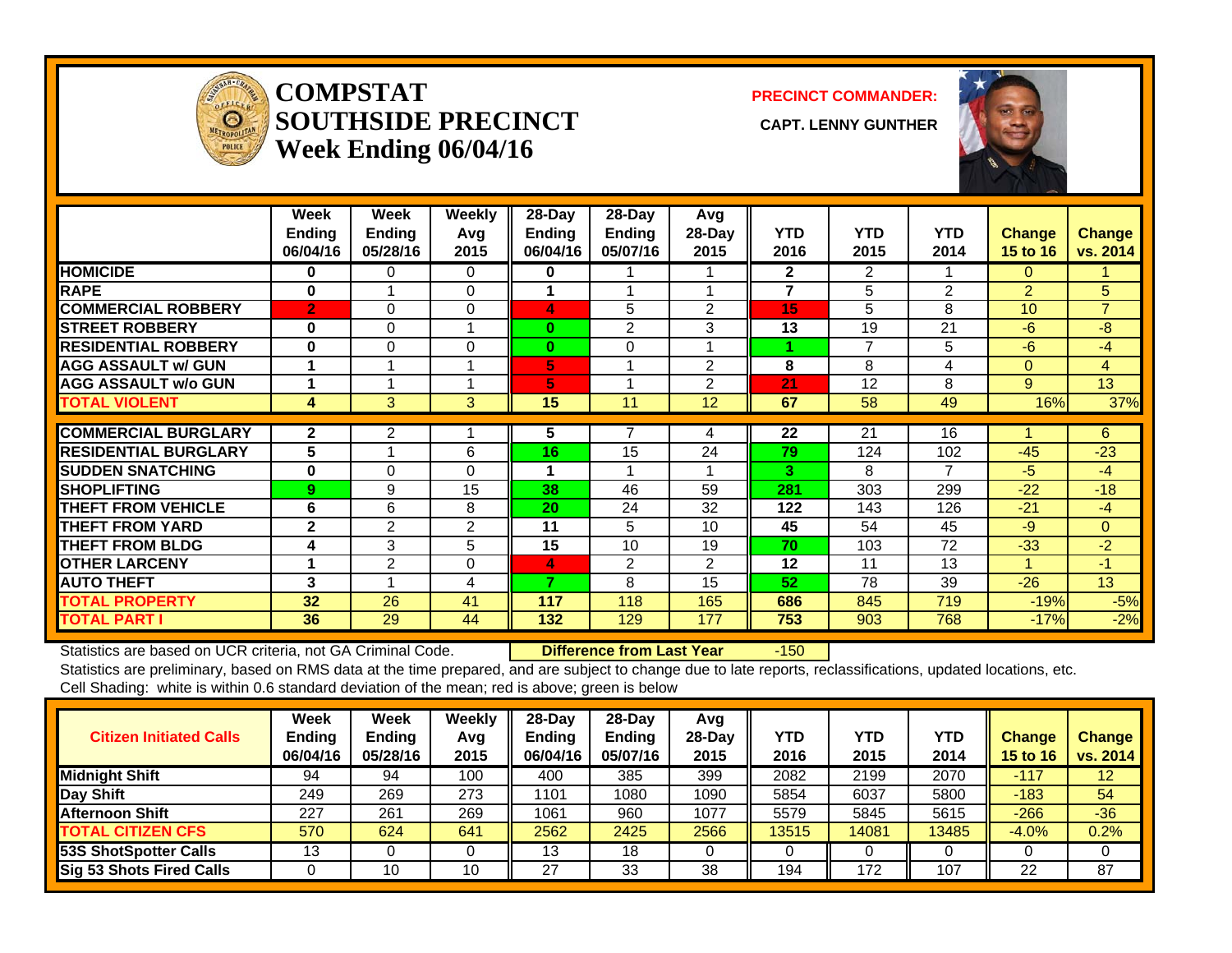# **BEAT 41 Southside Precinct Week Ending 06/04/16**



|                             |                | <b>Last 4 Weeks</b> |                |                | 28 Days       | 28 Day  |                |                |                |                      |                |
|-----------------------------|----------------|---------------------|----------------|----------------|---------------|---------|----------------|----------------|----------------|----------------------|----------------|
|                             | <b>Ending</b>  | <b>Ending</b>       | <b>Endina</b>  | <b>Ending</b>  | <b>Ending</b> | Average | <b>YTD</b>     | <b>YTD</b>     | <b>YTD</b>     | <b>Change</b>        | Change         |
|                             | 05/07/16       | 05/07/16            | 05/28/16       | 06/04/16       | 06/04/16      | 2015    | 2016           | 2015           | 2014           | 15 to 16             | vs. 2014       |
| <b>HOMICIDE</b>             | $\mathbf{0}$   | 0                   | $\Omega$       | $\mathbf{0}$   | 0             | 0.1     | $\mathbf{0}$   | $\Omega$       | 0              | $\Omega$             | 0              |
| <b>RAPE</b>                 | 0              | $\Omega$            | $\Omega$       | $\Omega$       | $\Omega$      | 0.0     | 3              | $\Omega$       | $\Omega$       | 3                    | 3              |
| <b>COMMERCIAL ROBBERY</b>   | $\Omega$       | 0                   | $\Omega$       | $\mathbf{1}$   | $\mathbf{1}$  | 0.4     | 4              | 1              | $\overline{2}$ | 3                    | $\overline{2}$ |
| <b>STREET ROBBERY</b>       | $\Omega$       | $\Omega$            | $\Omega$       | $\mathbf{0}$   | $\Omega$      | 0.5     | 3              | 2              | $\overline{2}$ | $\blacktriangleleft$ | $\mathbf{1}$   |
| <b>RESIDENTIAL ROBBERY</b>  | 0              | $\Omega$            | $\Omega$       | $\Omega$       | $\Omega$      | 0.2     | $\Omega$       | 1              | $\Omega$       | $-1$                 | $\Omega$       |
| <b>AGG ASSAULT w/ GUN</b>   | $\Omega$       | $\Omega$            | $\Omega$       | $\Omega$       | $\Omega$      | 0.0     | 1              | $\Omega$       | $\mathbf{1}$   | 1                    | $\Omega$       |
| <b>AGG ASSAULT w/o GUN</b>  | $\Omega$       | $\Omega$            | $\Omega$       | $\mathbf{0}$   | $\Omega$      | 0.1     | 3              | $\Omega$       | $\Omega$       | 3                    | 3              |
| <b>TOTAL VIOLENT</b>        | $\mathbf{0}$   | $\mathbf{0}$        | $\mathbf{0}$   | $\mathbf{1}$   | $\mathbf{1}$  | 1.3     | 14             | 4              | 5              | 250%                 | 180%           |
|                             |                |                     |                |                |               |         |                |                |                |                      |                |
| <b>COMMERCIAL BURGLARY</b>  | $\mathbf 0$    | 0                   | $\overline{2}$ | 1              | 3             | 0.8     | 13             | $\overline{2}$ | 2              | 11                   | 11             |
| <b>RESIDENTIAL BURGLARY</b> | $\Omega$       | $\Omega$            | $\Omega$       | $\Omega$       | $\Omega$      | 0.8     | $\overline{7}$ | 5              | 3              | $\overline{2}$       | $\overline{4}$ |
| <b>ISUDDEN SNATCHING</b>    | $\Omega$       | 0                   | $\Omega$       | $\Omega$       | $\Omega$      | 0.2     | $\mathbf{0}$   | $\Omega$       | $\mathbf{1}$   | $\mathbf{0}$         | $-1$           |
| <b>SHOPLIFTING</b>          | $\Omega$       | $\Omega$            | $\mathbf{1}$   | $\mathbf 0$    | $\mathbf{1}$  | 1.6     | 6              | 7              | 12             | $-1$                 | $-6$           |
| <b>THEFT FROM VEHICLE</b>   | $\mathbf{1}$   | $\mathbf{1}$        | $\overline{2}$ | $\mathbf{1}$   | 5             | 5.9     | 29             | 31             | 38             | $-2$                 | $-9$           |
| <b>THEFT FROM YARD</b>      | $\Omega$       | 0                   | $\Omega$       | $\mathbf{0}$   | $\Omega$      | 3.0     | 5              | 21             | 8              | $-16$                | $-3$           |
| <b>THEFT FROM BLDG</b>      | $\mathbf{1}$   | $\Omega$            | $\Omega$       | $\Omega$       | $\mathbf{1}$  | 4.4     | 6              | 27             | 9              | $-21$                | $-3$           |
| <b>OTHER LARCENY</b>        | $\mathbf 0$    | 0                   | $\mathbf{1}$   | $\mathbf 0$    | $\mathbf{1}$  | 0.3     | $\mathbf{1}$   | 3              | 0              | $-2$                 | $\mathbf{1}$   |
| <b>AUTO THEFT</b>           | $\Omega$       | $\Omega$            | $\Omega$       | $\Omega$       | $\Omega$      | 2.3     | 6              | 13             | 5              | $-7$                 | $\mathbf{1}$   |
| <b>TOTAL PROPERTY</b>       | $\overline{2}$ | $\mathbf{1}$        | 6              | $\overline{2}$ | 11            | 19.4    | 73             | 109            | 78             | $-33%$               | $-6%$          |
| <b>TOTAL PART I</b>         | $\overline{2}$ | $\mathbf{1}$        | 6              | 3              | 12            | 20.7    | 87             | 113            | 83             | $-23%$               | 5%             |

 **Difference from Last Year**‐26

Statistics are based on UCR criteria, not GA Criminal Code.

| <b>Shots Fired Calls</b>        | Week<br><b>Ending</b><br>05/07/16 | Week<br><b>Endina</b><br>05/07/16 | <b>Week</b><br>Ending<br>05/28/16 | Week<br>Ending | 28 Days<br><b>Ending</b><br>06/04/16   06/04/16 | 28 Day<br>Average II<br>2015 | YTD<br>2016 | YTD<br>2015 | <b>YTD</b><br>2014 | <b>Change</b><br>15 to 16 $\vert$ | <b>Change</b><br>vs. 2014 |
|---------------------------------|-----------------------------------|-----------------------------------|-----------------------------------|----------------|-------------------------------------------------|------------------------------|-------------|-------------|--------------------|-----------------------------------|---------------------------|
| 53S ShotSpotter Calls           |                                   |                                   |                                   |                |                                                 | 0.0                          |             |             |                    | 0%                                | 0%                        |
| <b>Sig 53 Shots Fired Calls</b> |                                   |                                   |                                   |                |                                                 | 1.8                          | 14          |             |                    | 56%                               | 180%                      |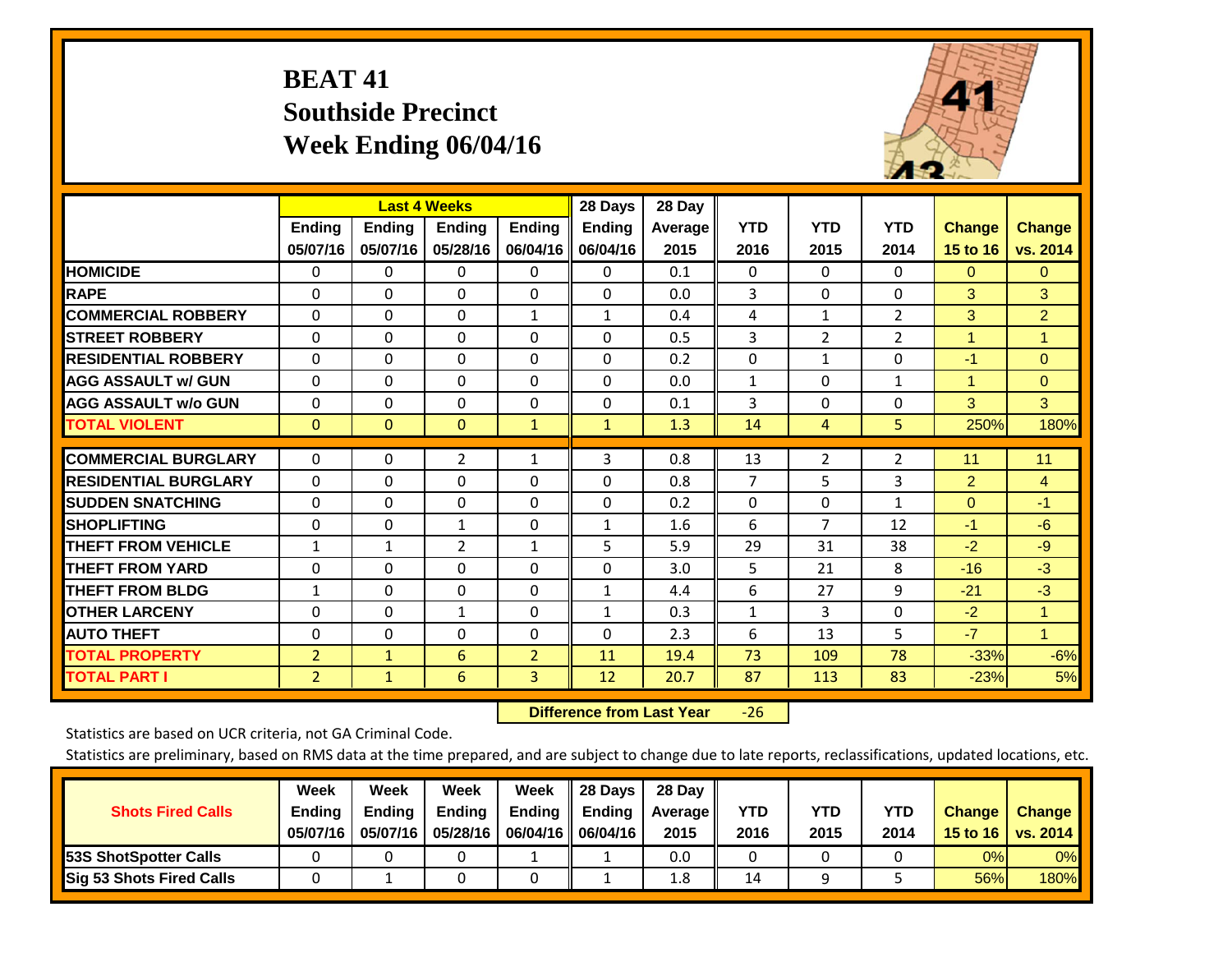# **BEAT 42 Southside Precinct Week Ending 06/04/16**



|                             |                | <b>Last 4 Weeks</b> |                |                | 28 Days        | 28 Day  |                |                |                |                |                 |
|-----------------------------|----------------|---------------------|----------------|----------------|----------------|---------|----------------|----------------|----------------|----------------|-----------------|
|                             | <b>Ending</b>  | <b>Ending</b>       | <b>Ending</b>  | <b>Ending</b>  | <b>Ending</b>  | Average | <b>YTD</b>     | <b>YTD</b>     | <b>YTD</b>     | <b>Change</b>  | <b>Change</b>   |
|                             | 05/07/16       | 05/07/16            | 05/28/16       | 06/04/16       | 06/04/16       | 2015    | 2016           | 2015           | 2014           | 15 to 16       | vs. 2014        |
| <b>HOMICIDE</b>             | $\mathbf{0}$   | 0                   | 0              | 0              | $\Omega$       | 0.1     | $\Omega$       | $\Omega$       | $\mathbf{1}$   | $\mathbf{0}$   | $-1$            |
| <b>RAPE</b>                 | $\Omega$       | $\Omega$            | $\Omega$       | $\Omega$       | $\Omega$       | 0.0     | $\Omega$       | $\Omega$       | $\overline{2}$ | $\Omega$       | $-2$            |
| <b>COMMERCIAL ROBBERY</b>   | $\Omega$       | $\mathbf{1}$        | $\Omega$       | $\Omega$       | $\mathbf{1}$   | 0.6     | 4              | $\Omega$       | $\overline{2}$ | 4              | $\overline{2}$  |
| <b>ISTREET ROBBERY</b>      | $\Omega$       | $\Omega$            | $\Omega$       | $\Omega$       | $\Omega$       | 1.0     | 4              | 5              | 8              | $-1$           | $-4$            |
| <b>RESIDENTIAL ROBBERY</b>  | $\Omega$       | $\Omega$            | $\Omega$       | $\Omega$       | $\Omega$       | 0.5     | $\mathbf{1}$   | $\overline{2}$ | $\overline{2}$ | $-1$           | $-1$            |
| <b>AGG ASSAULT w/ GUN</b>   | $\mathbf{1}$   | 1                   | 1              | $\mathbf{1}$   | 4              | 0.9     | 5              | $\mathbf{1}$   | 1              | $\overline{4}$ | $\overline{4}$  |
| <b>AGG ASSAULT w/o GUN</b>  | $\overline{2}$ | $\Omega$            | $\Omega$       | $\mathbf{1}$   | 3              | 0.8     | $\overline{7}$ | 7              | 1              | $\Omega$       | 6               |
| <b>TOTAL VIOLENT</b>        | 3              | $\overline{2}$      | $\mathbf{1}$   | $\overline{2}$ | 8              | 3.8     | 21             | 15             | 17             | 40%            | 24%             |
| <b>COMMERCIAL BURGLARY</b>  | $\mathbf{1}$   | $\Omega$            | $\Omega$       | $\Omega$       | $\mathbf{1}$   | 1.2     | 3              | $\overline{7}$ | 6              | $-4$           | $-3$            |
| <b>RESIDENTIAL BURGLARY</b> | $\mathbf{1}$   | $\Omega$            | $\Omega$       | $\mathbf{1}$   | $\overline{2}$ | 5.9     | 25             | 31             | 29             | $-6$           | $-4$            |
| <b>ISUDDEN SNATCHING</b>    | $\Omega$       | $\Omega$            | $\Omega$       | $\Omega$       | $\Omega$       | 0.3     | $\mathbf{0}$   | 3              | $\mathbf{1}$   | $-3$           | $-1$            |
| <b>SHOPLIFTING</b>          | $\Omega$       | 2                   | $\mathbf 1$    | $\mathbf{1}$   | 4              | 13.7    | 44             | 84             | 47             | $-40$          | $-3$            |
| <b>THEFT FROM VEHICLE</b>   | $\mathbf{1}$   | 1                   | $\mathbf{1}$   | $\mathbf{1}$   | 4              | 9.6     | 29             | 37             | 30             | $-8$           | $-1$            |
| <b>THEFT FROM YARD</b>      | $\Omega$       | $\mathbf{1}$        | $\Omega$       | $\Omega$       | $\mathbf{1}$   | 2.3     | 13             | 12             | 15             | $\mathbf{1}$   | $-2$            |
| <b>THEFT FROM BLDG</b>      | 3              | $\Omega$            | $\Omega$       | $\overline{2}$ | 5              | 4.3     | 16             | 21             | 19             | $-5$           | $-3$            |
| <b>OTHER LARCENY</b>        | $\Omega$       | $\Omega$            | $\Omega$       | $\Omega$       | $\Omega$       | 0.4     | $\overline{2}$ | 3              | 3              | $-1$           | $-1$            |
|                             |                | $\Omega$            | $\Omega$       |                |                |         | 18             | 30             | 8              | $-12$          | 10 <sub>1</sub> |
| <b>AUTO THEFT</b>           | 0              |                     |                | 1              | $\mathbf{1}$   | 5.1     |                |                |                |                |                 |
| <b>TOTAL PROPERTY</b>       | 6              | 4                   | $\overline{2}$ | 6              | 18             | 42.7    | 150            | 228            | 158            | $-34%$         | $-5%$           |
| <b>TOTAL PART I</b>         | $\overline{9}$ | 6                   | $\overline{3}$ | 8              | 26             | 46.5    | 171            | 243            | 175            | $-30%$         | $-2%$           |

 **Difference from Last Year**‐72

Statistics are based on UCR criteria, not GA Criminal Code.

| <b>Shots Fired Calls</b>        | Week<br><b>Ending</b><br>05/07/16 | Week<br><b>Endina</b><br>05/07/16 | Week<br>Ending<br>05/28/16 | Week<br>Ending | 28 Days<br><b>Ending</b><br>06/04/16   06/04/16 | 28 Day<br>Average II<br>2015 | YTD<br>2016 | YTD<br>2015 | <b>YTD</b><br>2014 | <b>Change</b><br>15 to 16 | <b>Change</b><br>vs. 2014 |
|---------------------------------|-----------------------------------|-----------------------------------|----------------------------|----------------|-------------------------------------------------|------------------------------|-------------|-------------|--------------------|---------------------------|---------------------------|
| <b>153S ShotSpotter Calls</b>   |                                   |                                   |                            |                |                                                 | 0.0                          |             |             |                    | 0%                        | 0%                        |
| <b>Sig 53 Shots Fired Calls</b> |                                   |                                   |                            |                |                                                 | ט.                           | 41          | 37          |                    | 11%                       | 156%                      |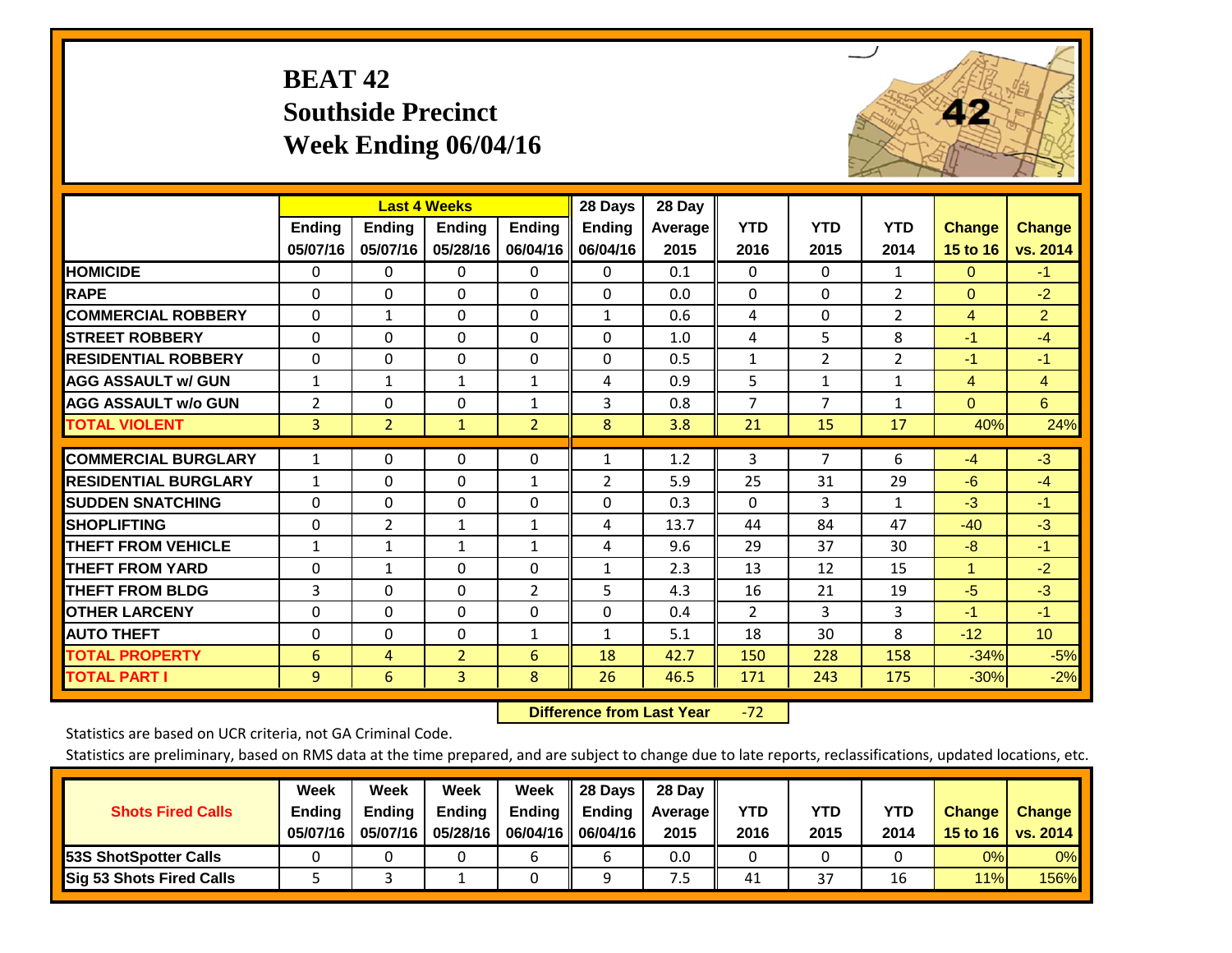# **BEAT 43 Southside Precinct Week Ending 06/04/16**



|                             |                |               | <b>Last 4 Weeks</b> |               | 28 Days        | 28 Day  |                |                |              |                |                |
|-----------------------------|----------------|---------------|---------------------|---------------|----------------|---------|----------------|----------------|--------------|----------------|----------------|
|                             | <b>Ending</b>  | <b>Ending</b> | <b>Ending</b>       | <b>Endina</b> | <b>Ending</b>  | Average | <b>YTD</b>     | <b>YTD</b>     | <b>YTD</b>   | <b>Change</b>  | <b>Change</b>  |
|                             | 05/07/16       | 05/07/16      | 05/28/16            | 06/04/16      | 06/04/16       | 2015    | 2016           | 2015           | 2014         | 15 to 16       | vs. 2014       |
| <b>HOMICIDE</b>             | 0              | 0             | 0                   | 0             | 0              | 0.2     | $\mathbf{1}$   | $\Omega$       | $\Omega$     | 1.             | 1.             |
| <b>RAPE</b>                 | $\Omega$       | 0             | $\Omega$            | 0             | $\Omega$       | 0.0     | 0              | 0              | $\Omega$     | $\Omega$       | $\Omega$       |
| <b>COMMERCIAL ROBBERY</b>   | $\Omega$       | 0             | $\Omega$            | $\Omega$      | $\Omega$       | 0.5     | 4              | 4              | $\mathbf{1}$ | $\Omega$       | 3              |
| <b>STREET ROBBERY</b>       | 0              | $\Omega$      | 0                   | $\Omega$      | $\Omega$       | 0.8     | 3              | $\overline{7}$ | 4            | $-4$           | $-1$           |
| <b>RESIDENTIAL ROBBERY</b>  | $\Omega$       | $\Omega$      | $\mathbf{0}$        | $\Omega$      | $\Omega$       | 0.1     | $\mathbf{0}$   | $\mathbf{1}$   | $\mathbf{1}$ | $-1$           | $-1$           |
| <b>AGG ASSAULT w/ GUN</b>   | $\Omega$       | 1             | $\Omega$            | $\Omega$      | $\mathbf{1}$   | 0.6     | $\mathbf{1}$   | $\overline{2}$ | $\Omega$     | $-1$           | $\mathbf{1}$   |
| <b>AGG ASSAULT w/o GUN</b>  | $\Omega$       | 0             | $\mathbf{0}$        | $\Omega$      | $\Omega$       | 0.3     | 3              | $\mathbf{1}$   | $\mathbf{1}$ | $\overline{2}$ | $\overline{2}$ |
| <b>TOTAL VIOLENT</b>        | $\mathbf 0$    | $\mathbf{1}$  | $\mathbf{0}$        | $\mathbf{0}$  | $\mathbf{1}$   | 2.4     | 12             | 15             | 7            | $-20%$         | 71%            |
|                             |                |               |                     |               |                |         |                |                |              |                |                |
| <b>COMMERCIAL BURGLARY</b>  | 0              | $\Omega$      | 0                   | 1             | 1              | 1.2     | 5              | 9              | 6            | $-4$           | $-1$           |
| <b>RESIDENTIAL BURGLARY</b> | $\mathbf{1}$   | 1             | $\mathbf{0}$        | $\Omega$      | $\overline{2}$ | 2.3     | 7              | 10             | 14           | $-3$           | $-7$           |
| <b>ISUDDEN SNATCHING</b>    | $\mathbf{1}$   | 0             | $\mathbf{0}$        | $\Omega$      | $\mathbf{1}$   | 0.2     | $\mathbf{1}$   | $\overline{2}$ | 3            | $-1$           | $-2$           |
| <b>SHOPLIFTING</b>          | 6              | 6             | 5                   | 5             | 22             | 28.4    | 161            | 150            | 174          | 11             | $-13$          |
| <b>THEFT FROM VEHICLE</b>   | $\Omega$       | $\Omega$      | 1                   | $\Omega$      | $\mathbf{1}$   | 4.0     | 16             | 16             | 24           | $\Omega$       | $-8$           |
| <b>THEFT FROM YARD</b>      | $\overline{2}$ | $\mathbf{1}$  | 1                   | $\Omega$      | 4              | 1.2     | 11             | $\overline{7}$ | 6            | $\overline{4}$ | 5              |
| <b>THEFT FROM BLDG</b>      | 0              | $\Omega$      | 2                   | $\Omega$      | 2              | 2.9     | 16             | 17             | 11           | $-1$           | 5              |
| <b>OTHER LARCENY</b>        | $\Omega$       | $\Omega$      | $\Omega$            | $\Omega$      | $\Omega$       | 0.4     | $\overline{2}$ | 1              | 4            | 1              | $-2$           |
| <b>AUTO THEFT</b>           | $\Omega$       | 2             | $\mathbf{1}$        | $\Omega$      | 3              | 2.3     | $\overline{7}$ | 9              | 6            | $-2$           | $\mathbf{1}$   |
| <b>TOTAL PROPERTY</b>       | 10             | 10            | 10                  | 6             | 36             | 42.9    | 226            | 221            | 248          | 2%             | $-9%$          |
| <b>TOTAL PART I</b>         | 10             | 11            | 10                  | 6             | 37             | 45.3    | 238            | 236            | 255          | 1%             | $-7%$          |

 **Difference from Last Year**r 2

Statistics are based on UCR criteria, not GA Criminal Code.

| <b>Shots Fired Calls</b>        | Week<br><b>Ending</b><br>05/07/16 | Week<br><b>Endina</b><br>05/07/16 | Week<br>Ending<br>05/28/16 | Week<br>Ending | 28 Days<br><b>Ending</b><br>06/04/16    06/04/16 | 28 Day<br>Average II<br>2015 | YTD<br>2016 | YTD<br>2015 | <b>YTD</b><br>2014 | <b>Change</b><br>15 to 16 $\vert$ | <b>Change</b><br>vs. 2014 |
|---------------------------------|-----------------------------------|-----------------------------------|----------------------------|----------------|--------------------------------------------------|------------------------------|-------------|-------------|--------------------|-----------------------------------|---------------------------|
| <b>153S ShotSpotter Calls</b>   |                                   |                                   |                            |                |                                                  | 0.1                          |             |             |                    | 0%                                | 0%                        |
| <b>Sig 53 Shots Fired Calls</b> |                                   |                                   |                            |                |                                                  | 5.6                          | 23          | 24          | 25                 | $-4%$                             | $-8%$                     |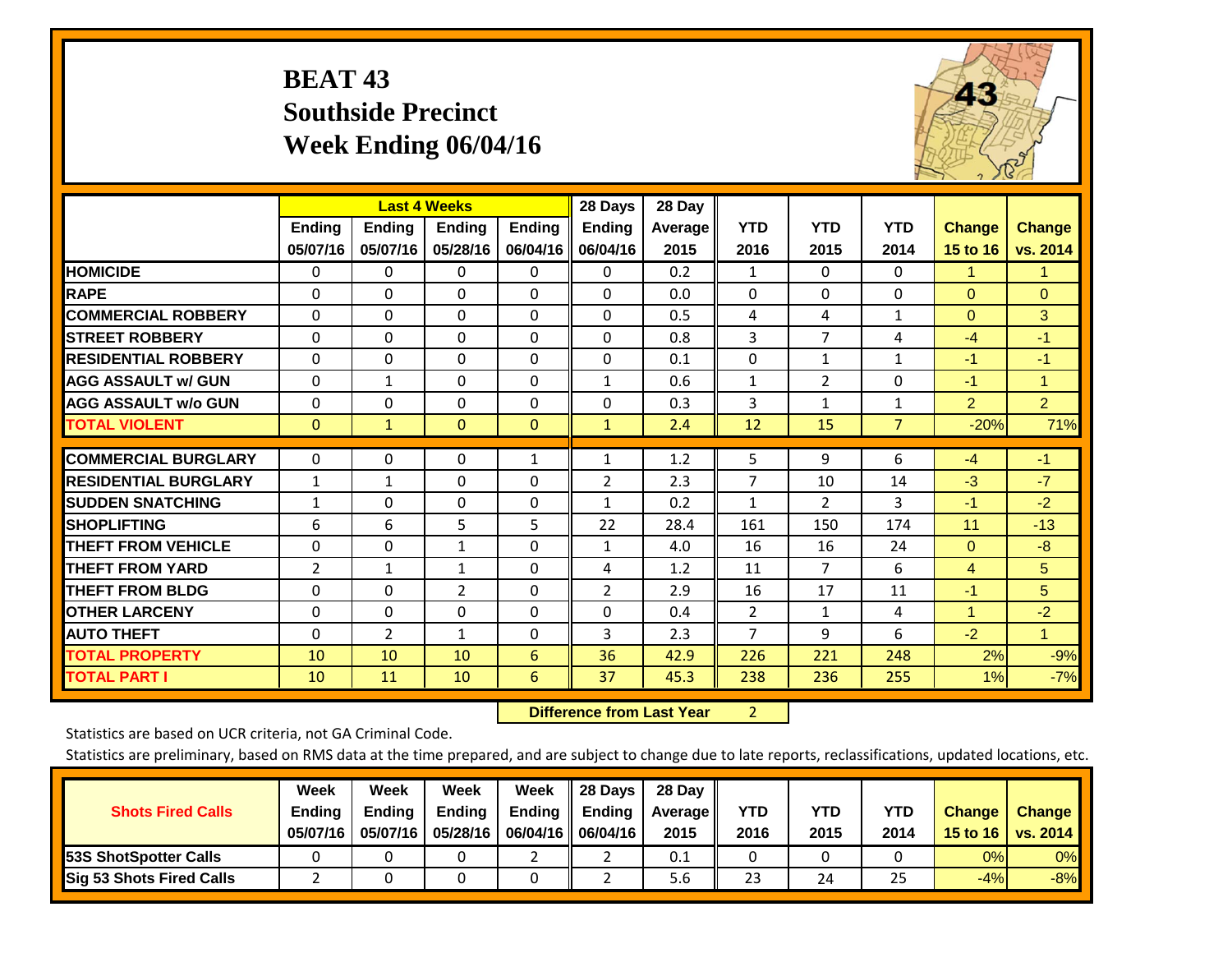# **BEAT 44 Southside Precinct Week Ending 06/04/16**



|                             |                           | <b>Last 4 Weeks</b>       |                           |                           | 28 Days                   | 28 Day          |                    |                    |                    |                           |                           |
|-----------------------------|---------------------------|---------------------------|---------------------------|---------------------------|---------------------------|-----------------|--------------------|--------------------|--------------------|---------------------------|---------------------------|
|                             | <b>Ending</b><br>05/07/16 | <b>Ending</b><br>05/07/16 | <b>Ending</b><br>05/28/16 | <b>Endina</b><br>06/04/16 | <b>Endina</b><br>06/04/16 | Average<br>2015 | <b>YTD</b><br>2016 | <b>YTD</b><br>2015 | <b>YTD</b><br>2014 | <b>Change</b><br>15 to 16 | <b>Change</b><br>vs. 2014 |
| <b>HOMICIDE</b>             | $\mathbf{0}$              | 0                         | $\Omega$                  | $\mathbf{0}$              | 0                         | 0.1             | $\mathbf{0}$       | $\mathbf{1}$       | 0                  | $-1$                      | $\Omega$                  |
| <b>RAPE</b>                 | $\Omega$                  | 0                         | $\mathbf{1}$              | $\Omega$                  | $\mathbf{1}$              | 0.3             | 3                  | $\overline{2}$     | 0                  | $\blacktriangleleft$      | 3                         |
| <b>COMMERCIAL ROBBERY</b>   | $\Omega$                  | $\mathbf{1}$              | $\Omega$                  | $\Omega$                  | $\mathbf{1}$              | 0.4             | $\mathbf{1}$       | $\Omega$           | $\overline{2}$     | $\blacktriangleleft$      | $-1$                      |
| <b>STREET ROBBERY</b>       | $\Omega$                  | $\Omega$                  | $\Omega$                  | $\Omega$                  | $\Omega$                  | 0.6             | $\mathbf{1}$       | 3                  | 4                  | $-2$                      | $-3$                      |
| <b>RESIDENTIAL ROBBERY</b>  | 0                         | 0                         | $\Omega$                  | $\mathbf{0}$              | 0                         | 0.2             | $\Omega$           | 2                  | $\overline{2}$     | $-2$                      | $-2$                      |
| <b>AGG ASSAULT w/ GUN</b>   | $\Omega$                  | $\Omega$                  | $\Omega$                  | $\Omega$                  | $\Omega$                  | 0.5             | $\mathbf{1}$       | 3                  | $\Omega$           | $-2$                      | $\mathbf{1}$              |
| <b>AGG ASSAULT w/o GUN</b>  | $\Omega$                  | $\mathbf{1}$              | $\mathbf{1}$              | $\Omega$                  | $\overline{2}$            | 0.5             | 6                  | 3                  | 4                  | 3                         | $\overline{2}$            |
| <b>TOTAL VIOLENT</b>        | $\mathbf{0}$              | $\overline{2}$            | $\overline{2}$            | $\mathbf{0}$              | $\overline{4}$            | 2.7             | 12                 | 14                 | 12                 | $-14%$                    | 0%                        |
| <b>COMMERCIAL BURGLARY</b>  |                           |                           |                           |                           | $\Omega$                  |                 |                    |                    |                    |                           | $-1$                      |
|                             | $\mathbf 0$               | 0                         | 0                         | $\mathbf 0$               |                           | 0.4             | $\mathbf{1}$       | 1                  | $\overline{2}$     | $\overline{0}$            |                           |
| <b>RESIDENTIAL BURGLARY</b> | $\Omega$                  | 1                         | $\mathbf{1}$              | $\overline{2}$            | 4                         | 8.1             | 15                 | 45                 | 27                 | $-30$                     | $-12$                     |
| <b>ISUDDEN SNATCHING</b>    | 0                         | $\Omega$                  | $\Omega$                  | $\Omega$                  | 0                         | 0.2             | $\mathbf{1}$       | $\overline{2}$     | 1                  | $-1$                      | $\Omega$                  |
| <b>SHOPLIFTING</b>          | $\Omega$                  | $\Omega$                  | $\mathbf 1$               | 1                         | $\overline{2}$            | 0.7             | $\overline{7}$     | 4                  | 11                 | 3                         | $-4$                      |
| <b>THEFT FROM VEHICLE</b>   | $\mathbf{1}$              | $\overline{2}$            | $\mathbf{1}$              | 3                         | $\overline{7}$            | 5.6             | 19                 | 41                 | 16                 | $-22$                     | 3                         |
| <b>THEFT FROM YARD</b>      | $\Omega$                  | 1                         | $\mathbf{0}$              | $\Omega$                  | $\mathbf{1}$              | 1.4             | $\overline{7}$     | 6                  | 8                  | $\blacktriangleleft$      | $-1$                      |
| <b>THEFT FROM BLDG</b>      | 0                         | 2                         | 1                         | $\overline{2}$            | 5                         | 3.0             | 14                 | 18                 | 8                  | $-4$                      | 6                         |
| <b>OTHER LARCENY</b>        | $\Omega$                  | $\mathbf{1}$              | $\Omega$                  | 1                         | $\overline{2}$            | 0.5             | 3                  | 4                  | 1                  | $-1$                      | $\overline{2}$            |
| <b>AUTO THEFT</b>           | $\mathbf{1}$              | $\Omega$                  | $\Omega$                  | 1                         | $\overline{2}$            | 3.1             | 13                 | 17                 | 10                 | $-4$                      | 3                         |
| <b>TOTAL PROPERTY</b>       | $\overline{2}$            | $\overline{7}$            | 4                         | 10                        | 23                        | 22.9            | 80                 | 138                | 84                 | $-42%$                    | $-5%$                     |
| <b>TOTAL PART I</b>         | $\overline{2}$            | $\overline{9}$            | 6                         | 10                        | 27                        | 25.6            | 92                 | 152                | 96                 | $-39%$                    | $-4%$                     |

 **Difference from Last Year**r -60

Statistics are based on UCR criteria, not GA Criminal Code.

| <b>Shots Fired Calls</b>        | Week<br><b>Ending</b><br>05/07/16 | Week<br><b>Endina</b><br>05/07/16 | Week<br>Ending<br>05/28/16 | Week<br>Ending | 28 Days<br><b>Ending</b><br>06/04/16   06/04/16 | 28 Day<br>Average II<br>2015 | YTD<br>2016 | YTD<br>2015 | <b>YTD</b><br>2014 | <b>Change</b><br>15 to 16 | <b>Change</b><br>vs. 2014 |
|---------------------------------|-----------------------------------|-----------------------------------|----------------------------|----------------|-------------------------------------------------|------------------------------|-------------|-------------|--------------------|---------------------------|---------------------------|
| <b>153S ShotSpotter Calls</b>   |                                   |                                   |                            |                |                                                 | 0.0                          |             |             |                    | 0%                        | 0%                        |
| <b>Sig 53 Shots Fired Calls</b> |                                   |                                   |                            |                | 10                                              | 8.0                          | 40          | 35          | າາ                 | 14%                       | 74%                       |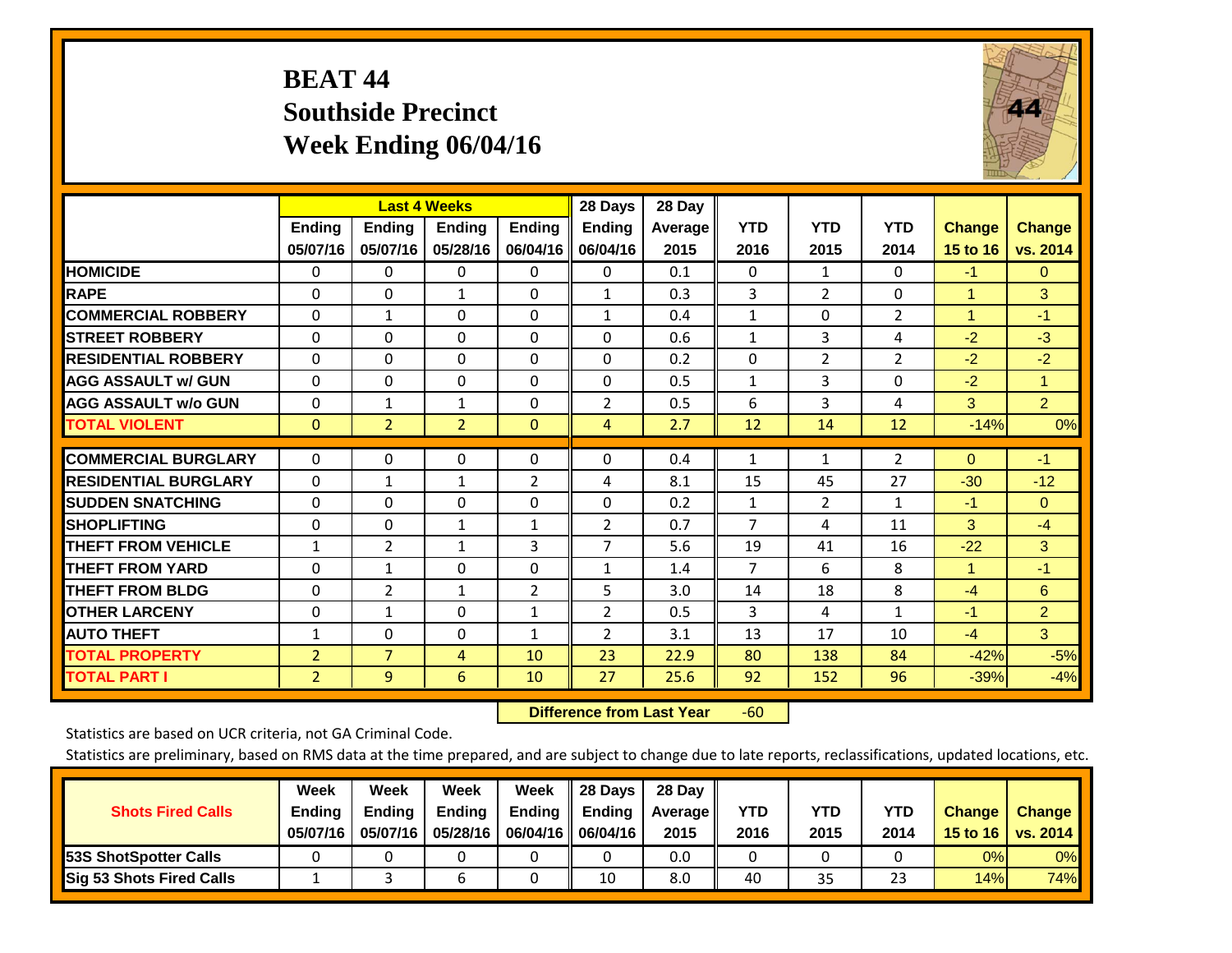# **BEAT 45 Southside Precinct Week Ending 06/04/16**



|                             |                | <b>Last 4 Weeks</b> |               |                | 28 Days        | 28 Day  |                |                    |                    |                |                |
|-----------------------------|----------------|---------------------|---------------|----------------|----------------|---------|----------------|--------------------|--------------------|----------------|----------------|
|                             | <b>Ending</b>  | <b>Ending</b>       | <b>Ending</b> | <b>Ending</b>  | <b>Ending</b>  | Average | <b>YTD</b>     | <b>YTD</b><br>2015 | <b>YTD</b><br>2014 | <b>Change</b>  | <b>Change</b>  |
|                             | 05/07/16       | 05/07/16            | 05/28/16      | 06/04/16       | 06/04/16       | 2015    | 2016           |                    |                    | 15 to 16       | vs. 2014       |
| <b>HOMICIDE</b>             | 0              | $\Omega$            | 0             | $\Omega$       | $\Omega$       | 0.1     | 1              | 0                  | 0                  | 1.             | $\mathbf 1$    |
| <b>RAPE</b>                 | $\Omega$       | 0                   | $\Omega$      | 0              | 0              | 0.2     | $\Omega$       | $\overline{2}$     | 0                  | $-2$           | $\Omega$       |
| <b>COMMERCIAL ROBBERY</b>   | $\Omega$       | $\Omega$            | $\mathbf{0}$  | $\Omega$       | $\Omega$       | 0.0     | $\Omega$       | $\Omega$           | $\Omega$           | $\mathbf{0}$   | $\Omega$       |
| <b>STREET ROBBERY</b>       | $\Omega$       | $\Omega$            | $\Omega$      | $\Omega$       | 0              | 0.2     | $\mathbf{0}$   | $\mathbf{1}$       | $\Omega$           | $-1$           | $\Omega$       |
| <b>RESIDENTIAL ROBBERY</b>  | $\Omega$       | $\Omega$            | $\Omega$      | $\Omega$       | $\Omega$       | 0.1     | $\mathbf{0}$   | 1                  | 0                  | $-1$           | $\Omega$       |
| <b>AGG ASSAULT w/ GUN</b>   | $\Omega$       | $\Omega$            | $\Omega$      | $\Omega$       | 0              | 0.2     | $\Omega$       | 0                  | 0                  | $\mathbf{0}$   | $\overline{0}$ |
| <b>AGG ASSAULT w/o GUN</b>  | 0              | $\Omega$            | $\Omega$      | $\Omega$       | $\Omega$       | 0.2     | $\overline{2}$ | 1                  | $\mathbf{1}$       | 1              | $\mathbf{1}$   |
| <b>TOTAL VIOLENT</b>        | $\mathbf{0}$   | $\mathbf{0}$        | $\mathbf{0}$  | $\mathbf{0}$   | $\overline{0}$ | 0.8     | 3              | 5                  | 1                  | $-40%$         | 200%           |
|                             |                |                     |               |                |                |         |                |                    |                    |                |                |
| <b>COMMERCIAL BURGLARY</b>  | 0              | 0                   | $\mathbf{0}$  | 0              | $\Omega$       | 0.2     | 0              | $\overline{2}$     | 0                  | $-2$           | $\overline{0}$ |
| <b>RESIDENTIAL BURGLARY</b> | $\mathbf{1}$   | 2                   | $\Omega$      | 1              | 4              | 5.2     | 15             | 27                 | 16                 | $-12$          | $-1$           |
| <b>SUDDEN SNATCHING</b>     | $\Omega$       | 0                   | $\Omega$      | 0              | 0              | 0.1     | $\Omega$       | $\Omega$           | 0                  | $\mathbf{0}$   | $\Omega$       |
| <b>SHOPLIFTING</b>          | $\Omega$       | $\Omega$            | $\Omega$      | $\Omega$       | 0              | 0.1     | 3              | 0                  | 0                  | 3              | 3              |
| <b>THEFT FROM VEHICLE</b>   | $\Omega$       | 0                   | 1             | $\mathbf{1}$   | 2              | 2.9     | 22             | 5                  | 4                  | 17             | 18             |
| <b>THEFT FROM YARD</b>      | 0              | 1                   | $\Omega$      | $\overline{2}$ | 3              | 1.2     | 5              | 6                  | 6                  | $-1$           | $-1$           |
| <b>THEFT FROM BLDG</b>      | 1              | 1                   | $\Omega$      | 0              | 2              | 2.7     | 12             | 10                 | 11                 | $\overline{2}$ | $\mathbf{1}$   |
| <b>OTHER LARCENY</b>        | $\Omega$       | $\Omega$            | $\Omega$      | 0              | $\Omega$       | 0.2     | $\overline{2}$ | 0                  | 3                  | $\overline{2}$ | $-1$           |
| <b>AUTO THEFT</b>           | 0              | $\Omega$            | $\Omega$      | $\Omega$       | $\Omega$       | 0.6     | 4              | $\overline{2}$     | 6                  | $\overline{2}$ | $-2$           |
| <b>TOTAL PROPERTY</b>       | $\overline{2}$ | 4                   | $\mathbf{1}$  | 4              | 11             | 13.1    | 63             | 52                 | 46                 | 21%            | 37%            |
| <b>TOTAL PART I</b>         | 2              | 4                   | $\mathbf{1}$  | 4              | 11             | 14.0    | 66             | 57                 | 47                 | 16%            | 40%            |

 **Difference from Last Year**r 9

Statistics are based on UCR criteria, not GA Criminal Code.

| <b>Shots Fired Calls</b>        | Week<br><b>Ending</b><br>05/07/16 | Week<br><b>Endina</b><br>05/07/16 | Week<br>Ending<br>05/28/16 | Week<br>Ending | 28 Days<br><b>Ending</b><br>06/04/16   06/04/16 | 28 Day<br>Average II<br>2015 | YTD<br>2016 | YTD<br>2015 | YTD<br>2014 | <b>Change</b><br>15 to 16 | <b>Change</b><br>vs. 2014 |
|---------------------------------|-----------------------------------|-----------------------------------|----------------------------|----------------|-------------------------------------------------|------------------------------|-------------|-------------|-------------|---------------------------|---------------------------|
| <b>153S ShotSpotter Calls</b>   |                                   |                                   |                            |                |                                                 | 0.0                          |             |             |             | 0%                        | 0%                        |
| <b>Sig 53 Shots Fired Calls</b> |                                   |                                   |                            |                |                                                 | 7.9                          | 31          | 33          | 24          | $-6%$                     | 29%                       |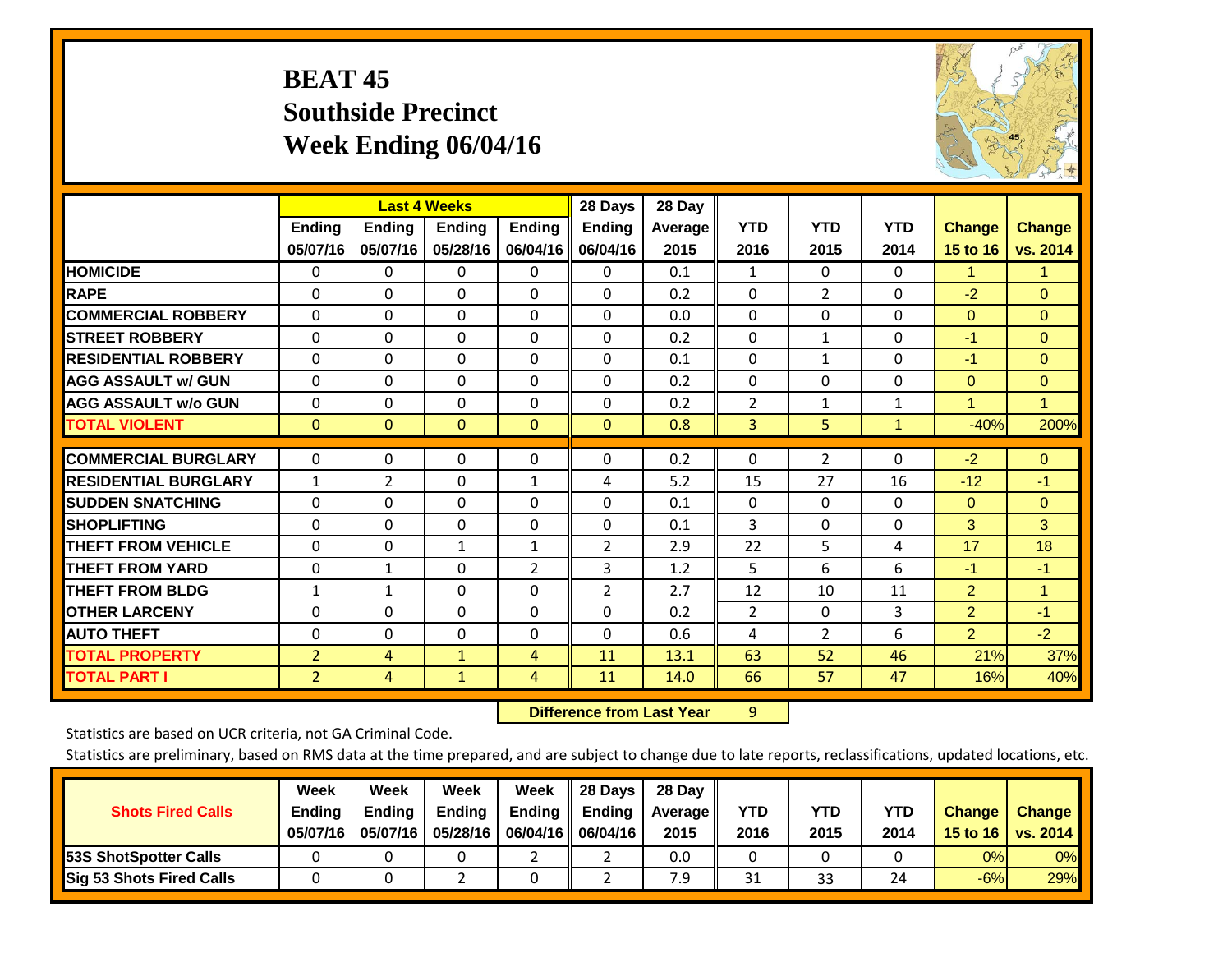# **BEAT 46 Southside Precinct Week Ending 06/04/16**



|                             |               |                | <b>Last 4 Weeks</b> |               | 28 Days       | 28 Day  |                |                |                |                 |                |
|-----------------------------|---------------|----------------|---------------------|---------------|---------------|---------|----------------|----------------|----------------|-----------------|----------------|
|                             | <b>Ending</b> | <b>Ending</b>  | <b>Endina</b>       | <b>Ending</b> | <b>Ending</b> | Average | <b>YTD</b>     | <b>YTD</b>     | <b>YTD</b>     | <b>Change</b>   | <b>Change</b>  |
|                             | 05/07/16      | 05/07/16       | 05/28/16            | 06/04/16      | 06/04/16      | 2015    | 2016           | 2015           | 2014           | <b>15 to 16</b> | vs. 2014       |
| <b>HOMICIDE</b>             | 0             | 0              | $\Omega$            | $\Omega$      | $\Omega$      | 0.1     | 0              | $\mathbf{1}$   | 0              | $-1$            | $\Omega$       |
| <b>RAPE</b>                 | $\Omega$      | $\Omega$       | $\Omega$            | $\Omega$      | $\Omega$      | 0.1     | $\mathbf{1}$   | $\mathbf{1}$   | 0              | $\mathbf{0}$    | $\overline{1}$ |
| <b>COMMERCIAL ROBBERY</b>   | $\Omega$      | $\Omega$       | $\Omega$            | 1             | $\mathbf{1}$  | 0.2     | $\overline{2}$ | $\Omega$       | 1              | $\overline{2}$  | $\overline{1}$ |
| <b>STREET ROBBERY</b>       | $\Omega$      | 0              | 0                   | $\mathbf{0}$  | $\Omega$      | 0.2     | $\overline{2}$ | $\mathbf{1}$   | 3              | 1               | $-1$           |
| <b>RESIDENTIAL ROBBERY</b>  | $\Omega$      | 0              | 0                   | $\mathbf{0}$  | 0             | 0.0     | $\Omega$       | $\Omega$       | 0              | $\Omega$        | $\mathbf{0}$   |
| <b>AGG ASSAULT w/ GUN</b>   | $\Omega$      | 0              | 0                   | $\mathbf{0}$  | $\Omega$      | 0.2     | $\Omega$       | $\overline{2}$ | 2              | $-2$            | $-2$           |
| <b>AGG ASSAULT w/o GUN</b>  | $\mathbf 0$   | $\Omega$       | $\Omega$            | $\Omega$      | $\Omega$      | 0.2     | $\Omega$       | $\Omega$       | 1              | $\Omega$        | $-1$           |
| <b>TOTAL VIOLENT</b>        | $\mathbf{0}$  | $\mathbf{0}$   | $\mathbf{0}$        | $\mathbf{1}$  | $\mathbf{1}$  | 1.0     | 5              | 5              | $\overline{7}$ | 0%              | $-29%$         |
|                             |               |                |                     |               |               |         |                |                |                |                 |                |
| <b>COMMERCIAL BURGLARY</b>  | 0             | 0              | 0                   | $\mathbf 0$   | $\Omega$      | 0.0     | 0              | $\Omega$       | 0              | $\mathbf{0}$    | $\overline{0}$ |
| <b>RESIDENTIAL BURGLARY</b> | 3             | 0              | $\Omega$            | 1             | 4             | 1.8     | 10             | 6              | 13             | 4               | $-3$           |
| <b>SUDDEN SNATCHING</b>     | $\Omega$      | 0              | $\Omega$            | $\mathbf{0}$  | $\Omega$      | 0.2     | $\mathbf{1}$   | 1              | 1              | $\Omega$        | $\Omega$       |
| <b>SHOPLIFTING</b>          | 5             | 1              | 1                   | 2             | 9             | 14.6    | 60             | 58             | 55             | $\overline{2}$  | 5              |
| <b>THEFT FROM VEHICLE</b>   | 1             | 0              | 0                   | $\mathbf{0}$  | $\mathbf{1}$  | 3.6     | $\overline{7}$ | 13             | 14             | $-6$            | $-7$           |
| <b>THEFT FROM YARD</b>      | $\Omega$      | 1              | $\mathbf{1}$        | $\Omega$      | 2             | 0.6     | 4              | $\overline{2}$ | 2              | $\overline{2}$  | $\overline{2}$ |
| <b>THEFT FROM BLDG</b>      | $\mathbf 0$   | $\Omega$       | $\Omega$            | $\Omega$      | $\Omega$      | 1.8     | 6              | 10             | 14             | $-4$            | $-8$           |
| <b>OTHER LARCENY</b>        | $\Omega$      | $\Omega$       | $\mathbf{1}$        | $\Omega$      | $\mathbf{1}$  | 0.2     | $\overline{2}$ | $\Omega$       | 2              | $\overline{2}$  | $\Omega$       |
| <b>AUTO THEFT</b>           | $\mathbf 0$   | $\Omega$       | $\Omega$            | 1             | $\mathbf{1}$  | 1.5     | 4              | $\overline{7}$ | 4              | $-3$            | $\Omega$       |
| <b>TOTAL PROPERTY</b>       | 9             | $\overline{2}$ | 3                   | 4             | 18            | 24.2    | 94             | 97             | 105            | $-3%$           | $-10%$         |
| <b>TOTAL PART I</b>         | 9             | $\overline{2}$ | 3                   | 5             | 19            | 25.2    | 99             | 102            | 112            | $-3%$           | $-12%$         |

 **Difference from Last Year**r -3

Statistics are based on UCR criteria, not GA Criminal Code.

| <b>Shots Fired Calls</b>        | Week<br><b>Ending</b><br>05/07/16 | Week<br><b>Endina</b><br>05/07/16 | Week<br>Ending<br>05/28/16 | Week<br>Ending | 28 Days<br><b>Ending</b><br>06/04/16   06/04/16 | 28 Day<br>Average II<br>2015 | YTD<br>2016 | YTD<br>2015 | <b>YTD</b><br>2014 | <b>Change</b><br>15 to 16 | <b>Change</b><br>vs. 2014 |
|---------------------------------|-----------------------------------|-----------------------------------|----------------------------|----------------|-------------------------------------------------|------------------------------|-------------|-------------|--------------------|---------------------------|---------------------------|
| <b>153S ShotSpotter Calls</b>   |                                   |                                   |                            |                |                                                 | 0.0                          |             |             |                    | 0%                        | 0%                        |
| <b>Sig 53 Shots Fired Calls</b> |                                   |                                   |                            |                |                                                 | 7.3                          | 45          | 34          |                    | 32%                       | 221%                      |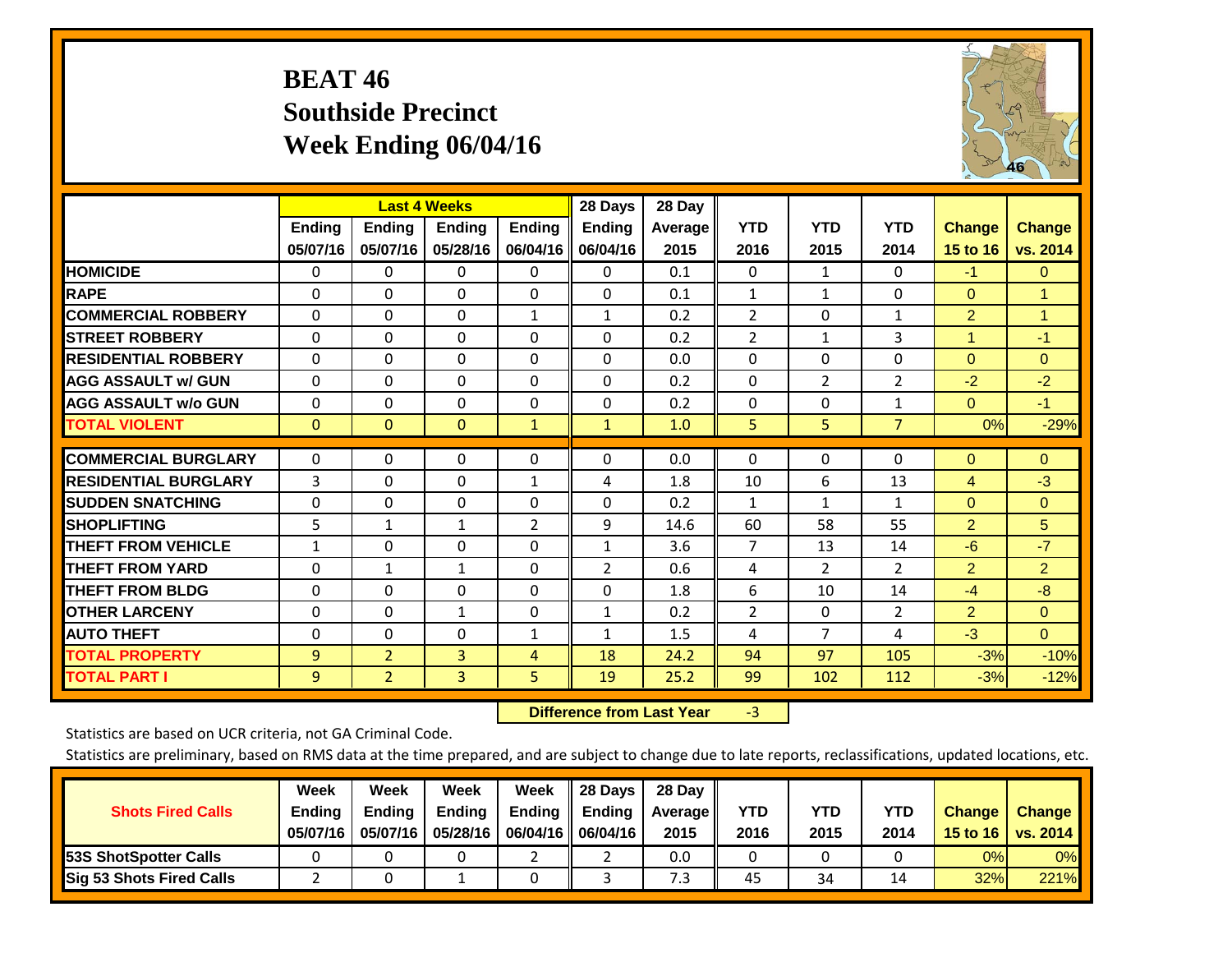

## **COMPSTATISLANDS PRECINCT** CAPT. JOHN BEST **Week Ending 06/04/16**

**PRECINCT COMMANDER:**



|                             | Week<br><b>Ending</b><br>06/04/16 | Week<br><b>Ending</b><br>05/28/16 | <b>Weekly</b><br>Avg<br>2015 | 28-Day<br><b>Ending</b><br>06/04/16 | 28-Day<br><b>Ending</b><br>05/07/16 | Avg<br>28-Day<br>2015 | <b>YTD</b><br>2016 | <b>YTD</b><br>2015 | <b>YTD</b><br>2014 | <b>Change</b><br><b>15 to 16</b> | <b>Change</b><br>vs. 2014 |
|-----------------------------|-----------------------------------|-----------------------------------|------------------------------|-------------------------------------|-------------------------------------|-----------------------|--------------------|--------------------|--------------------|----------------------------------|---------------------------|
| <b>HOMICIDE</b>             | $\bf{0}$                          | 0                                 | $\Omega$                     | $\bf{0}$                            | 5                                   |                       | 7                  | 4                  | 2                  | 3.                               | 5.                        |
| <b>RAPE</b>                 | $\bf{0}$                          | $\Omega$                          | 0                            | 0                                   | 2                                   |                       | 3                  | 4                  | 7                  | $-1$                             | $-4$                      |
| <b>COMMERCIAL ROBBERY</b>   | $\mathbf{0}$                      | $\Omega$                          |                              |                                     | $\Omega$                            | 3                     | 6                  | 7                  | 4                  | $-1$                             | $\overline{2}$            |
| <b>STREET ROBBERY</b>       | $\mathbf{0}$                      | 3                                 |                              | 3                                   | 3                                   | 5.                    | 24                 | 20                 | 17                 | 4                                | $\overline{7}$            |
| <b>RESIDENTIAL ROBBERY</b>  |                                   | $\Omega$                          | $\Omega$                     |                                     | $\Omega$                            |                       |                    | 6                  | 2                  | $-5$                             | $-1$                      |
| <b>AGG ASSAULT w/ GUN</b>   | $\mathbf{2}$                      | $\Omega$                          |                              | 4                                   | 6                                   | 6                     | 36                 | 31                 | 16                 | 5                                | 20                        |
| <b>AGG ASSAULT w/o GUN</b>  |                                   |                                   |                              | 3                                   | 7                                   | 4                     | 22                 | 17                 | 17                 | 5.                               | 5                         |
| <b>TOTAL VIOLENT</b>        | 4                                 | $\overline{4}$                    | 5                            | 12                                  | 23                                  | 20                    | 99                 | 89                 | 65                 | 11%                              | 52%                       |
|                             |                                   |                                   |                              |                                     |                                     |                       |                    |                    |                    |                                  |                           |
| <b>COMMERCIAL BURGLARY</b>  | $\bf{0}$                          | 0                                 |                              | 3                                   | 8                                   | $\overline{2}$        | 26                 | 8                  | 12                 | 18                               | 14                        |
| <b>RESIDENTIAL BURGLARY</b> | 11                                | 6                                 | $\overline{7}$               | 33                                  | 37                                  | 30                    | 178                | 127                | 155                | 51                               | 23                        |
| <b>SUDDEN SNATCHING</b>     |                                   | $\Omega$                          | $\Omega$                     | $\overline{2}$                      |                                     |                       | 5                  | 3                  | 9                  | $\overline{2}$                   | $-4$                      |
| <b>SHOPLIFTING</b>          | 9                                 |                                   | 9                            | 30                                  | 30                                  | 36                    | 168                | 191                | 193                | $-23$                            | $-25$                     |
| <b>THEFT FROM VEHICLE</b>   | 6                                 | 6                                 | $\overline{7}$               | 25                                  | 17                                  | 29                    | 130                | 103                | 114                | 27                               | 16                        |
| <b>THEFT FROM YARD</b>      | $\bf{0}$                          | 3                                 | 3                            | 8                                   | 8                                   | 13                    | 42                 | 59                 | 46                 | $-17$                            | $-4$                      |
| <b>THEFT FROM BLDG</b>      | 5                                 | $\overline{2}$                    | 5                            | 16                                  | 19                                  | 19                    | 106                | 100                | 104                | 6                                | $\overline{2}$            |
| <b>OTHER LARCENY</b>        | $\bf{0}$                          | $\Omega$                          | $\Omega$                     | $\mathbf{2}$                        | 4                                   | 2                     | 19                 | 12                 | 16                 | $\overline{7}$                   | 3                         |
| <b>AUTO THEFT</b>           | 8                                 |                                   | 4                            | 13                                  | 17                                  | 14                    | 78                 | 54                 | 44                 | 24                               | 34                        |
| <b>TOTAL PROPERTY</b>       | 40                                | 19                                | 37                           | 132                                 | 141                                 | 146                   | 752                | 657                | 693                | 14%                              | 9%                        |
| <b>TOTAL PART I</b>         | 44                                | 23                                | 42                           | 144                                 | 164                                 | 167                   | 851                | 746                | 758                | 14%                              | 12%                       |

Statistics are based on UCR criteria, not GA Criminal Code. **Difference from Last Year** 105 Statistics are preliminary, based on RMS data at the time prepared, and are subject to change due to late reports, reclassifications, updated locations, etc. Cell Shading: white is within 0.6 standard deviation of the mean; red is above; green is below.

| <b>Citizen Initiated Calls</b>  | Week<br><b>Ending</b><br>06/04/16 | Week<br><b>Ending</b><br>05/28/16 | Weekly<br>Avg<br>2015 | $28$ -Dav<br><b>Ending</b><br>06/04/16 | 28-Day<br>Ending<br>05/07/16 | Avg<br>$28-Dav$<br>2015 | YTD<br>2016 | <b>YTD</b><br>2015 | YTD<br>2014 | <b>Change</b><br><b>15 to 16</b> | <b>Change</b><br>vs. 2014 |
|---------------------------------|-----------------------------------|-----------------------------------|-----------------------|----------------------------------------|------------------------------|-------------------------|-------------|--------------------|-------------|----------------------------------|---------------------------|
| <b>Midnight Shift</b>           | 104                               | 105                               | 108                   | 403                                    | 392                          | 432                     | 2187        | 2249               | 2185        | $-62$                            |                           |
| Day Shift                       | 280                               | 271                               | 265                   | 1075                                   | 1089                         | 1060                    | 5815        | 5697               | 5751        | 118                              | 64                        |
| <b>Afternoon Shift</b>          | 267                               | 298                               | 297                   | 1130                                   | 1318                         | 1188                    | 6526        | 6403               | 6363        | 123                              | 163                       |
| <b>TOTAL CITIZEN CFS</b>        | 651                               | 674                               | 670                   | 2608                                   | 2799                         | 2680                    | 14528       | 14349              | 14298       | .2%                              | $.6\%$                    |
| <b>53S ShotSpotter Calls</b>    | 25                                |                                   |                       | 33                                     | 103                          |                         | 76          | 24                 |             | 52                               | 76                        |
| <b>Sig 53 Shots Fired Calls</b> |                                   |                                   | 20                    | 49                                     | 75                           | 81                      | 457         | 346                | 223         | 11                               | 234                       |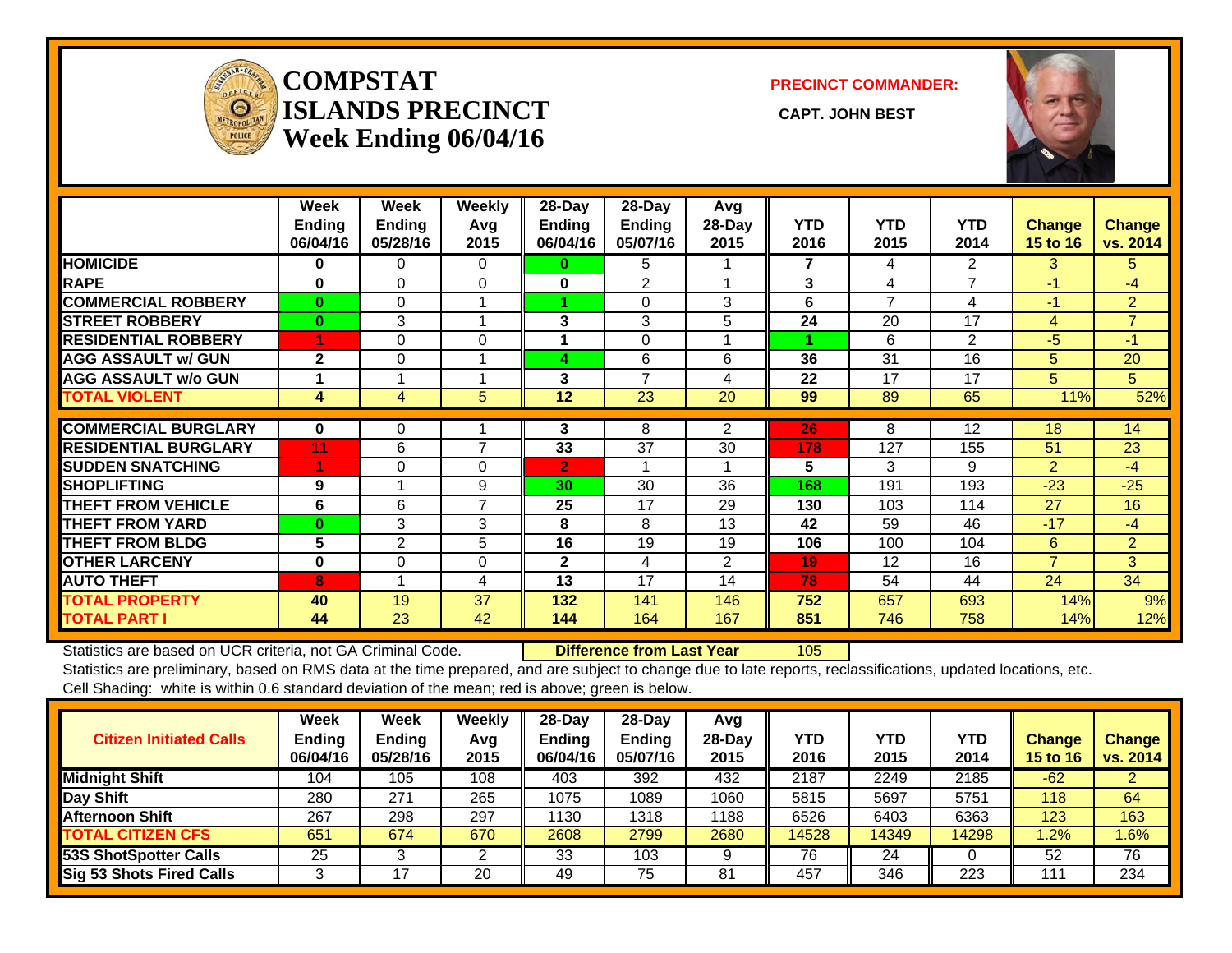# **BEAT 51 Islands Precinct Week Ending 06/04/16**



|                             |              | <b>Last 4 Weeks</b> |                |                | 28 Days        | 28 Day  |                |                |                |                |                 |
|-----------------------------|--------------|---------------------|----------------|----------------|----------------|---------|----------------|----------------|----------------|----------------|-----------------|
|                             | Ending       | <b>Ending</b>       | <b>Endina</b>  | <b>Ending</b>  | <b>Ending</b>  | Average | <b>YTD</b>     | <b>YTD</b>     | <b>YTD</b>     | <b>Change</b>  | <b>Change</b>   |
|                             | 05/07/16     | 05/07/16            | 05/28/16       | 06/04/16       | 06/04/16       | 2015    | 2016           | 2015           | 2014           | 15 to 16       | vs. 2014        |
| <b>HOMICIDE</b>             | 0            | 0                   | $\Omega$       | 0              | 0              | 0.2     | $\overline{2}$ | 0              | 1              | $\overline{2}$ | 1.              |
| <b>RAPE</b>                 | 0            | $\Omega$            | $\Omega$       | 0              | 0              | 0.1     | $\Omega$       | $\Omega$       | $\Omega$       | $\Omega$       | $\Omega$        |
| <b>COMMERCIAL ROBBERY</b>   | $\Omega$     | $\mathbf{1}$        | $\mathbf{0}$   | 0              | 1              | 0.7     | 1              | 1              | $\Omega$       | $\mathbf{0}$   | $\mathbf{1}$    |
| <b>ISTREET ROBBERY</b>      | $\Omega$     | $\Omega$            | $\mathbf{1}$   | $\Omega$       | $\mathbf{1}$   | 2.2     | 11             | 8              | 3              | 3              | 8               |
| <b>RESIDENTIAL ROBBERY</b>  | $\Omega$     | $\Omega$            | $\Omega$       | 1              | $\mathbf{1}$   | 0.2     | 1              | $\overline{2}$ | $\Omega$       | $-1$           | $\mathbf{1}$    |
| <b>AGG ASSAULT w/ GUN</b>   | $\Omega$     | $\Omega$            | $\Omega$       | 1              | $\mathbf{1}$   | 1.5     | 15             | $\overline{7}$ | 4              | 8              | 11              |
| <b>AGG ASSAULT w/o GUN</b>  | 0            | $\Omega$            | 0              | 0              | $\Omega$       | 0.8     | $\overline{2}$ | 3              | 5              | $-1$           | $-3$            |
| <b>TOTAL VIOLENT</b>        | $\Omega$     | $\mathbf{1}$        | $\mathbf{1}$   | $\overline{2}$ | $\overline{4}$ | 5.6     | 32             | 21             | 13             | 52%            | 146%            |
|                             |              | $\Omega$            | $\Omega$       |                |                |         |                | 3              |                | 8              | $\overline{7}$  |
| <b>COMMERCIAL BURGLARY</b>  | 1            |                     |                | $\Omega$       | 1              | 0.9     | 11             |                | 4              |                |                 |
| <b>RESIDENTIAL BURGLARY</b> | 1            | 0                   | 2              | 2              | 5              | 6.1     | 42             | 21             | 27             | 21             | 15              |
| <b>SUDDEN SNATCHING</b>     | $\Omega$     | 0                   | $\Omega$       | 0              | 0              | 0.4     | $\Omega$       | $\Omega$       | 1              | $\mathbf{0}$   | $-1$            |
| <b>SHOPLIFTING</b>          | $\mathbf{1}$ | 3                   | $\Omega$       | 7              | 11             | 17.9    | 70             | 80             | 59             | $-10$          | 11              |
| <b>THEFT FROM VEHICLE</b>   | 3            | $\Omega$            | 1              | $\overline{2}$ | 6              | 6.9     | 32             | 25             | 27             | $\overline{7}$ | 5               |
| <b>THEFT FROM YARD</b>      | $\mathbf{1}$ | $\Omega$            | $\overline{2}$ | 0              | 3              | 2.9     | 9              | 14             | 11             | $-5$           | $-2$            |
| <b>THEFT FROM BLDG</b>      | $\Omega$     | $\mathbf{1}$        | $\Omega$       | 1              | $\overline{2}$ | 5.2     | 19             | 25             | 21             | $-6$           | $-2$            |
| <b>OTHER LARCENY</b>        | $\Omega$     | $\mathbf{1}$        | $\mathbf{0}$   | 0              | $\mathbf{1}$   | 0.3     | 3              | $\mathbf{1}$   | 5              | $\overline{2}$ | $-2$            |
| <b>AUTO THEFT</b>           | 1            | $\Omega$            | 0              | 1              | 2              | 3.8     | 17             | 17             | $\overline{7}$ | $\mathbf{0}$   | 10 <sup>°</sup> |
| <b>TOTAL PROPERTY</b>       | 8            | 5                   | 5              | 13             | 31             | 44.4    | 203            | 186            | 162            | 9%             | 25%             |
| <b>TOTAL PART I</b>         | 8            | 6                   | 6              | 15             | 35             | 50.0    | 235            | 207            | 175            | 14%            | 34%             |

 **Difference from Last Year**r 28

Statistics are based on UCR criteria, not GA Criminal Code.

| <b>Shots Fired Calls</b>        | Week<br><b>Ending</b><br>05/07/16 | Week<br><b>Endina</b><br>05/07/16 | <b>Week</b><br>Ending<br>05/28/16 | Week<br>Ending | 28 Days<br><b>Ending</b><br>06/04/16   06/04/16 | 28 Day<br>Average II<br>2015 | YTD<br>2016 | YTD<br>2015 | YTD<br>2014 | <b>Change</b><br>15 to 16 | <b>Change</b><br>vs. 2014 |
|---------------------------------|-----------------------------------|-----------------------------------|-----------------------------------|----------------|-------------------------------------------------|------------------------------|-------------|-------------|-------------|---------------------------|---------------------------|
| <b>153S ShotSpotter Calls</b>   |                                   |                                   |                                   |                | 16                                              | 7.8                          | 70          | 21          |             | 0%                        | 0%                        |
| <b>Sig 53 Shots Fired Calls</b> | 10                                |                                   |                                   |                | 21                                              | 19.9                         | 158         | 83          | 68          | 90%                       | 132%                      |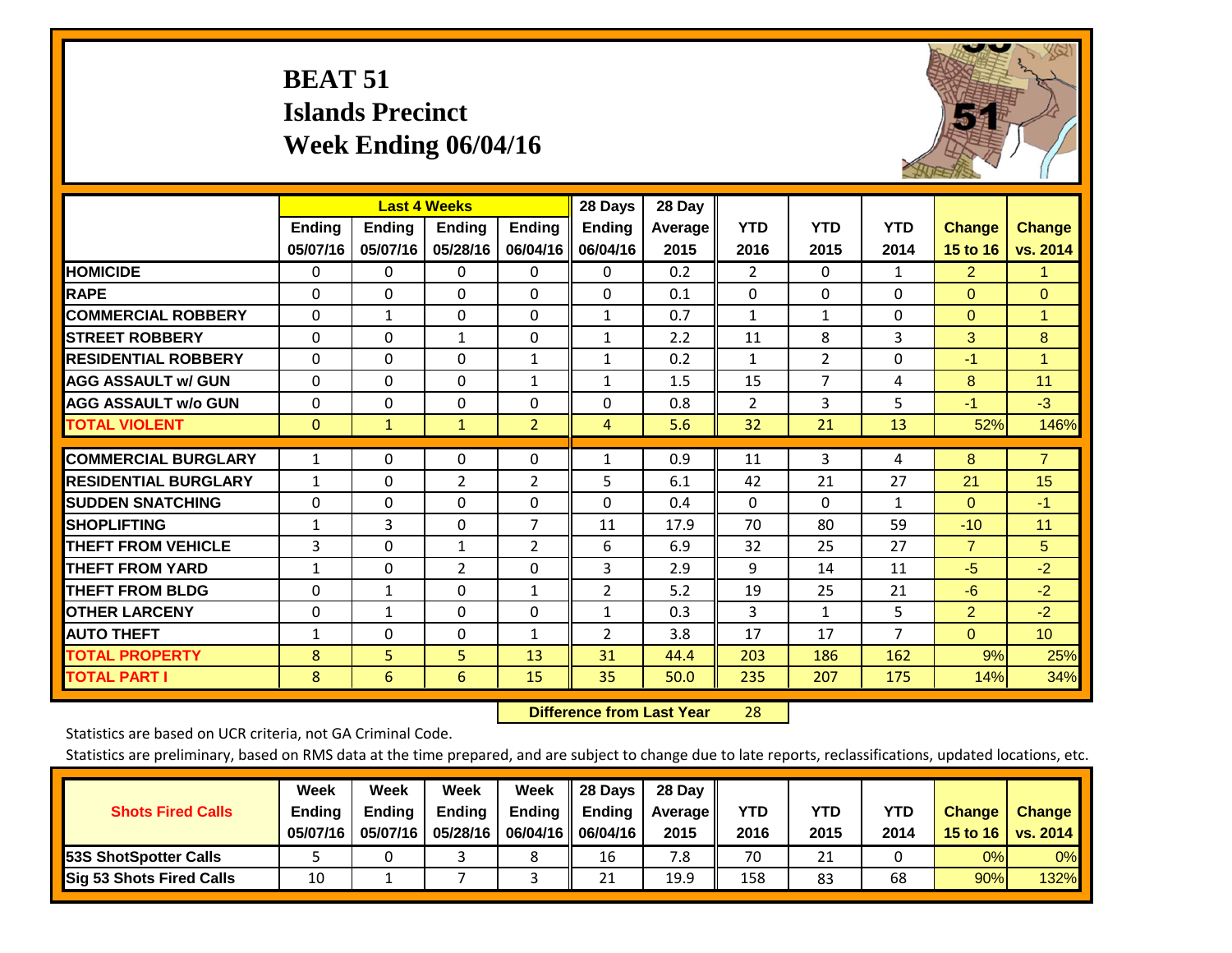# **BEAT 52 Islands Precinct Week Ending 06/04/16**



|                             |                 | <b>Last 4 Weeks</b> |                |                | 28 Days        | 28 Day  |                |                |                |                      |                      |
|-----------------------------|-----------------|---------------------|----------------|----------------|----------------|---------|----------------|----------------|----------------|----------------------|----------------------|
|                             | <b>Ending</b>   | <b>Ending</b>       | <b>Endina</b>  | <b>Ending</b>  | <b>Ending</b>  | Average | <b>YTD</b>     | <b>YTD</b>     | <b>YTD</b>     | <b>Change</b>        | <b>Change</b>        |
|                             | 05/07/16        | 05/07/16            | 05/28/16       | 06/04/16       | 06/04/16       | 2015    | 2016           | 2015           | 2014           | 15 to 16             | vs. 2014             |
| <b>HOMICIDE</b>             | 0               | 0                   | $\Omega$       | $\Omega$       | 0              | 0.0     | 4              | $\Omega$       | 0              | 4                    | $\overline{4}$       |
| <b>RAPE</b>                 | 0               | $\Omega$            | $\Omega$       | $\Omega$       | $\Omega$       | 0.2     | $\mathbf{1}$   | $\mathbf{1}$   | 3              | $\Omega$             | $-2$                 |
| <b>COMMERCIAL ROBBERY</b>   | $\Omega$        | $\Omega$            | $\Omega$       | 0              | $\Omega$       | 0.2     | $\overline{2}$ | $\mathbf{1}$   | $\overline{2}$ | 1                    | $\Omega$             |
| <b>STREET ROBBERY</b>       | $\Omega$        | $\Omega$            | $\overline{2}$ | $\Omega$       | $\overline{2}$ | 0.3     | 6              | $\mathbf{1}$   | 5              | 5                    | $\blacktriangleleft$ |
| <b>RESIDENTIAL ROBBERY</b>  | 0               | $\Omega$            | $\mathbf{0}$   | $\mathbf{0}$   | $\Omega$       | 0.1     | $\Omega$       | $\Omega$       | 1              | $\Omega$             | $-1$                 |
| <b>AGG ASSAULT w/ GUN</b>   | $\Omega$        | $\Omega$            | $\Omega$       | $\mathbf{0}$   | $\Omega$       | 1.7     | 3              | 11             | 4              | -8                   | $-1$                 |
| <b>AGG ASSAULT w/o GUN</b>  | $\Omega$        | 0                   | $\Omega$       | 1              | $\mathbf{1}$   | 1.2     | 5              | $\overline{7}$ | 4              | $-2$                 | $\mathbf{1}$         |
| <b>TOTAL VIOLENT</b>        | $\Omega$        | $\Omega$            | $\overline{2}$ | $\mathbf{1}$   | 3              | 3.6     | 21             | 21             | 19             | 0%                   | 11%                  |
| <b>COMMERCIAL BURGLARY</b>  | $\Omega$        | 0                   | 0              | 0              | $\Omega$       | 0.3     | 3              | $\overline{2}$ | 2              | 1                    | 1                    |
|                             |                 |                     |                |                |                |         |                |                |                |                      |                      |
| <b>RESIDENTIAL BURGLARY</b> | 1               | 5                   | $\mathbf{1}$   | 2              | 9              | 5.3     | 52             | 26             | 27             | 26                   | 25                   |
| <b>SUDDEN SNATCHING</b>     | 0               | 0                   | $\Omega$       | 1              | 1              | 0.2     | $\mathbf{1}$   | $\mathbf{0}$   | 3              | $\blacktriangleleft$ | $-2$                 |
| <b>SHOPLIFTING</b>          | $\Omega$        | $\Omega$            | $\Omega$       | 1              | 1              | 0.4     | 4              | $\mathbf{1}$   | 4              | 3                    | $\Omega$             |
| <b>THEFT FROM VEHICLE</b>   | $\Omega$        | 1                   | 1              | $\mathbf{0}$   | 2              | 6.0     | 18             | 19             | 25             | $-1$                 | $-7$                 |
| <b>THEFT FROM YARD</b>      | 1               | 2                   | $\Omega$       | $\mathbf 0$    | 3              | 2.4     | 6              | 14             | 9              | -8                   | $-3$                 |
| <b>THEFT FROM BLDG</b>      | 4               | $\Omega$            | $\Omega$       | $\overline{2}$ | 6              | 4.1     | 32             | 15             | 31             | 17                   | $\blacktriangleleft$ |
| <b>OTHER LARCENY</b>        | 0               | 1                   | $\Omega$       | $\Omega$       | 1              | 0.1     | $\overline{2}$ | 1              | 3              | $\blacktriangleleft$ | $-1$                 |
| <b>AUTO THEFT</b>           | $\Omega$        | $\Omega$            | $\mathbf{0}$   | $\mathbf{0}$   | $\Omega$       | 2.6     | 17             | 10             | 6              | $\overline{7}$       | 11                   |
| <b>TOTAL PROPERTY</b>       | $6\phantom{1}6$ | 9                   | $\overline{2}$ | 6              | 23             | 21.2    | 135            | 88             | 110            | 53%                  | 23%                  |
| <b>TOTAL PART I</b>         | 6               | 9                   | 4              | $\overline{7}$ | 26             | 24.9    | 156            | 109            | 129            | 43%                  | 21%                  |

 **Difference from Last Year**r 47

Statistics are based on UCR criteria, not GA Criminal Code.

| <b>Shots Fired Calls</b>        | Week<br><b>Ending</b><br>05/07/16 | Week<br><b>Endina</b><br>05/07/16 | Week<br>Ending<br>05/28/16 | Week<br>Ending | 28 Days<br><b>Ending</b><br>06/04/16   06/04/16 | 28 Day<br>Average II<br>2015 | YTD<br>2016 | YTD<br>2015 | <b>YTD</b><br>2014 | <b>Change</b><br>15 to $16$ | <b>Change</b><br>vs. 2014 |
|---------------------------------|-----------------------------------|-----------------------------------|----------------------------|----------------|-------------------------------------------------|------------------------------|-------------|-------------|--------------------|-----------------------------|---------------------------|
| <b>153S ShotSpotter Calls</b>   |                                   |                                   |                            | 4              | 4                                               | 0.0                          |             |             |                    | 0%                          | 0%                        |
| <b>Sig 53 Shots Fired Calls</b> |                                   |                                   |                            |                |                                                 | 15.4                         | 72          | 67          | 34                 | 7%                          | 112%                      |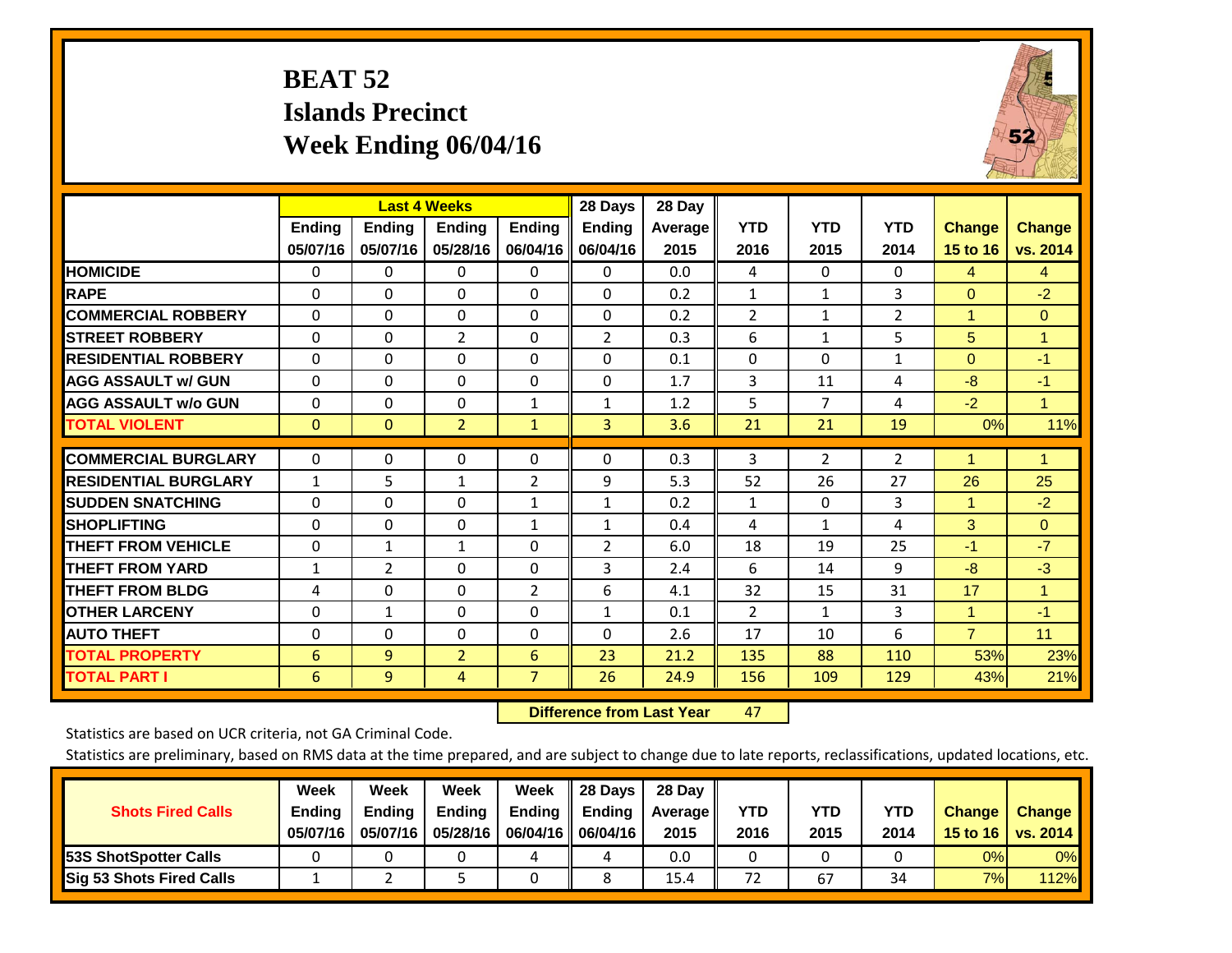# **BEAT 53 Islands Precinct Week Ending 06/04/16**



|                             |                | <b>Last 4 Weeks</b> |               |                | 28 Days        | 28 Day         |                |                |                |                |                |
|-----------------------------|----------------|---------------------|---------------|----------------|----------------|----------------|----------------|----------------|----------------|----------------|----------------|
|                             | Ending         | Ending              | <b>Ending</b> | <b>Ending</b>  | <b>Ending</b>  | <b>Average</b> | <b>YTD</b>     | <b>YTD</b>     | <b>YTD</b>     | <b>Change</b>  | <b>Change</b>  |
|                             | 05/07/16       | 05/07/16            | 05/28/16      | 06/04/16       | 06/04/16       | 2015           | 2016           | 2015           | 2014           | 15 to 16       | vs. 2014       |
| <b>HOMICIDE</b>             | 0              | $\Omega$            | 0             | 0              | 0              | 0.2            | $\mathbf{1}$   | $\Omega$       | 1              | 1.             | 0              |
| <b>RAPE</b>                 | $\Omega$       | 0                   | $\mathbf{0}$  | 0              | $\Omega$       | 0.2            | 0              | $\overline{2}$ | $\overline{2}$ | $-2$           | $-2$           |
| <b>COMMERCIAL ROBBERY</b>   | $\Omega$       | $\Omega$            | 0             | $\Omega$       | $\Omega$       | 0.2            | 1              | $\Omega$       | $\Omega$       | $\mathbf{1}$   | $\mathbf{1}$   |
| <b>STREET ROBBERY</b>       | 0              | $\Omega$            | $\mathbf 0$   | $\Omega$       | $\Omega$       | 0.4            | 2              | 1              | 2              | 1              | $\Omega$       |
| <b>RESIDENTIAL ROBBERY</b>  | $\Omega$       | $\Omega$            | $\mathbf{0}$  | $\Omega$       | $\Omega$       | 0.1            | $\mathbf{0}$   | $\Omega$       | $\Omega$       | $\mathbf{0}$   | $\Omega$       |
| <b>AGG ASSAULT w/ GUN</b>   | $\mathbf{1}$   | $\Omega$            | $\mathbf{0}$  | $\Omega$       | $\mathbf{1}$   | 0.9            | 8              | $\overline{2}$ | 4              | 6              | $\overline{4}$ |
| <b>AGG ASSAULT w/o GUN</b>  | $\Omega$       | 1                   | $\mathbf{0}$  | $\Omega$       | $\mathbf{1}$   | 1.2            | 6              | 4              | $\mathbf{1}$   | $\overline{2}$ | 5 <sup>5</sup> |
| <b>TOTAL VIOLENT</b>        | $\mathbf{1}$   | $\mathbf{1}$        | $\mathbf{0}$  | $\mathbf{0}$   | $\overline{2}$ | 3.1            | 18             | 9              | 10             | 100%           | 80%            |
|                             |                |                     |               |                |                |                |                |                |                |                |                |
| <b>COMMERCIAL BURGLARY</b>  | $\Omega$       | $\mathbf{1}$        | 0             | $\Omega$       | $\mathbf{1}$   | 0.2            | $\mathbf{1}$   | 0              | 2              | 1              | $-1$           |
| <b>RESIDENTIAL BURGLARY</b> | $\Omega$       | 0                   | $\mathbf{0}$  | $\overline{2}$ | $\overline{2}$ | 2.9            | 9              | 16             | 20             | $-7$           | $-11$          |
| <b>SUDDEN SNATCHING</b>     | $\Omega$       | 0                   | $\mathbf{0}$  | $\Omega$       | $\Omega$       | 0.2            | 0              | 1              | $\mathbf{1}$   | $-1$           | $-1$           |
| <b>SHOPLIFTING</b>          | $\Omega$       | $\Omega$            | $\mathbf{0}$  | $\Omega$       | $\Omega$       | 0.5            | 3              | 1              | $\overline{2}$ | $\overline{2}$ | $\mathbf{1}$   |
| <b>THEFT FROM VEHICLE</b>   | $\overline{2}$ | $\mathbf{1}$        | $\mathbf{1}$  | $\Omega$       | 4              | 1.9            | 11             | 6              | 3              | 5              | 8              |
| <b>THEFT FROM YARD</b>      | $\mathbf{1}$   | $\Omega$            | $\Omega$      | $\Omega$       | $\mathbf{1}$   | 1.8            | $\overline{7}$ | 9              | 4              | $-2$           | 3              |
| <b>THEFT FROM BLDG</b>      | $\overline{2}$ | $\Omega$            | $\mathbf{0}$  | $\Omega$       | 2              | 1.6            | 13             | 13             | 11             | $\mathbf{0}$   | $\overline{2}$ |
| <b>OTHER LARCENY</b>        | $\Omega$       | $\Omega$            | $\Omega$      | $\Omega$       | $\Omega$       | 0.1            | 1              | 0              | $\mathbf{1}$   | 1              | $\Omega$       |
| <b>AUTO THEFT</b>           | $\Omega$       | $\mathbf{1}$        | $\Omega$      | 3              | 4              | 1.7            | 11             | 6              | 11             | 5              | $\Omega$       |
| <b>TOTAL PROPERTY</b>       | 5              | 3                   | $\mathbf{1}$  | 5              | 14             | 10.8           | 56             | 52             | 55             | 8%             | 2%             |
| <b>TOTAL PART I</b>         | 6              | 4                   | $\mathbf{1}$  | 5.             | 16             | 14.0           | 74             | 61             | 65             | 21%            | 14%            |

 **Difference from Last Year**r 13

Statistics are based on UCR criteria, not GA Criminal Code.

| <b>Shots Fired Calls</b>        | Week<br><b>Ending</b><br>05/07/16 | Week<br><b>Endina</b><br>05/07/16 | Week<br>Ending<br>05/28/16 | Week<br>Ending | 28 Days<br><b>Ending</b><br>06/04/16   06/04/16 | 28 Day<br>Average II<br>2015 | YTD<br>2016 | YTD<br>2015 | <b>YTD</b><br>2014 | <b>Change</b><br>15 to 16 | <b>Change</b><br>vs. 2014 |
|---------------------------------|-----------------------------------|-----------------------------------|----------------------------|----------------|-------------------------------------------------|------------------------------|-------------|-------------|--------------------|---------------------------|---------------------------|
| <b>153S ShotSpotter Calls</b>   |                                   |                                   |                            |                |                                                 | 1.0                          |             |             |                    | 0%                        | 0%                        |
| <b>Sig 53 Shots Fired Calls</b> |                                   |                                   |                            |                |                                                 | 15.0                         | 96          | 63          | 44                 | 52%                       | 118%                      |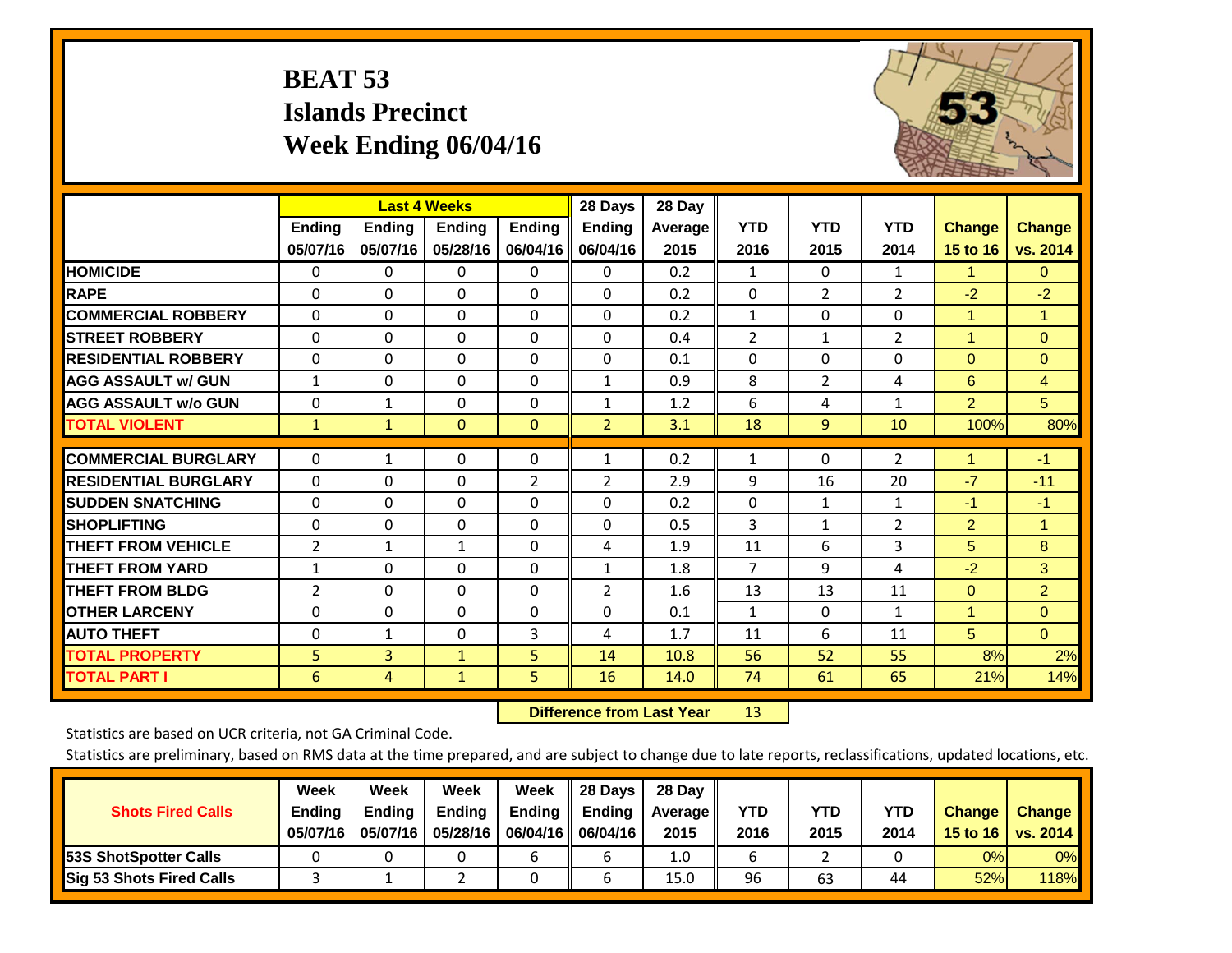# **BEAT 54 Islands Precinct Week Ending 06/04/16**



|                             |               |                | <b>Last 4 Weeks</b> |                | 28 Days        | 28 Day  |                |                |                |                |                |
|-----------------------------|---------------|----------------|---------------------|----------------|----------------|---------|----------------|----------------|----------------|----------------|----------------|
|                             | <b>Ending</b> | <b>Ending</b>  | <b>Ending</b>       | <b>Endina</b>  | <b>Ending</b>  | Average | <b>YTD</b>     | <b>YTD</b>     | <b>YTD</b>     | <b>Change</b>  | <b>Change</b>  |
|                             | 05/07/16      | 05/07/16       | 05/28/16            | 06/04/16       | 06/04/16       | 2015    | 2016           | 2015           | 2014           | 15 to 16       | vs. 2014       |
| <b>HOMICIDE</b>             | 0             | 0              | 0                   | 0              | 0              | 0.3     | $\Omega$       | $\overline{2}$ | 0              | $-2$           | $\mathbf{0}$   |
| <b>RAPE</b>                 | $\Omega$      | 0              | $\Omega$            | $\Omega$       | $\Omega$       | 0.1     | $\mathbf{0}$   | $\mathbf{1}$   | $\Omega$       | $-1$           | $\Omega$       |
| <b>COMMERCIAL ROBBERY</b>   | $\Omega$      | 0              | $\Omega$            | $\Omega$       | $\Omega$       | 0.7     | $\mathbf{1}$   | $\overline{2}$ | 2              | $-1$           | $-1$           |
| <b>STREET ROBBERY</b>       | 0             | $\Omega$       | 0                   | $\Omega$       | $\Omega$       | 0.8     | 4              | 6              | $\overline{2}$ | $-2$           | $\overline{2}$ |
| <b>RESIDENTIAL ROBBERY</b>  | $\Omega$      | $\Omega$       | $\mathbf{0}$        | $\Omega$       | $\Omega$       | 0.0     | $\mathbf{0}$   | 0              | $\mathbf{1}$   | $\Omega$       | $-1$           |
| <b>AGG ASSAULT w/ GUN</b>   | $\Omega$      | 1              | $\Omega$            | $\Omega$       | $\mathbf{1}$   | 1.0     | 3              | 6              | 3              | $-3$           | $\Omega$       |
| <b>AGG ASSAULT w/o GUN</b>  | $\Omega$      | 0              | 1                   | $\Omega$       | $\mathbf{1}$   | 0.4     | 4              | 1              | 2              | 3              | $\overline{2}$ |
| <b>TOTAL VIOLENT</b>        | $\mathbf 0$   | $\mathbf{1}$   | $\mathbf{1}$        | $\mathbf{0}$   | $\overline{2}$ | 3.3     | 12             | 18             | 10             | $-33%$         | 20%            |
|                             |               |                |                     |                |                |         |                |                |                |                |                |
| <b>COMMERCIAL BURGLARY</b>  | 0             | $\Omega$       | 0                   | 0              | $\Omega$       | 0.4     | 1              | 1              | 0              | $\mathbf{0}$   | 1              |
| <b>RESIDENTIAL BURGLARY</b> | 3             | 1              | $\mathbf{0}$        | $\overline{2}$ | 6              | 3.1     | 25             | 9              | 26             | 16             | $-1$           |
| <b>ISUDDEN SNATCHING</b>    | $\Omega$      | $\Omega$       | $\mathbf{0}$        | $\Omega$       | $\Omega$       | 0.1     | $\mathbf{0}$   | $\mathbf{1}$   | $\overline{2}$ | $-1$           | $-2$           |
| <b>SHOPLIFTING</b>          | $\Omega$      | 0              | $\Omega$            | $\Omega$       | $\Omega$       | 1.2     | 10             | 5              | $\overline{7}$ | 5              | 3              |
| <b>THEFT FROM VEHICLE</b>   | $\mathbf{1}$  | $\overline{2}$ | 1                   | 2              | 6              | 5.0     | 26             | 20             | 13             | 6              | 13             |
| <b>THEFT FROM YARD</b>      | $\Omega$      | $\Omega$       | $\Omega$            | $\Omega$       | $\Omega$       | 1.5     | $\overline{2}$ | 5              | $\overline{7}$ | $-3$           | $-5$           |
| <b>THEFT FROM BLDG</b>      | 0             | 1              | 1                   | $\Omega$       | 2              | 1.9     | 12             | 9              | 8              | 3              | $\overline{4}$ |
| <b>OTHER LARCENY</b>        | $\Omega$      | $\Omega$       | $\Omega$            | $\Omega$       | $\Omega$       | 0.4     | 1              | 3              | 3              | $-2$           | $-2$           |
| <b>AUTO THEFT</b>           | $\Omega$      | $\mathbf{1}$   | $\Omega$            | $\overline{2}$ | 3              | 2.5     | 17             | 10             | 10             | $\overline{7}$ | $\overline{7}$ |
| <b>TOTAL PROPERTY</b>       | 4             | 5              | $\overline{2}$      | 6              | 17             | 16.0    | 94             | 63             | 76             | 49%            | 24%            |
| <b>TOTAL PART I</b>         | 4             | 6              | $\overline{3}$      | 6              | 19             | 19.3    | 106            | 81             | 86             | 31%            | 23%            |

 **Difference from Last Year**25

Statistics are based on UCR criteria, not GA Criminal Code.

| <b>Shots Fired Calls</b>        | Week<br><b>Ending</b><br>05/07/16 | Week<br><b>Endina</b><br>05/07/16 | Week<br>Ending<br>05/28/16 | Week<br>Ending | 28 Days<br><b>Ending</b><br>06/04/16    06/04/16 | 28 Day<br>Average II<br>2015 | YTD<br>2016 | YTD<br>2015 | <b>YTD</b><br>2014 | <b>Change</b><br>15 to $16$ | <b>Change</b><br>vs. 2014 |
|---------------------------------|-----------------------------------|-----------------------------------|----------------------------|----------------|--------------------------------------------------|------------------------------|-------------|-------------|--------------------|-----------------------------|---------------------------|
| <b>153S ShotSpotter Calls</b>   |                                   |                                   |                            |                |                                                  | 0.1                          |             |             |                    | 0%                          | 0%                        |
| <b>Sig 53 Shots Fired Calls</b> |                                   |                                   |                            |                |                                                  | 14.7                         | 48          | 58          | 34                 | $-17%$                      | 41%                       |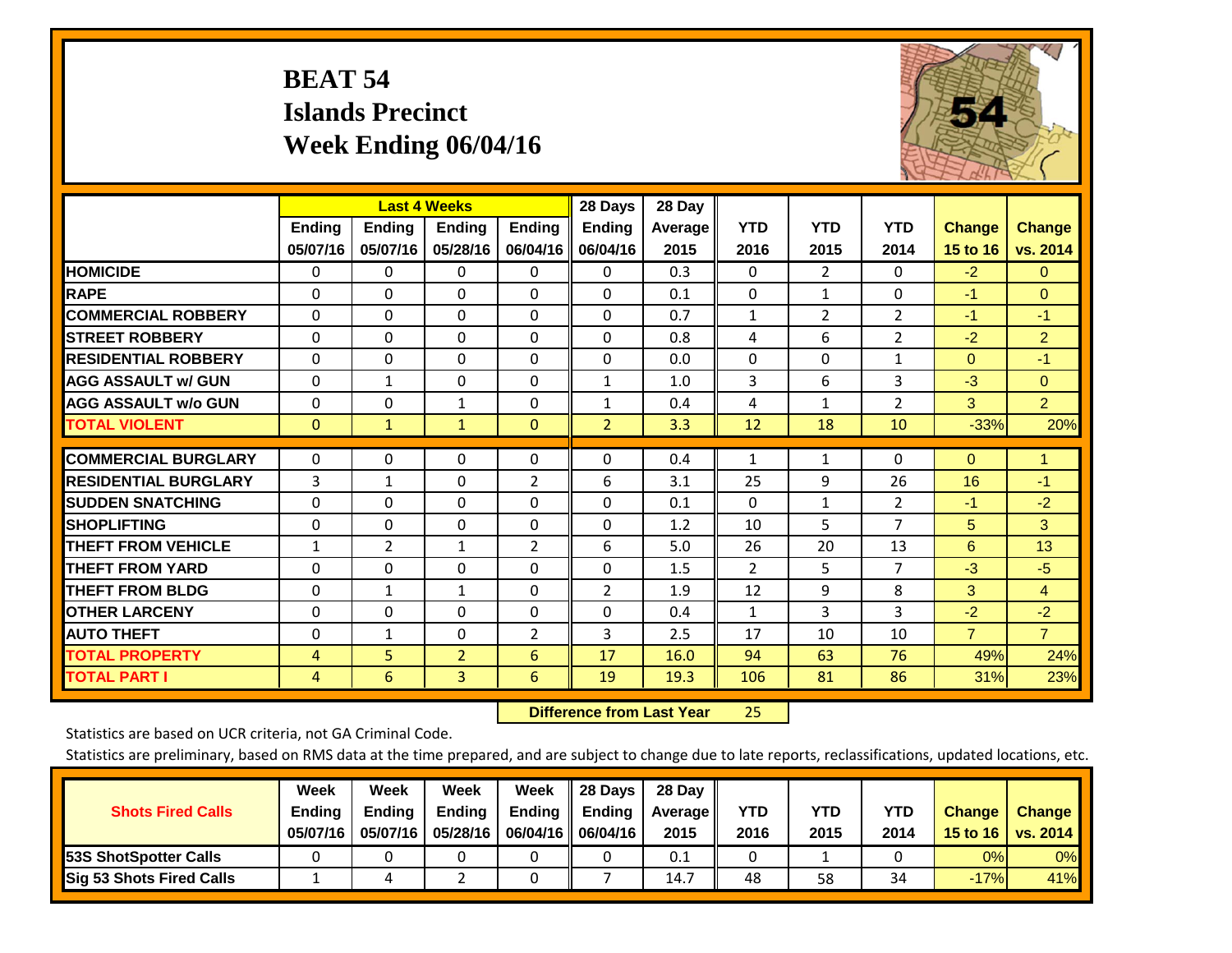# **BEAT 55 Islands Precinct Week Ending 06/04/16**



|                             |               | <b>Last 4 Weeks</b> |                |                | 28 Days        | 28 Day  |                |                |                |                |                |
|-----------------------------|---------------|---------------------|----------------|----------------|----------------|---------|----------------|----------------|----------------|----------------|----------------|
|                             | <b>Ending</b> | <b>Ending</b>       | <b>Ending</b>  | <b>Ending</b>  | <b>Ending</b>  | Average | <b>YTD</b>     | <b>YTD</b>     | <b>YTD</b>     | <b>Change</b>  | <b>Change</b>  |
|                             | 05/07/16      | 05/07/16            | 05/28/16       | 06/04/16       | 06/04/16       | 2015    | 2016           | 2015           | 2014           | 15 to 16       | vs. 2014       |
| <b>HOMICIDE</b>             | $\Omega$      | 0                   | $\Omega$       | $\Omega$       | 0              | 0.1     | $\mathbf{0}$   | $\mathbf{1}$   | $\Omega$       | $-1$           | $\Omega$       |
| <b>RAPE</b>                 | $\Omega$      | $\Omega$            | $\Omega$       | 0              | $\Omega$       | 0.2     | 1              | $\Omega$       | $\mathbf{1}$   | 1              | $\Omega$       |
| <b>COMMERCIAL ROBBERY</b>   | $\Omega$      | $\Omega$            | $\Omega$       | $\Omega$       | $\Omega$       | 0.2     | $\mathbf{1}$   | 0              | $\Omega$       | $\overline{1}$ | 1              |
| <b>ISTREET ROBBERY</b>      | $\Omega$      | $\Omega$            | $\Omega$       | $\Omega$       | $\Omega$       | 0.4     | $\mathbf{1}$   | $\overline{2}$ | $\mathbf{1}$   | $-1$           | $\Omega$       |
| <b>RESIDENTIAL ROBBERY</b>  | $\Omega$      | $\Omega$            | $\mathbf{0}$   | $\Omega$       | $\Omega$       | 0.2     | $\mathbf{0}$   | 1              | 0              | $-1$           | $\mathbf{0}$   |
| <b>AGG ASSAULT w/ GUN</b>   | $\Omega$      | 0                   | $\Omega$       | $\Omega$       | 0              | 0.1     | $\mathbf 0$    | 1              | 0              | $-1$           | $\mathbf{0}$   |
| <b>AGG ASSAULT w/o GUN</b>  | $\Omega$      | $\Omega$            | $\Omega$       | $\Omega$       | $\Omega$       | 0.2     | $\mathbf{1}$   | $\mathbf{0}$   | 0              | $\overline{1}$ | $\mathbf{1}$   |
| <b>TOTAL VIOLENT</b>        | $\mathbf{0}$  | $\mathbf{0}$        | $\mathbf{0}$   | $\mathbf{0}$   | $\mathbf{0}$   | 1.2     | $\overline{4}$ | 5              | $\overline{2}$ | $-20%$         | 100%           |
|                             |               |                     |                |                |                |         |                |                |                |                |                |
| <b>COMMERCIAL BURGLARY</b>  | $\mathbf 0$   | $\Omega$            | 0              | 0              | $\Omega$       | 0.4     | $\overline{2}$ | 1              | 2              |                | $\mathbf{0}$   |
| <b>RESIDENTIAL BURGLARY</b> | 3             | $\mathbf{1}$        | $\mathbf{1}$   | $\overline{2}$ | 7              | 4.9     | 20             | 19             | 18             | 1              | $\overline{2}$ |
| <b>SUDDEN SNATCHING</b>     | 0             | $\mathbf{1}$        | $\Omega$       | 0              | $\mathbf{1}$   | 0.0     | 4              | 0              | 0              | 4              | $\overline{4}$ |
| <b>SHOPLIFTING</b>          | $\mathbf{1}$  | 4                   | $\mathbf{1}$   | 0              | 6              | 3.4     | 34             | 17             | 48             | 17             | $-14$          |
| <b>THEFT FROM VEHICLE</b>   | $\mathbf{1}$  | $\Omega$            | $\mathbf{1}$   | $\Omega$       | 2              | 5.1     | 21             | 23             | 31             | $-2$           | $-10$          |
| <b>THEFT FROM YARD</b>      | $\Omega$      | $\Omega$            | $\mathbf{1}$   | $\Omega$       | $\mathbf{1}$   | 2.8     | 9              | 12             | 11             | $-3$           | $-2$           |
| <b>THEFT FROM BLDG</b>      | $\Omega$      | $\Omega$            | $\mathbf{0}$   | $\mathbf{1}$   | $\mathbf{1}$   | 3.3     | 17             | 23             | 20             | $-6$           | $-3$           |
| <b>OTHER LARCENY</b>        | $\Omega$      | 0                   | $\mathbf{0}$   | 0              | 0              | 0.5     | 11             | 4              | 2              | $\overline{7}$ | 9              |
| <b>AUTO THEFT</b>           | $\mathbf 0$   | $\mathbf{1}$        | $\Omega$       | 1              | $\overline{2}$ | 1.3     | 8              | 4              | $\overline{2}$ | $\overline{4}$ | 6              |
| <b>TOTAL PROPERTY</b>       | 5             | $\overline{7}$      | 4              | 4              | 20             | 21.6    | 126            | 103            | 134            | 22%            | $-6%$          |
| <b>TOTAL PART I</b>         | 5             | $\overline{7}$      | $\overline{4}$ | 4              | 20             | 22.8    | 130            | 108            | 136            | 20%            | $-4%$          |

 **Difference from Last Year**22

Statistics are based on UCR criteria, not GA Criminal Code.

| <b>Shots Fired Calls</b>        | Week<br><b>Ending</b><br>05/07/16 | Week<br><b>Endina</b><br>05/07/16 | <b>Week</b><br>Ending<br>05/28/16 | Week<br>Ending | 28 Days<br><b>Ending</b><br>06/04/16   06/04/16 | 28 Day<br>Average II<br>2015 | YTD<br>2016 | YTD<br>2015 | <b>YTD</b><br>2014 | <b>Change</b><br>15 to $16$ | <b>Change</b><br>vs. 2014 |
|---------------------------------|-----------------------------------|-----------------------------------|-----------------------------------|----------------|-------------------------------------------------|------------------------------|-------------|-------------|--------------------|-----------------------------|---------------------------|
| <b>153S ShotSpotter Calls</b>   |                                   |                                   |                                   |                |                                                 | 0.0                          |             |             |                    | 0%                          | 0%                        |
| <b>Sig 53 Shots Fired Calls</b> |                                   |                                   |                                   |                |                                                 | 4.8                          | 27          | 28          | 1.                 | $-4%$                       | 108%                      |